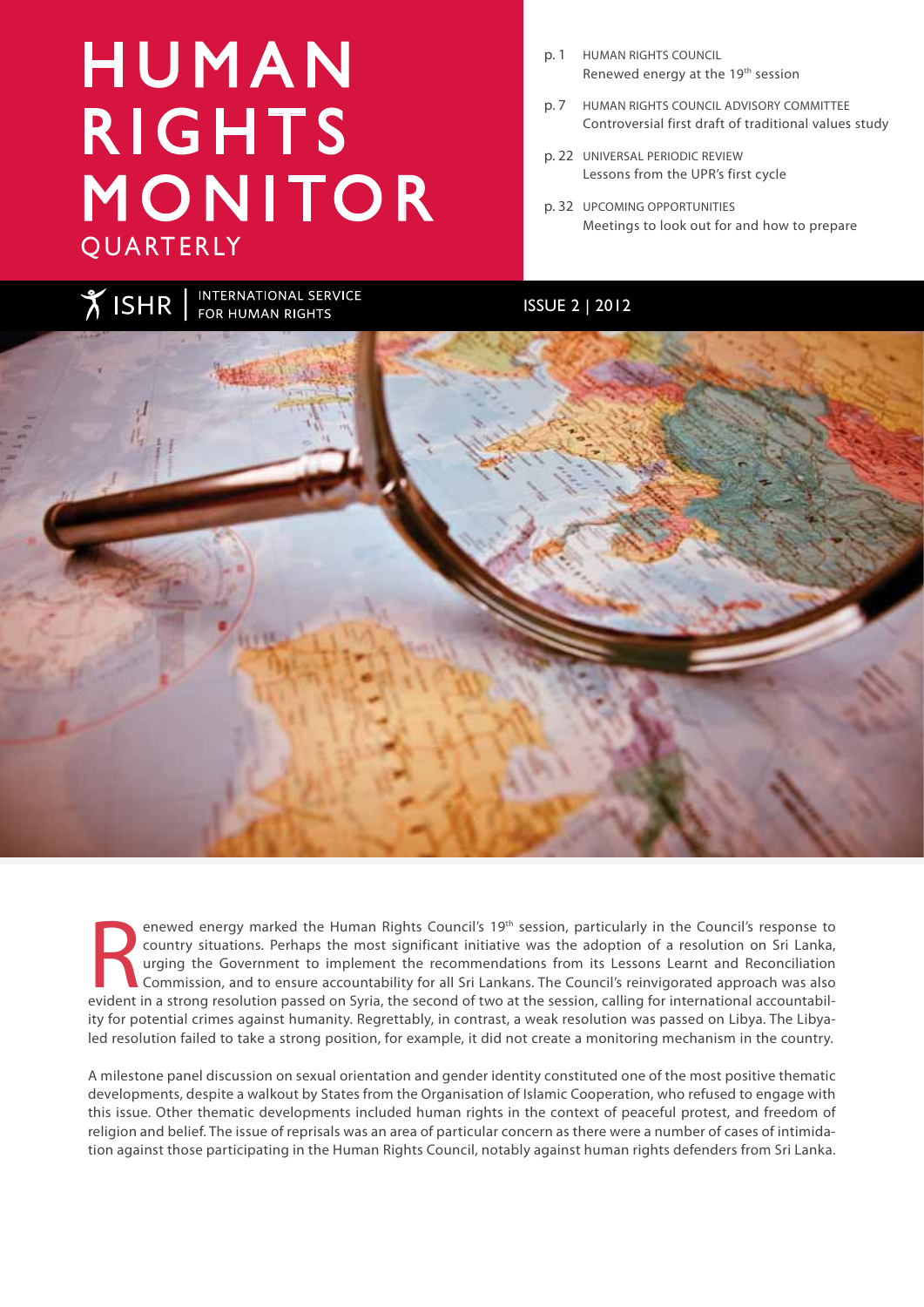# **Y ISHR** FOR HUMAN RIGHTS

The International Service for Human Rights (ISHR) is an international non-governmental organisation based in Geneva, at the heart of the United Nations human rights system, with a small branch office in New York.

Founded in 1984, we have established ourselves in supporting and facilitating the work of human rights defenders with national, regional and international human rights systems.

#### OUR VISION

Our vision is a world where the UN and regional human rights systems effectively promote and protect the human rights of all and where everyone defending human rights enjoys protection of their rights.

#### OUR MISSION

Our mission is to support the engagement of human rights defenders with the UN and regional human rights systems. In turn, ISHR also aims to make these systems more effective, more accessible to human rights defenders, and more responsive to their concerns.

The *Human Rights Monitor Quarterly* was launched by the International Service for Human Rights in April 2010. It presents a global picture of developments in the international and regional human rights systems. The publication also highlights events, meetings and opportunities for engagement by non-governmental organisations and national human rights institutions in the upcoming quarter and beyond. The *Human Rights Monitor Quarterly* is issued four times a year, in late January, April, July and October.

Downloadable online editions of the *Quarterly* are available at www.ishr.ch/quarterly.

### EDITORS

Michael Ineichen, Olivia Starrenburg.

CONTRIBUTORS AND EDITORIAL SUPPORT Eleanor Openshaw, Emma Hunter, Heather Collister, Isabelle Waring, Joanna Stokes, Madeleine Sinclair, Michelle Evans, Natasha Chokhani, Robyn Boosey, Rosa Edejer, Zselyke Csaky.

Special thanks to our guest contributor, Roisin Fegan of the NGO Group for the Convention on the Rights of the Child.

#### ACKNOWLEDGEMENTS

The International Service for Human Rights (ISHR) would like to thank Irish Aid and the Ministry of Foreign Affairs of the Netherlands for their support to this project. The contents are the sole responsibility of the authors and cannot be regarded as reflecting the views of the project sponsors.



Ministry of Foreign Affairs of the Netherlands

LAYOUT AND DESIGN Sarah Song, Geneva.

CLOSING OF THIS EDITION 10 May 2012.

COPYRIGHT AND DISTRIBUTION Copyright © 2012 International Service for Human Rights.

Material from this publication may be reproduced for training, teaching or other noncommercial purposes as long as ISHR is fully acknowledged. You can also distribute this publication and link to it from your website as long as ISHR is fully acknowledged as the source. No part of this publication may be reproduced for any commercial purpose without the prior express permission of the copyright holders.

#### DISCLAIMER

While every effort has been made to ensure the accuracy and reliability of the information contained in this publication, ISHR does not guarantee, and accepts no legal liability whatsoever arising from any possible mistakes in the information reported on or any use of this publication.

We are happy to correct any errors you may come across, so please notify us: information@ishr.ch

For more information about our work, or any of the issues covered in this edition, please visit our website: www.ishr.ch or contact us: information@ishr.ch

www.facebook.com/ishr.geneva

www.twitter.com/ISHRglobal

**You** www.youtube.com/ISHRHumanRights

#### GENEVA OFFICE

Rue de Varembé 1, 5th floor P.O. Box 16 CH-1211 Geneva 20 CIC Switzerland

#### NEW YORK OFFICE

777 UN Plaza, 8<sup>th</sup> floor New York NY 10017 USA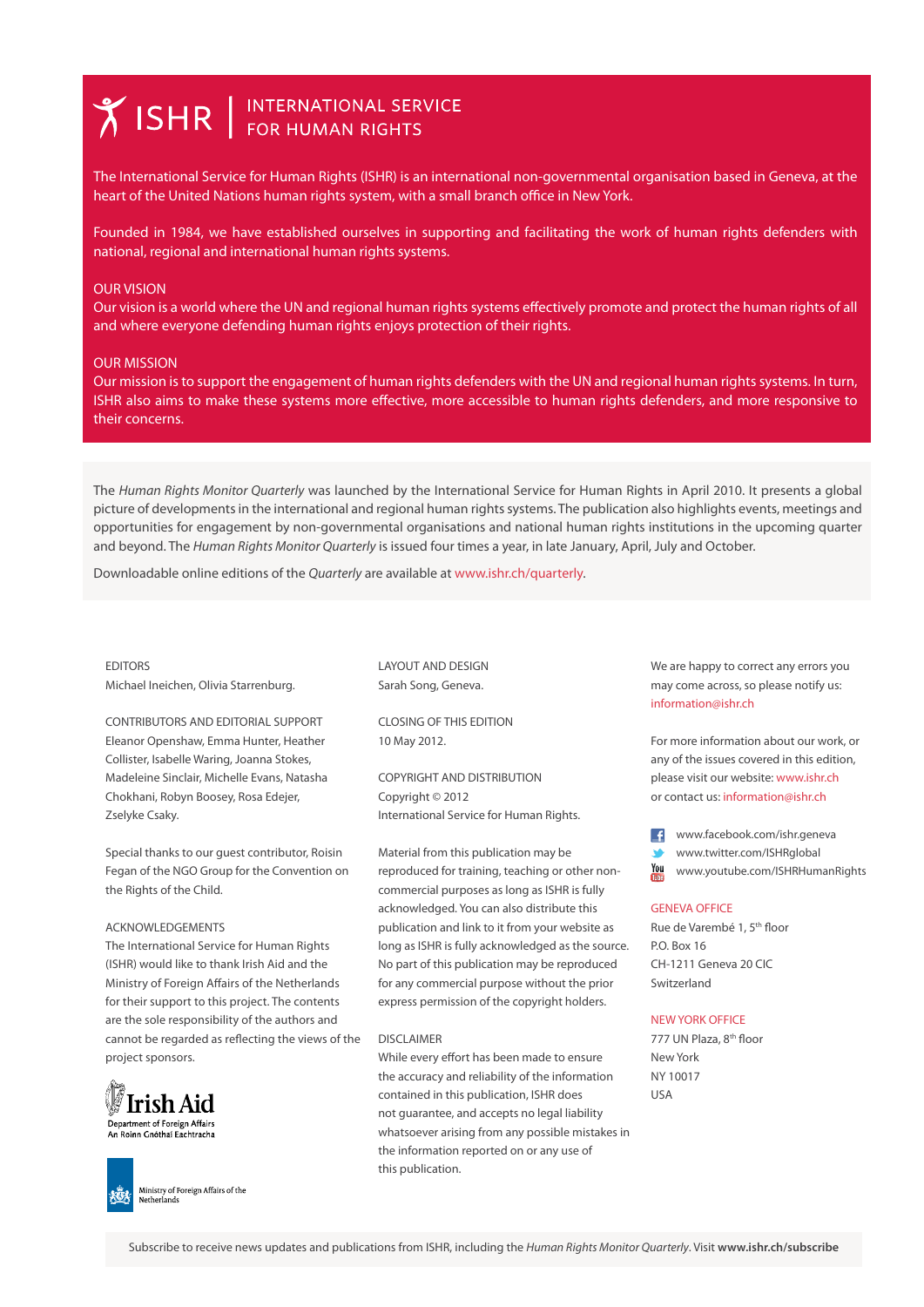# **CONTENTS**

# INTERNATIONAL DEVELOPMENTS

- HUMAN RIGHTS COUNCIL P. 1
- HUMAN RIGHTS COUNCIL ADVISORY COMMITTEE P. 7
	- COMMITTEE ON THE RIGHTS OF THE CHILD P. 10
- COMMITTEE ON THE ELIMINATION OF DISCRIMINATION AGAINST WOMEN P. 13
	- HUMAN RIGHTS COMMITTEE P. 16
	- COMMITTEE ON ENFORCED DISAPPEARANCES P. 19

# THEMATIC FOCUS

UNIVERSAL PERIODIC REVIEW P. 22

### REGIONAL DEVELOPMENTS

HUMAN RIGHTS DEFENDERS IN THE AMERICAS P. 27

# UPCOMING EVENTS

- **OUICK REFERENCE GUIDE P. 30**
- OPPORTUNITIES FOR NGO ENGAGEMENT P. 32
	- USEFUL LINKS P. 38
- UPCOMING EVENTS | MAY SEPTEMBER 2012 P. 39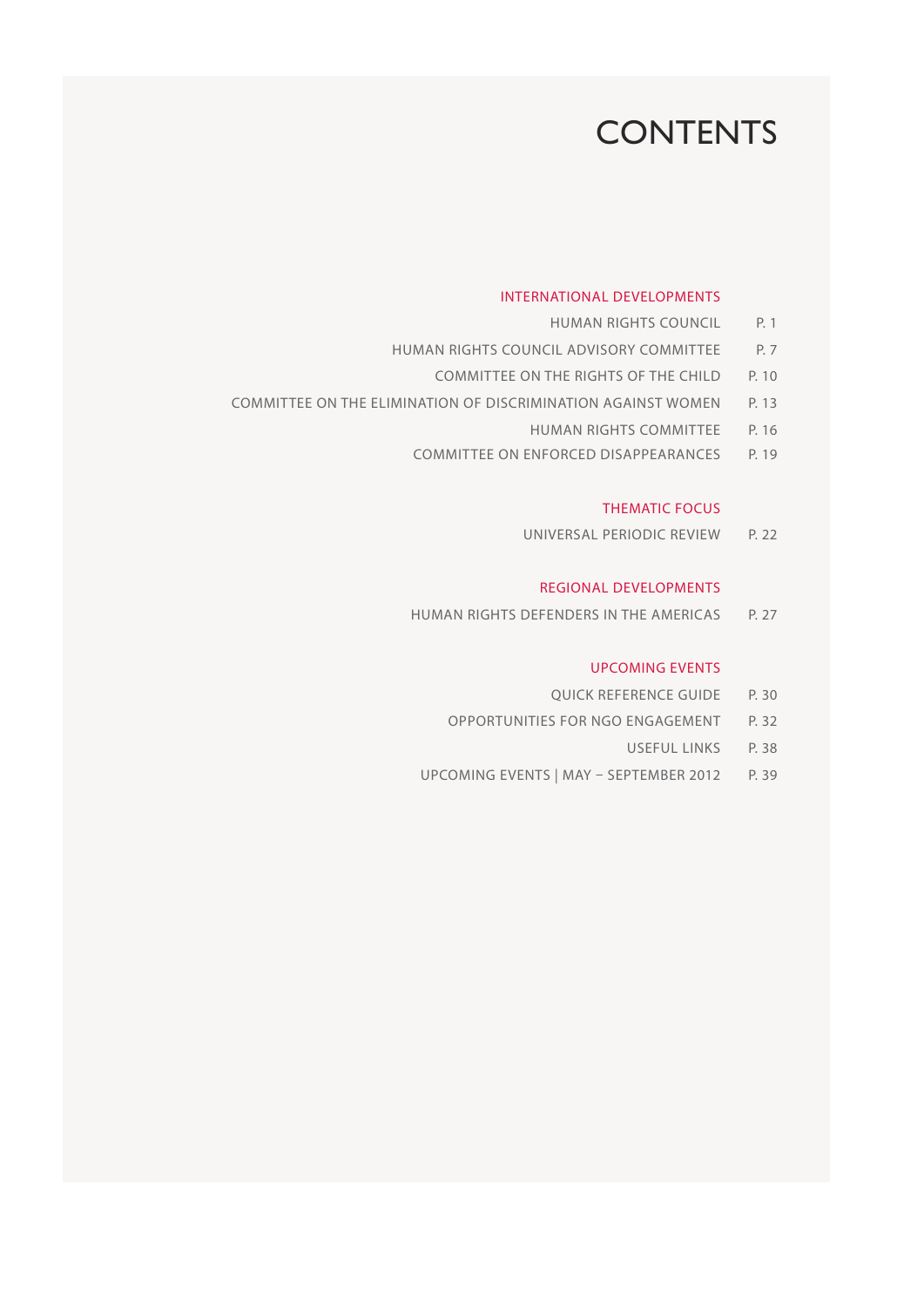# INTERNATIONAL DEVELOPMENTS

- HUMAN RIGHTS COUNCIL P. 1
- HUMAN RIGHTS COUNCIL ADVISORY COMMITTEE P. 7
	- COMMITTEE ON THE RIGHTS OF THE CHILD P.10
- COMMITTEE ON THE ELIMINATION OF DISCRIMINATION AGAINST WOMEN P. 13
	- HUMAN RIGHTS COMMITTEE P.16
	- COMMITTEE ON ENFORCED DISAPPEARANCES P.19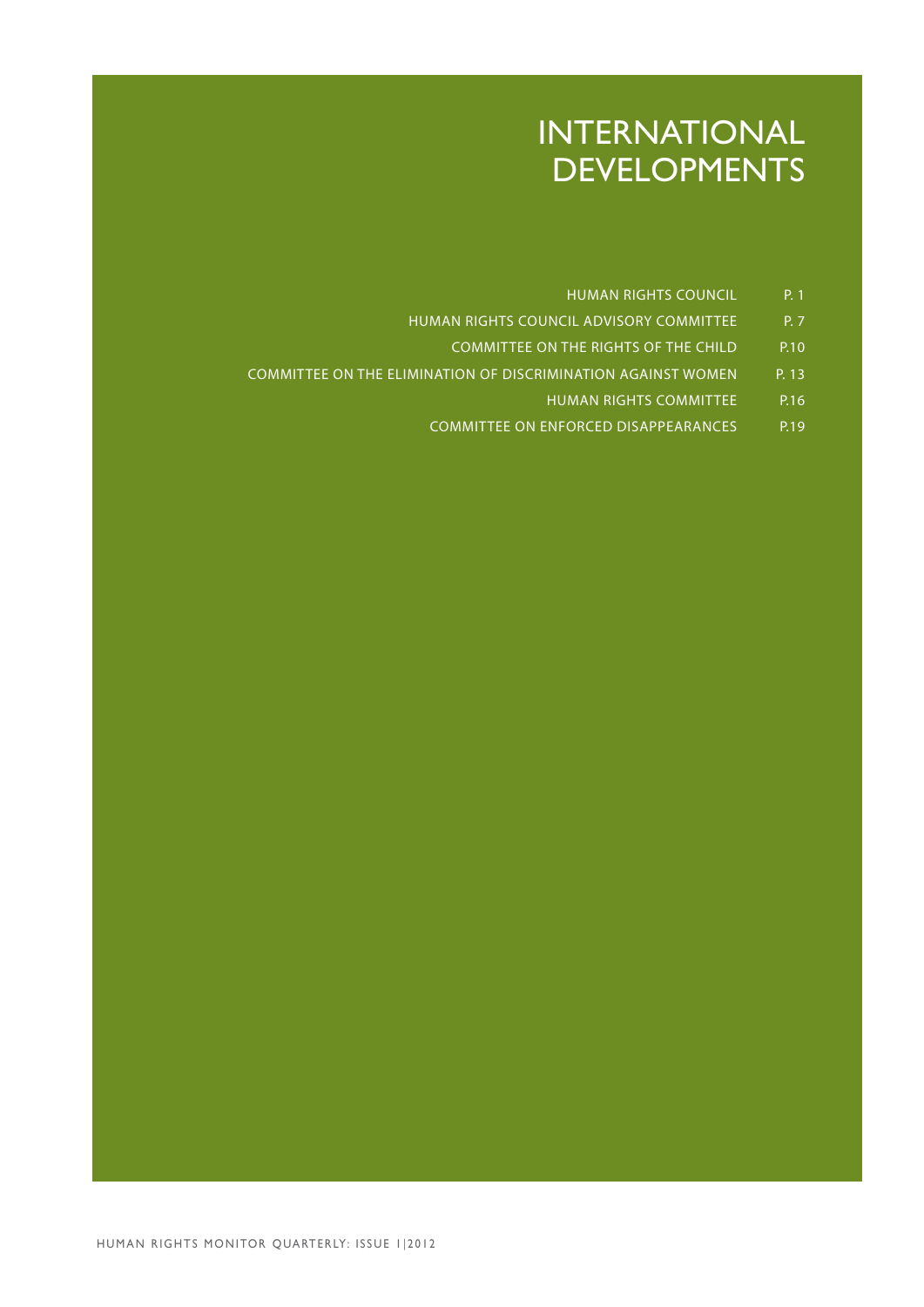# HUMAN RIGHTS COUNCIL

Renewed energy at the Council's 19<sup>th</sup> session



Members of the Organisation of Islamic Cooperation walk out of a panel discussion on sexual orientation and gender identity.

enewed energy marked the Human Rights Council's 19<sup>th</sup> session, 27 February to 23 March 2012, particularly in the<br>Council's response to country situations. This was especially welcomed following the disappointments of the Council's response to country situations. This was especially welcomed following the disappointments of the Council's situations, seen in relation to the Arab Spring, had been short-lived. However, the renewed vigour at the latest session may represent a more sustained shift in the Council's approach.

# THEMATIC DEVELOPMENTS

The session saw the long-anticipated and first-ever United Nations panel discussion on **sexual orientation and gender identity**. The panel had been mandated by a South Africa-led resolution at the June 2011 session. It discussed a report prepared by the High Commissioner for Human Rights, also commissioned by the resolution, on violence and discrimination on the basis of sexual orientation and gender identity.

It was unfortunate that almost all States from the Organisation of Islamic Cooperation (OIC) chose not to engage in the debate, staging a walkout as the panel began. This lack of engagement has been the OIC's position on the resolution since negotiation of the text at the June 2011 session, through to its implementation to date. Aside from some relatively minor negative interventions from Egypt early on in the resolution negotiations, the OIC did not participate in discussions. Then, immediately prior to the start of the 19<sup>th</sup> session, the OIC sent a letter to the President of the Council protesting against the panel. It stated its position that culture and religion must be taken into account when implementing human rights standards.<sup>1</sup>

Many States emphasised during the discussion that if the goal is to facilitate understanding between States on both sides of the debate, dialogue is the only way forward. The OIC's position was therefore particularly disappointing. The decision to withdraw from the discussion entirely may reflect the OIC's consideration that it is no longer in a position to prevent this issue from advancing at the international level, and that non-engagement may be the best strategy to undermine the legitimacy of the discussions. In particular, engaging in discussion would potentially weaken its position: that these issues fall outside the remit of the *Universal Declaration of Human Rights* and therefore outside the mandate of the Council. It was therefore heartening to see that some OIC States chose to remain for the debate, including Burkina Faso. No further action was taken on the issue of sexual orientation and gender identity at this session, but further developments are expected at the June session.

**Reprisals** and intimidation against those cooperating with the UN human rights system gained increased prominence during the session. On several occasions, the President of the Council, the High Commissioner for Human Rights and a number of States expressed concern about reprisals and called for an end to this practice. The continuing occurrence of reprisals

Photo: UN photo/Violaine Martin

oto: UN photo/Violaine Martin

In its letter, Pakistan (on behalf of the OIC) made reference to the *Vienna Declaration and Programme of Action* (VDPA), which it interprets selectively. The relevant part of the VDPA in fact reads: 'All human rights are universal, indivisible and interdependent and interrelated. The international community must treat human rights globally in a fair and equal manner, on the same footing, and with the same emphasis. While the significance of national and regional particularities and various historical, cultural and religious backgrounds must be borne in mind, it is the duty of States, regardless of their political, economic and cultural systems, to promote and protect all human rights and fundamental freedoms.' (OP5, http://bit.ly/IGDNNZ).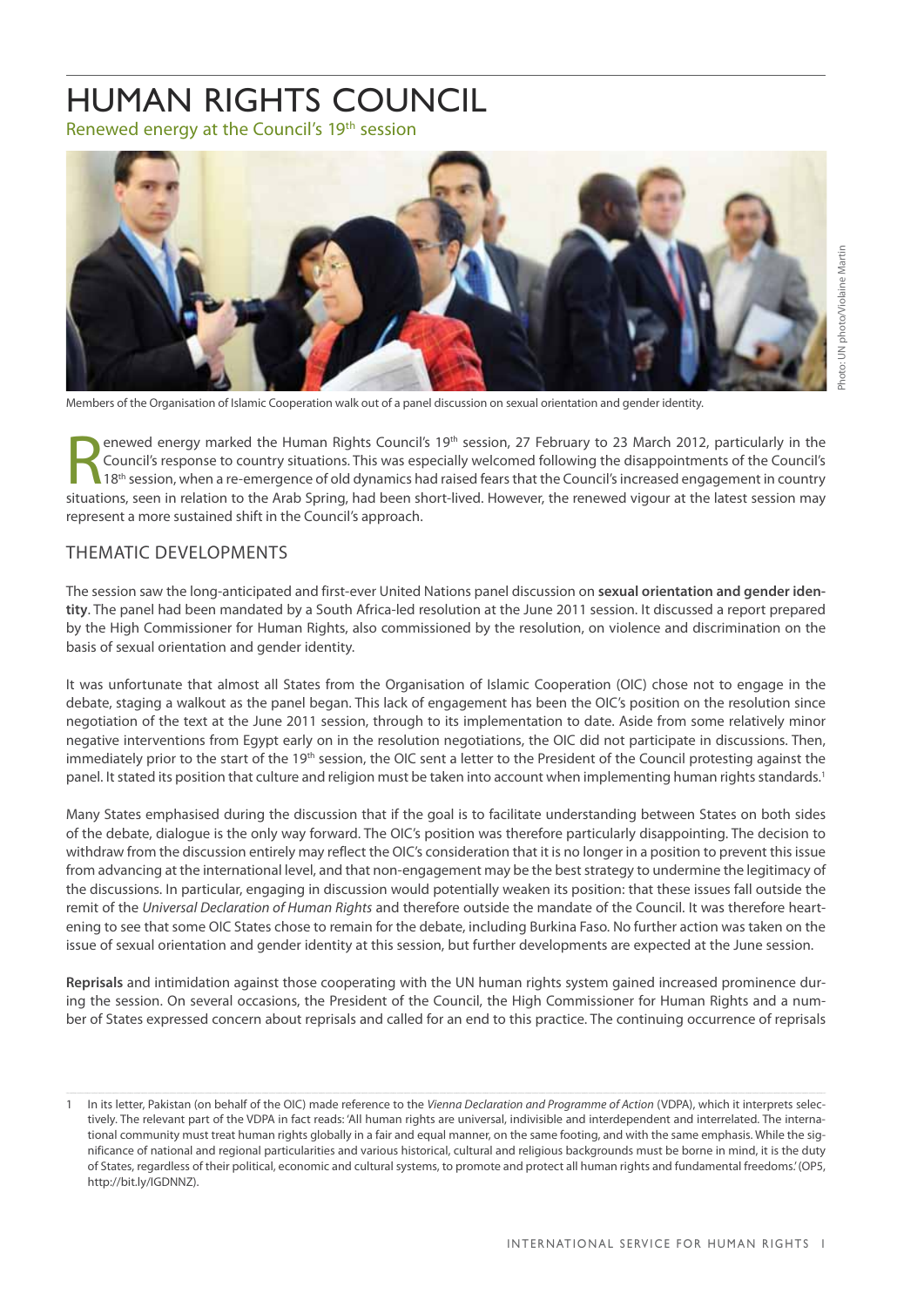was put into sharp focus by events surrounding a resolution on Sri Lanka. Several human rights defenders present in Geneva faced intimidation and threats against themselves and their families, from members of the Sri Lankan delegation. The intimidation in Geneva was coupled with a vicious campaign in State-controlled Sri Lankan media, against what it described as 'traitors' in Geneva. An outburst from a Sri Lankan minister, in which he threatened to 'break the limbs' of human rights defenders, indicates just how daunting and dangerous the situation is for these groups and individuals.

The incidents in Geneva were reported to the President of the Council and Ambassador of Uruguay, Ms Laura Dupuy Lasserre, who made a statement on the matter. She said 'aggressive and insulting language' and 'intimidation of representatives' would not be tolerated, and called on the Council to take seriously its responsibilities 'to ensure that those who wish to participate in our debates and share their experience can do so without fear of reprisals'. The statement reiterated the fundamental role of civil society in the work of the Council.

It is notable that the issue of reprisals, both through these serious incidents but also in other contexts, is gaining more recognition at the Council as a pressing issue that requires action. State interest is widening; delegations ranging from Botswana to Norway have raised the issue during Council proceedings, including in the **interactive dialogues with the Special Rapporteur on human rights defenders** and the Special Rapporteur on Iran, and general debates on the Universal Periodic Review and country situations. For example, during the interactive dialogue with the Special Rapporteur on human rights defenders, Botswana firmly stated that the responsibility to investigate and prosecute acts of reprisal against human rights defenders rests with governments. It added that placing the rights of human rights defenders in a non-binding international instrument, that is, the *Declaration on Human Rights Defenders*, may not be sufficient.<sup>2</sup>

Ms Margaret Sekaggya, the Special Rapporteur on the situation of human rights defenders, presented her report to the Council. The report focused on human rights defenders considered to be at particular risk, including journalists, students, and defenders of land rights. The issue of national legislation was a prominent topic of discussion, with many States saying human rights defenders must comply with national laws. This issue has been raised repeatedly during previous dialogues with the Special Rapporteur, both in

the Human Rights Council and the General Assembly.<sup>3</sup> The Special Rapporteur clarified that while defenders should abide by national legislation, there is also an obligation for States to ensure legislation is in compliance with international human rights law.

A similar issue arose in the context of the resolution on 'promoting and protecting human rights in the context of **peace**ful protests<sup>'4</sup> Operative Paragraph 5 of this resolution originally called on States to 'create and ensure an environment where protests may be conducted in a peaceful and lawful manner by enacting legislation respecting international human rights law'. Since no agreement was found on balancing the reference to lawfulness and the national legislation with the obligation for States to uphold international law in dealing with peaceful protest, the paragraph was dropped. This reflects the Council's unwillingness or inability to pronounce itself clearly on the fact that national legislation often contradicts international law, and thus is often used to criminalise the legitimate activities of human rights defenders.

The resolution further mandates the Office of the High Commissioner for Human Rights (OHCHR), with the assistance of relevant special procedures,<sup>5</sup> to prepare a thematic report on 'effective measures and best practices to ensure the promotion and protection of human rights in the context of peaceful protest'.<sup>6</sup> OHCHR is explicitly encouraged to seek the views of civil society. It is hoped the report will address the above-mentioned dilemma. While originally this report was to include a specific study on the national implementation of legal obligations under international human rights law, this aspect was removed from the final version of the text.

Finally, the issue of **defamation of religions**, which Pakistan had replaced with a resolution on combating intolerance against persons based on religion or belief at the March 2011 session, remained off the agenda at this session. Pakistan tabled another resolution on combating intolerance, while Denmark, on behalf of the EU, tabled a resolution on freedom of religion or belief. Both texts were adopted by consensus. Although Pakistan has never given any definite assurances

6 To be presented in March 2013.

Botswana shows signs of becoming a more positive voice at the Council. In the context of the urgent debate on Syria, Botswana made a strong statement criticising Russia and China for blocking action by the Security Council, and calling for referral of the situation to the International Criminal Court.

<sup>3</sup> The General Assembly began adopting resolutions on human rights defenders in 1998 with the adoption of the Declaration on Human Rights Defenders. Though the Declaration included a reference to the requirement that human rights defenders should operate within the framework of national legislation, it was not until 2005 that a similar reference was made in the resolution. This was due to threats by Cuba that it would call a vote on the resolution if the reference was not included. States opposed to civil society engagement seek to include such references in order to limit the rights of defenders to those prescribed by domestic law, which are often not in line with international human rights law.

See A/HRC/19/L.17 here: http://bit.ly/HrsfjK.

<sup>5</sup> Including the rapporteurs on freedom of assembly and association, freedom of expression, and human rights defenders.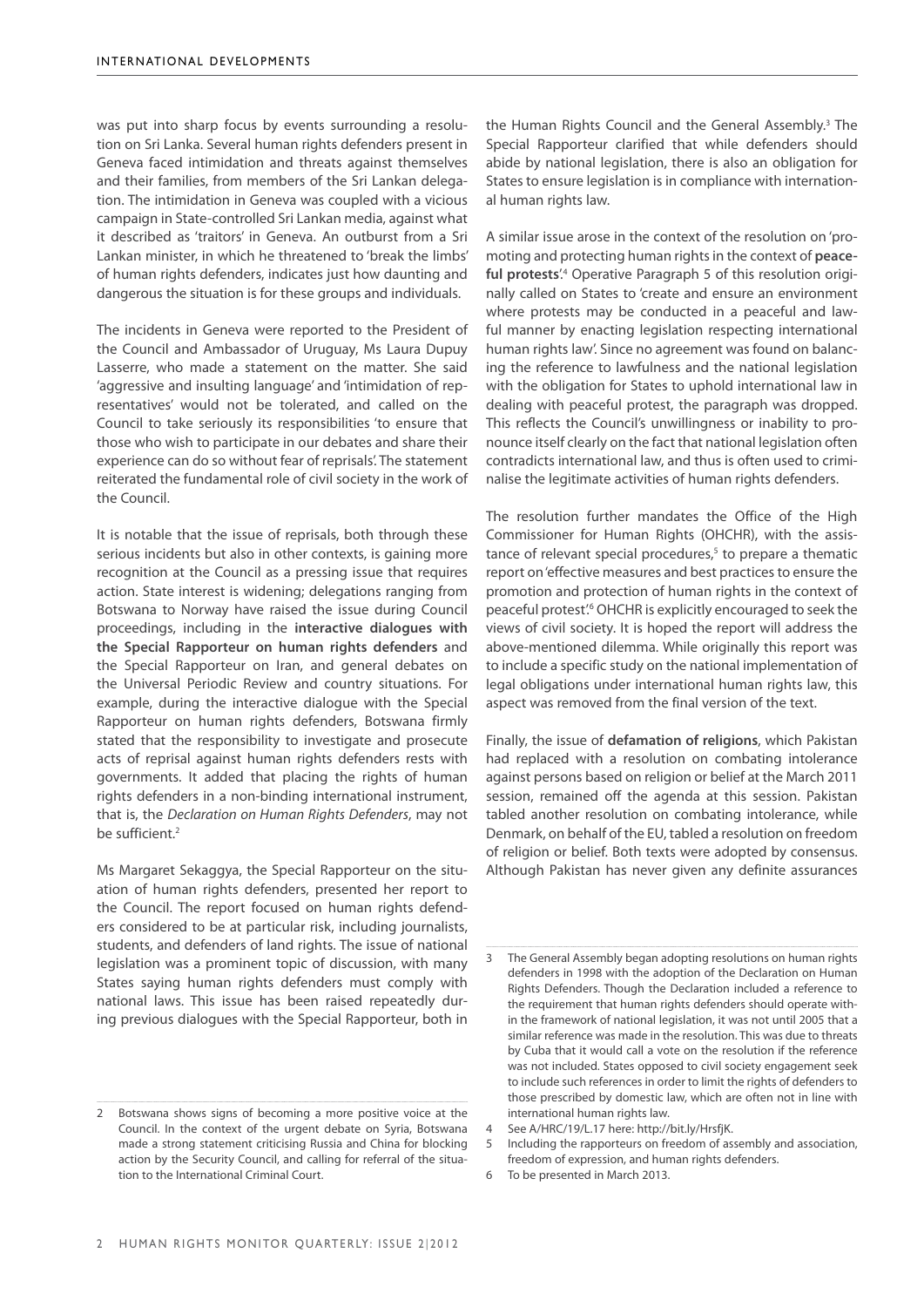that the issue of 'defamation of religions' will not be revived, its most recent resolution, following the generally positive debate on religious tolerance at the Council's 17<sup>th</sup> session,<sup>7</sup> suggests the issue may finally be off the table.

# COUNTRY DEVELOPMENTS

The Council's response to country situations at this session saw a combination of significant breakthroughs and disappointing responses.

The major achievement was a resolution on **Sri Lanka**. At its September 2011 session, the Council had squandered an opportunity to respond to the situation in the country, when the Secretary-General transmitted the report of his 'Panel of Experts' to the President of the Council. This had been the best opening in some time for the Council to take action, and its failure to do so seemed to make it even more unlikely that it would respond in the future. However, the inter-sessional period saw the release of the report of the Lessons Learnt and Reconciliation Commission (LLRC),<sup>8</sup> and another opportunity for action.

The US took the opportunity to table a moderate resolution urging the Government of Sri Lanka to implement the recommendations from the LLRC and ensure accountability for all Sri Lankans. Despite the moderation, Sri Lanka expressed fierce opposition to the initiative and stated its intention to not engage in deliberations on the resolution. The US chose to forge ahead regardless, and the resolution was passed with 24 votes in favour, 15 against, and 8 abstentions.

Western States, along with most of the Group of Latin America and Caribbean Countries (GRULAC) (excluding Ecuador and Cuba) and several African States, including Benin, Cameroon, and Nigeria, voted in favour of the resolution. India's vote, however, was the most remarkable. It broke away from most of its fellow Asian States and voted in favour. This is a significant change for a State that, until now, had been an uncritical ally of Sri Lanka. However, India made it clear that it still held to its position that Sri Lanka's sovereignty should be fully respected, and the role of the international community should be to support Sri Lanka's own efforts. The price for India joining the 'yes' vote was that advice and technical assistance from OHCHR and relevant special procedure mandate holders would only be provided in 'consultation with and with the concurrence of the Government of Sri Lanka', without calling on the Government to accept that help. The High Commissioner for Human Rights will present a report on the provision of such assistance at the Council's 22<sup>nd</sup> session, in March 2013.

The Council's renewed energy on country situations was highlighted early on in the session by an urgent debate on **Syria**. However, the resolution adopted at the conclusion of that debate<sup>9</sup> was relatively weak. It did not respond to calls made by several States for stronger language on accountability, in particular, for referral of the situation to the International Criminal Court.10

The direction of the resolution was an apparent effort to gain greater support from China, Cuba, and the Russian Federation, by altering the focus to the humanitarian situation in the country. During the debate, both the Russian Federation and China expressed concern at the escalating situation and called for humanitarian access to the country. The Russian Federation in particular welcomed Syria's cooperation with the International Committee of the Red Cross, and the UN's decision to send the Under Secretary-General for Humanitarian Affairs, Ms Valerie Amos, to the country. Nevertheless, both States, together with Cuba, voted against the resolution.<sup>11</sup>

However, the session later saw the adoption of the Council's strongest resolution to date on the situation in Syria,<sup>12</sup> following the report of the Commission of Inquiry. The resolution calls for international accountability for potential crimes against humanity, and references the High Commissioner's call for the Security Council to refer the situation to the International Criminal Court. The resolution also extends the mandate of the Commission of Inquiry for a further six months.<sup>13</sup>

Syria's engagement with the Council continued to be obstructive. The delegation withdrew from the urgent debate, and during the interactive dialogue with the Commission of Inquiry reiterated its well-known position, that the crisis in the country is due not to peaceful demonstrators, but external parties that are arming opponents and waging war through the media. The State dismissed the report of the Commission of Inquiry as based on 'biased information' and 'hearsay', and stated its expectation that the mandate not be renewed. The representative added that the State would take all necessary steps to 'defend its people' and territorial integrity, and would reject any attempt to foil those efforts.

<sup>7</sup> 'Human Rights Council: panel discussion on promotion of tolerance sees less divisive debate', http://bit.ly/rcVcgP. This debate was held on the basis of the previous resolution on intolerance and religion.

<sup>8</sup> Report of the Commission of Inquiry on Lessons Learnt and Reconciliation, http://bit.ly/uA1dOi.

<sup>9</sup> See A/HRC/19/L.1 here: http://bit.ly/HrsfjK.

<sup>10</sup> Requested by Austria, Botswana, the Netherlands, and Slovakia, among others.

<sup>11</sup> There were 37 votes in favour, 3 votes against and 3 abstentions. Four States were absent at the time of voting.

<sup>12</sup> See A/HRC/19/L.38/Rev.1 here: http://bit.ly/HrsfjK.

<sup>13</sup> This vote passed with 40 in favour, 3 against and 3 abstentions (India, which voted yes, later corrected its vote to an abstention). The additional 'yes' votes came from three States that had been absent during the first vote (Angola, Burkina Faso, and Kyrgyzstan).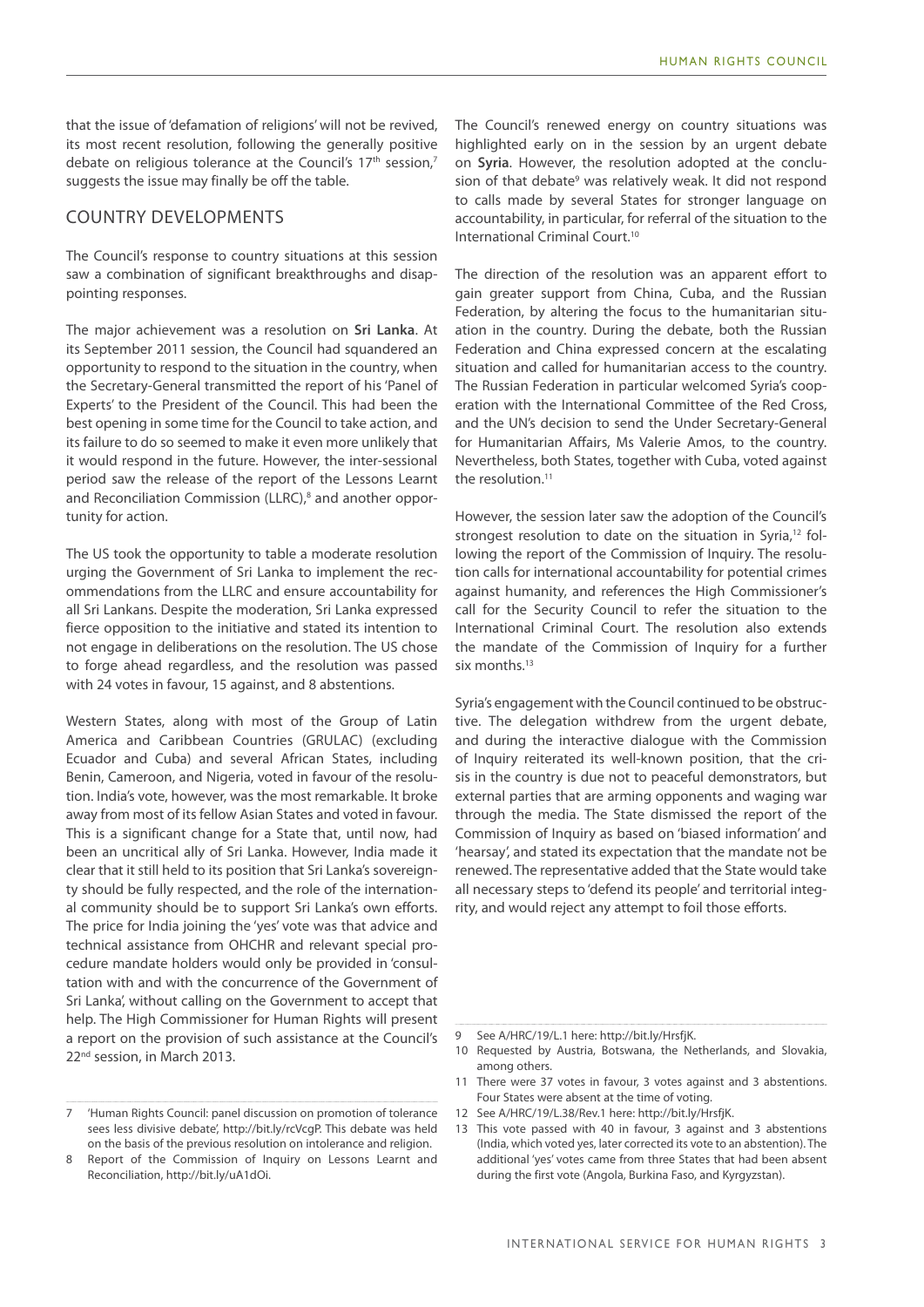# **Security Council authorises deployment of military observers to Syria**

On 21 March 2012, the Security Council issued a nonbinding presidential statement $14$  endorsing a mediation plan to halt the crisis in Syria. The six-point plan, which was developed by the Joint Special Envoy for the United Nations and the Arab League (Joint Special Envoy), former Secretary-General Kofi Annan, addresses both the opposition and Syrian government, and calls for an end to the violence with a UN-supervised ceasefire 'to protect civilians and stabilize the country'. The plan also calls for secure humanitarian access; the launch of an inclusive, Syrian-led political transition to a democratic, plural political system; the release of the detained; the right to demonstrate; and access for the media.

On 23 March, Germany hosted an 'Arria formula'15 meeting of Security Council members with the Commission of Inquiry (CoI) on Syria, a fact-finding mission mandated by the Human Rights Council. This closed briefing was the first time a Human Rights Council special procedure had met with the Security Council. The CoI engaged in a discussion with members regarding their findings, including how the CoI findings were established given that its members have not been granted access to Syria.

The Security Council adopted another presidential statement<sup>16</sup> on 5 April, which supported a 10 April military pullback by Syrian forces, a deadline negotiated by the Joint Special Envoy. The statement also requested the Secretary-General to draw up options for a UN 'supervision mechanism.'

On 14 April the Security Council unanimously adopted *Resolution 2042*, 17 which authorised the deployment of a team of 30 unarmed military observers to begin to report on the implementation of the ceasefire. The Security Council also called on the Syrian government to ensure the UN monitors enjoy unimpeded freedom of movement, and allows them to freely communicate with individuals throughout Syria without retaliation against any person as a result of interaction with the mission. On 18 April, the Secretary-General proposed that the Security Council establish a UN supervision mission in Syria, comprising up to 300 military observers supported by a civilian component, including human rights personnel. On 20 April, the Security Council unanimously adopted *Resolution 2043*<sup>18</sup> calling for the formation of the 'United Nations Supervision

Mission in Syria (UNSMIS),' in line with the Secretary-General's proposal. The mission is authorised to monitor a cessation of armed violence 'in all its forms by all parties' as well as the full implementation of the Joint Special Envoy's six-point proposal.

Both presidential statements and resolutions followed a prolonged period during which Security Council members were unable to agree on how to address the 13-month uprising in Syria.19 The Russian Federation and China had vetoed previous Security Council resolutions that sought to end the Syrian government's assault and violence on the Syrian people, citing concerns about Western governments using the mandate to justify outside interference (October 2011 and February 2012). The unanimously approved presidential statements and resolutions signalled a positive shift in the international community's commitment to stop the government crackdown and to push for a peaceful end to the crisis. It was matched by equally firm expressions of concern at the Human Rights Council in Geneva.

Despite finding some common ground, Security Council members still disagree on how best to move the process forward. In *Resolution 2042*, the US and EU pushed for emphasis on the Syrian government's role in the ceasefire commitments, whereas the Russian Federation insisted on also including the opposition's responsibilities. The Russian Federation also proposed weak language in regard to the conditions required for the observers to work effectively. The resolution 'calls upon' rather than 'requires' the government to provide freedom of movement and access. In *Resolution 2043*, the Russian Federation fiercely resisted a US and European push to include language threatening sanctions if the Syrian government does not comply with the Security Council's demands. Instead, the Security Council only expressed its intention to assess the implementation of the resolution and 'to consider further steps as appropriate'.

There were disappointing signs that other States that had passed through the upheavals of the Arab Spring with minimal confrontation at the international level, had not significantly changed their stance in Geneva. For example, **Libya** presented a weak resolution in follow-up to the report of the Commission of Inquiry on its human rights situation.

Recently it has become more common within the Council for countries to take the lead on resolutions concerning their own situations. While it is obviously preferable to follow a process of cooperation and consensus, such an approach should not be favoured to the extent that the Council loses its strong, critical voice.

<sup>14</sup> S/PRST/2012/6 available at http://bit.ly/GMVB8p.

<sup>15</sup> The Arria Formula is an informal arrangement that allows the Council greater flexibility to be briefed about international peace and security issues.

<sup>16</sup> S/PRST/2012/10 available at http://bit.ly/HBvWSl.

<sup>17</sup> See http://bit.ly/HUt6Vg.

<sup>18</sup> See http://bit.ly/Jyrodg.

<sup>19</sup> The Security Council previously issued a presidential statement on 3 August 2011 and a press statement on 1 March 2012.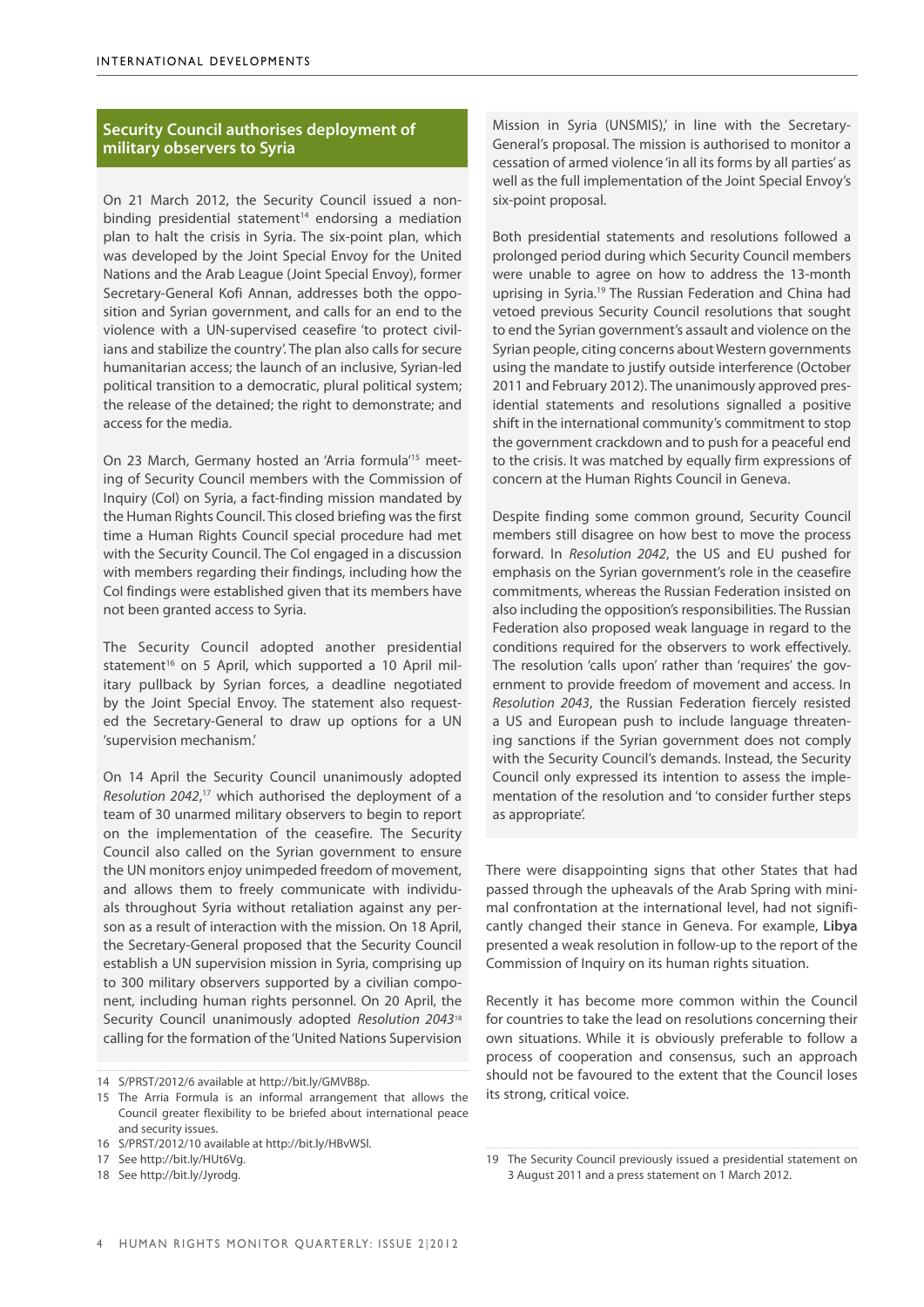The process by which the resolution on Libya was adopted illustrates this point. The resolution was presented by Libya with the support of the EU. During the adoption, the Russian Federation and Uganda presented a series of amendments. Among other points raised, they called for the High Commissioner to be given a mandate to report on the human rights situation in the country, and for more specific attention to certain human rights violations. With Libya rejecting these amendments, and threatening to withdraw the resolution should the amendments be accepted, many EU States and the US decided to also oppose strengthening the resolution. The result was a weak resolution that does not acknowledge the serious and ongoing violations in the country as contained in the findings of the Commission of Inquiry. The resolution also lacks a robust mechanism to ensure followup by the Council.<sup>20</sup> Although the resolution was adopted by consensus and with the cooperation of the State concerned, the absence of strong and effective action points ultimately makes the Council complicit in Libya's unwillingness to seriously tackle the human rights violations being committed.

**Yemen**, another country that is taking the lead on its own country resolution, tabled a somewhat stronger draft, which requests the High Commissioner to report to the Council on the human rights situation in the country. However, as this is the minimum kind of response that should be expected, it points to the weakness of the resolution rather than to any merit on Yemen's part. It too was adopted by consensus.

Another country related development was a joint statement on **Eritrea**, presented by Somalia and endorsed by 44 States at the time of delivery.<sup>21</sup> The statement expresses concern at the situation in Eritrea, and invites the High Commissioner to brief the Council on the situation in the country at its 20<sup>th</sup> session. This is an important development that may pave the way for a resolution. It is unclear if and in what form the High Commissioner will respond to the invitation, given that in other cases she has proven reluctant to brief the Council in depth, in the absence of a clear mandate.

The report of the Special Rapporteur on the situation of human rights in Iran, the first since the creation of the mandate at the 16<sup>th</sup> session of the Council, elicited a sharp response from Iran. Given that Iran had not given permission for the mandate holder, Mr Ahmed Shaheed, to enter the country, it was ironic that it criticised his report for not reflecting the true situation of human rights there. The delegation dismissed the report as 'biased, politicised, and selective', and as based on poorly sourced information and

allegations. It went so far as to call the report a 'compilation of lies'. While the mandate of the Special Rapporteur was renewed,<sup>22</sup> the interactive dialogue illustrated just how difficult the mandate holder will find it to engage in any meaningful way with Iran.

The mandates on **Myanmar** and the **Democratic People's Republic of Korea** were also renewed, both by consensus; it was the first time the latter mandate has enjoyed the full support of the Council.<sup>23</sup> While criticism of country specific resolutions and debates at the Council continued (the general debate under Item 4 saw many statements to that effect) it is notable that 17 out of the 41 texts tabled at this session were country focused.

# INSTITUTIONAL DEVELOPMENTS

In what would have been a damaging development in terms of NGO access to the UN human rights system, China attempted to insert language in a resolution on the **Forum on Minority Issues**. China hoped to limit NGO participation to those NGOs 'who respect sovereignty, territorial integrity and independence of States'. The proposed amendment was ultimately rejected.<sup>24</sup> However, this open attempt to undermine NGO participation may mark the beginning of a more aggressive strategy by China to silence criticism, and is in line with a more active position taken by the State over the past few sessions.

This session marked the tentative beginning of **remote participation** by some stakeholders in the Council's work. At its conclusion, the Council adopted a President's statement that included proposals for the remote participation of NGOs and national human rights institutions (NHRIs) in the Council's work. This followed on from the review of the work and functioning of the Council last year, through which a taskforce was created to evaluate the use of information technology, access for persons with disabilities, and secretariat services of the Council.

Although the President's statement was adopted at the end of the session, a decision had already been taken to trial the recommendations on remote participation of NHRIs during the March session. NHRIs were able to participate through pre-recorded video-messages in panel discussions, Universal Periodic Review (UPR) adoptions, and interactive dialogues with special procedures. The first NHRI to address the Council by video was the Office of the Provedor for Human Rights and Justice, from Timor Leste, during the

<sup>20</sup> Concerned NGOs circulated a letter to States that voted 'no' on the amendments (Benin, Czech Republic, Djibouti, Hungary, Italy, Jordan, Kuwait, Malaysia, Maldives, Mauritania, Poland, Qatar, Romania, Saudi Arabia, and the US) acknowledging the political context of the vote, but calling on States to set politics aside for the sake of the Council's credibility.

<sup>21</sup> The 44 States included several African States: Benin, Djibouti, Mauritius, Nigeria, and Somalia.

<sup>22</sup> By a vote of 22 in favour, 5 against, and 20 abstentions.

<sup>23</sup> At the renewal of the mandate in 2011, China, Cuba and Russia voted against, while Angola, Bangladesh, Cameroon, Ecuador, Malaysia, Mauritania, Nigeria, Pakistan, Qatar, Senegal, and Uganda abstained. Of these States, only Pakistan is no longer a Council member.

<sup>24</sup> By a vote of 18 in favour, 15 against, and 12 abstentions.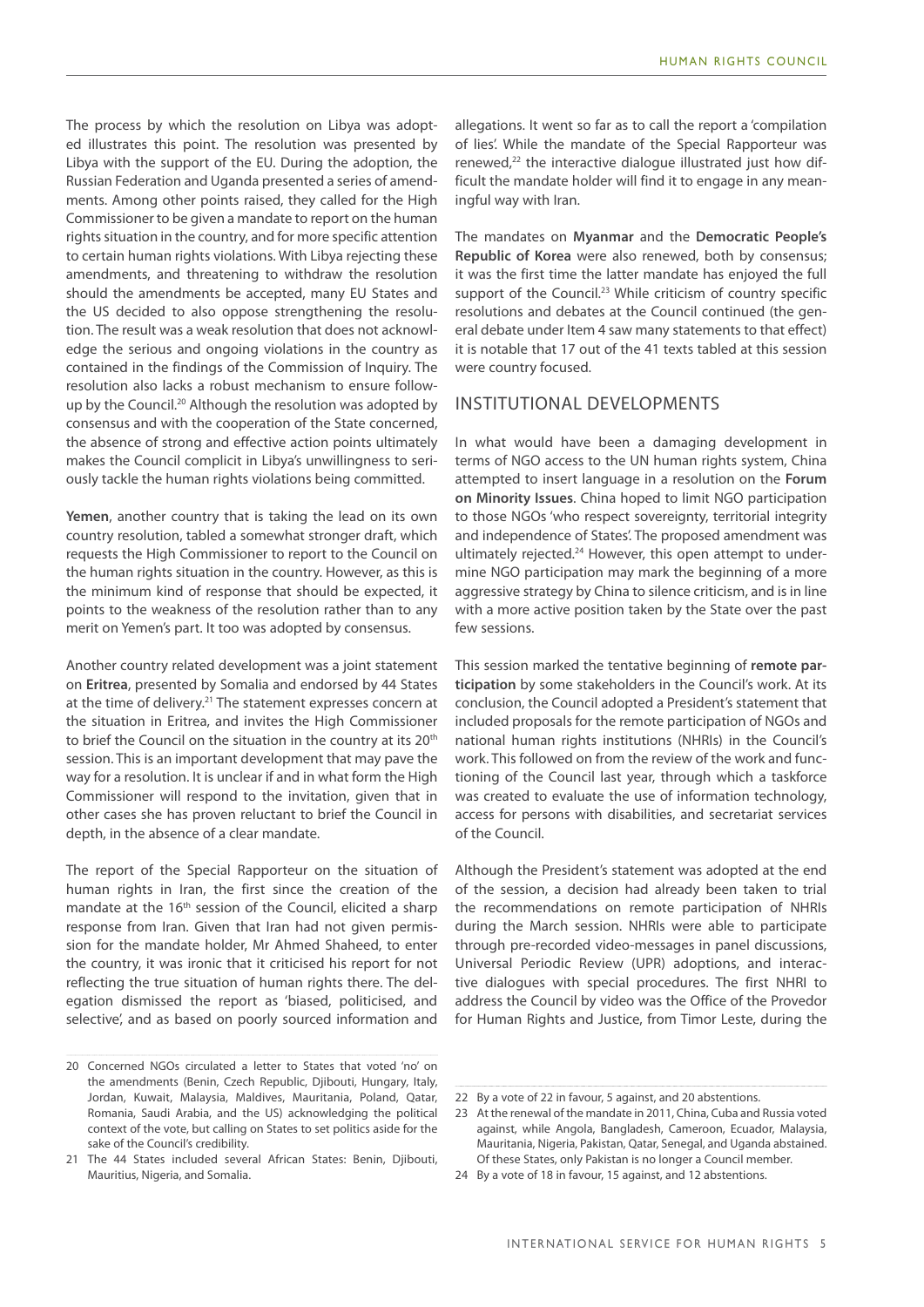interactive dialogue with the Working Group on Enforced or Involuntary Disappearances. The NHRIs of Georgia and South Africa also delivered video messages.

During the session several panel sponsors also experimented with new formats for panel discussions. A discussion on **freedom of expression on the internet**, for example, was moderated by Mr Riz Kahn of Al-Jazeera. Mr Kahn's handling of the debate ensured a more interactive discussion, as State comments were immediately handed over to a panellist for a response. There were, however, limitations to this format, not least the time constraints. As the three-hour slot progressed, State interventions were prioritised over panellists' responses, with those on the podium ultimately being limited to a few brief remarks in closing. Not all States welcomed the new format; there were criticisms from Cuba, China, and the Russian Federation. Amongst other concerns, they said it was not consistent with the Council's rules of procedure for anyone other than the President to give the floor to speakers.

Five new mandate holders were appointed during the session.25 Mr Pablo de Greiff was appointed to the post of Special Rapporteur on the promotion of truth, justice, reparation and guarantees of non-recurrence; Mr Paulo Pinheiro, current Chairperson of the Commission of Inquiry on Syria, was appointed to the position of Special Rapporteur on the situation of human rights in Syria. The work of the Special Rapporteur on Syria will commence once the mandate of the Commission of Inquiry concludes, which is scheduled for the end of September 2012. Also filled were the posts of Independent Expert on the promotion of a democratic and equitable international order, and the Independent Expert on the situation of human rights in the Sudan.<sup>26</sup> A new member was appointed to the Expert Mechanism on the rights of indigenous peoples.27 Finally, Ms Cecilia Rachel Quisumbing was appointed as a new member of the Advisory Committee.<sup>28</sup>

The Council adopted the final set of **UPR** country reports, thus concluding the first cycle of the UPR. During the general debate on the mechanism, many States welcomed the fact that all States had been reviewed, with only three failing to submit a national report. Discussions focussed on how to ensure follow up of UPR recommendations during the second cycle. In this vein, several States shared their midterm progress reports with the Council. Morocco also called for increased donations to the Voluntary Fund for Technical Cooperation in the Field of Human Rights set up by OHCHR.29 The Czech Republic made the critical point

that *all* recommendations should be followed-up by reviewing States in the second cycle, including recommendations rejected by the State.

Finally, the Council continues to struggle with the burden of an ever-increasing workload. This session saw 55 meetings held over the course of 20 days. This required the Council to meet mostly for full (rather than part) days, including through the usual two-hour lunch break. The schedule comprised of the adoption of the UPR reports of 18 countries, interactive dialogues with 14 special procedures, and nine panel debates, including a full-day panel on children's rights. There were 41 resolutions, a record number. The Secretariat succeeded in managing the heavy workload while also accommodating meetings that ran over time.<sup>30</sup> However, as there is no sign of States moderating the number of resolutions tabled, the Council's workload is likely to increase. Since the Council is already operating at almost full capacity, before long it will be impossible to fit everything within the time allocated.

# NEXT STEPS

The Human Rights Council will hold its 20th session from 18 June to 6 July. Among the highlights of that session will be the first report of the Special Rapporteur on freedom of association and assembly, a panel discussion on Women Human Rights Defenders, and a possible follow-up action to the panel on sexual orientation and gender identity. A draft programme will be available here: http://bit.ly/HBVX2h. ■

<sup>25</sup> President's list of special procedures, http://bit.ly/HGKKOK.

<sup>26</sup> Mr Alfred de Zayas and Mr Mashood Baderin respectively.

<sup>27</sup> Mr Danfred Titus.

<sup>28</sup> Ms Cecilia Rachel Quisumbing was elected following the demise of Ms Purification Quisumbing in December 2011, both nationals of the Philippines.

<sup>29</sup> The fund currently contains around \$1.4 million, consisting of donations from seven States, and of which a third is donated by Morocco.

<sup>30</sup> However, this problem caused disruption to several side events when planned speakers, including special rapporteurs, were unable to participate as a result of being delayed in the plenary session.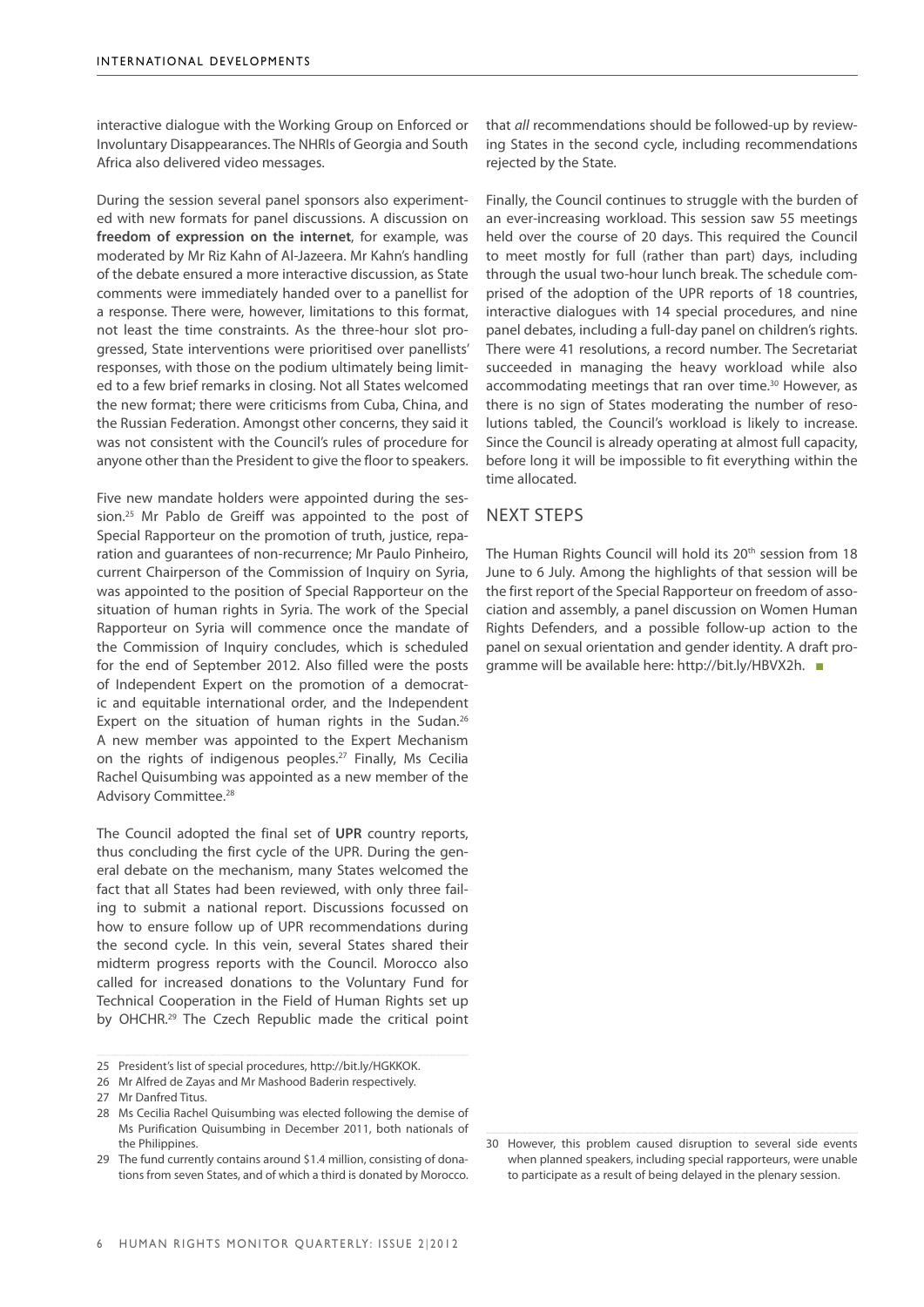# HUMAN RIGHTS COUNCIL ADVISORY **COMMITTEE**

Controversial first draft of study on traditional values and human rights



he contro<br>
Rights Cou<br>
due to co<br>
of human rights. he controversial draft of a study on the traditional values of humankind has been considered by the Human Rights Council Advisory Committee (the Committee) at its  $8<sup>th</sup>$  session. The study has attracted particular attention due to concern that the concept of traditional values, if not carefully handled, could undermine the universality

The meeting was held in Geneva from 20 – 24 February 2012. Draft reports on the following topics were also considered: the right of people to peace; international cooperation in the field of human rights; the human rights of the urban poor; the advancement of the rights of peasants; severe malnutrition and childhood diseases; and human rights and international solidarity. The Committee also considered a concept note for a study on rural women and the right to food.

The draft study on traditional values comes from Human Rights Council resolution 16/3,<sup>1</sup> which mandated the Committee*'*to prepare a study on how a better understanding and appreciation of traditional values of dignity, freedom and responsibility can contribute to the promotion and protection of human rights.<sup>2</sup> That resolution was presented by the Russian Federation.<sup>3</sup>

# A divisive first draft

The first draft of the study was prepared and presented by Mr Vladimir Kartashkin, the Russian member of the Committee. Mr Kartashkin acknowledged critical comments on the report received prior to its presentation. However, he noted too that he had tried his best to address a subject that had divided the Council, in a way that took different views into account. Indeed, the resolution mandating the study had been adopted with 23 votes in favour and 22 against. At the same time, he said, the Committee could not go beyond the scope of the explicit mandate given to it, despite the positions taken up by a range of States. During initial Advisory Committee discussions on traditional values in August 2011, several States expressed concern that the Advisory Committee was not tasked to study *if* traditional values promote human rights, but only *how*. He argued the Committee must work with the concept of traditional values and with the values listed in the resolution, of freedom, dignity, and responsibility.

Mr Kartashkin presented his opinion that the 'universalisation of human rights' refers to a process, which must take place gradually. He cautioned against rushing the implementation of norms of international human rights, and called for applying these norms 'over time', with a 'respectful attitude to local cultures, customs and ways of life'. The Committee's mandate, he felt, was to explore how dignity, freedom and responsibility could contribute to this process.

Committee member Mr Wolfgang Heinz (Germany) said he was 'alarmed' by the draft study and could understand the concerns expressed by human rights experts.<sup>4</sup> He felt the study did not respond to the mandate given to the Committee. Many

<sup>1</sup> Adopted at the 16<sup>th</sup> session of the Council, March 2011.

<sup>2</sup> A/HRC/RES/16/3, para. 6, available at: http://bit.ly/gQtWFV.

<sup>3</sup> For more background on this resolution and the controversy surrounding it, see 'Human Rights Council Advisory Committee', *Human Rights Monitor Quarterly*, Issue 4, 2011, p.7, http://bit.ly/y9aHvf.

<sup>4</sup> Mr Heinz listed a number of the concerns that were included in the written statement submitted by the Canadian HIV/AIDS Legal Network, A/HRC/AC/8/NGO/4, http://bit.ly/HaYGlA.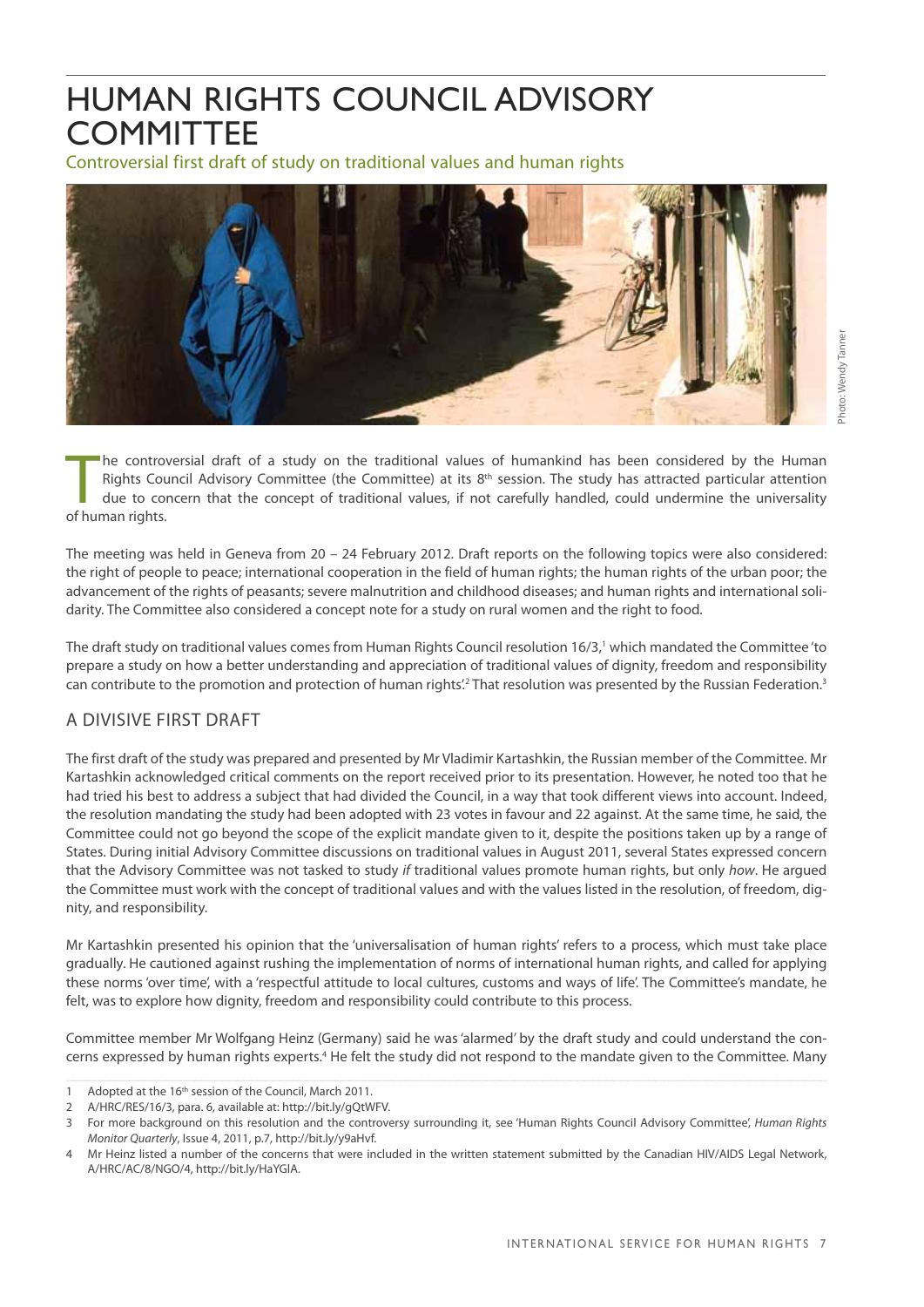members reiterated points they had made at the 7<sup>th</sup> session of the Committee, that the mandate of the study is to look at how traditional values could be used in the *implementation* of human rights standards.

Mr Kartashkin disregarded these comments, since he had chosen not to take this approach. In particular, it was noteworthy that Committee member Ms Mona Zulficar (Egypt) said the drafting group had held a meeting earlier in the day, at which the consensus position had been that the report should focus on the role of traditional values in the implementation of human rights standards. This may also indicate that Mr Kartashkin himself had not attempted to solicit input from members of the drafting group. The opaque way in which Mr Kartashkin produced the draft was further highlighted by the fact that even the Russian Federation, which had been very supportive of Mr Kartashkin's comments at the previous session, expressed reservations about the approach taken in the report.

Mr Kartashkin's response was that he had always seen the production of the draft as an initial step, with other members and stakeholders getting involved during the discussion in the Committee. However, given the short time frame available to the Advisory Committee, with only two sessions to finalise the study, and the usual working method of inter-sessional consultations employed for other topics, Mr Kartashkin's solo approach surprised many.5

Mr Heinz also commented on the methodology used in preparing the study, noting that he would have expected it to engage with relevant academic literature and UN reports, such as reports by the special procedures. He expressed profound concern about the report, saying many points were unclear. He criticised its lack of analysis, and the inclusion of many 'dogmatic statements and conclusions' without arguments to back them up. Mr Heinz observed, for example, that the report makes several statements to the effect that all international human rights agreements must be based on the traditional values of humankind, without giving any argument to support these statements.

In fact, the draft itself says in paragraph 6 that there is as yet no accepted definition of the term 'traditional values of humankind', which undermines the idea that international human rights agreements ought to be based on such values. Several other speakers pointed out this fundamental problem, including Mr Shigeki Sakamoto (Japan), and the delegations of Mexico and Ireland.

# Universality of human rights

The draft study's affirmation that traditional values trump human rights attracted a great deal of attention during the discussion. It states in its Paragraph 75f that: 'all international human rights agreements, whether universal or regional, must be based on, and not contradict, the traditional values of humankind. If this is not the case, they cannot be considered valid.'

Several Committee members and observers commented on this paragraph. The EU said the way in which the study appears to subordinate international law to traditional values was the most problematic aspect. Switzerland too criticised the draft study as undermining the very basis of human rights in this paragraph. The delegation affirmed that there was never any justification for subordinating international treaties to traditional values, even if, according to the *Vienna Declaration and Programme of Action*, States should keep national and regional particularities in mind when fulfilling their human rights duties. Mr Sakamoto queried when traditional values had become a peremptory norm of international law.

Mr Heinz commented that if every tradition is allowed to examine how human rights standards fit within its values, then the utility of international human rights law as a universal moral standard is undermined. Ms Zulficar said efforts to agree on international human rights aimed to identify the standards that constitute dignified treatment of individuals across all cultures. Claiming that the test of those standards is their consistency with differing sets of traditional values would reverse and undermine that whole process. Mexico also cautioned against diminishing the status of international human rights standards.

In his concluding remarks, Mr Kartashkin recognised there were problems with paragraph 75 and agreed it needed rewording. While he expressed his gratitude to the EU for raising the issue, he professed surprise that so many other speakers had also chosen to focus their remarks on that paragraph, stating that criticism should be positive.

# **RESPONSIBILITY**

Amongst other controversial views aired by Mr Kartashkin was his argument that a person's human rights could be denied if he or she commits a crime. He said individuals are obliged to not act contrary to the law, and described his view, also contained in the report, that responsibility is a form of obligation, and a stimulus for acting as a moral individual.

Many speakers criticised this position. Mr Sakamoto stated that in international law the promotion of human rights is not conditional upon people's responsible behaviour, a position with which the EU and Mexico concurred. In responding to this point, Mr Kartashkin said 'some NGOs would like to see

<sup>5</sup> For instance, to elaborate the *Declaration on Human Rights Education and Training*, the Advisory Committee issued questionnaires to States and civil society to seek their input, and went through a number of drafting stages in a transparent way.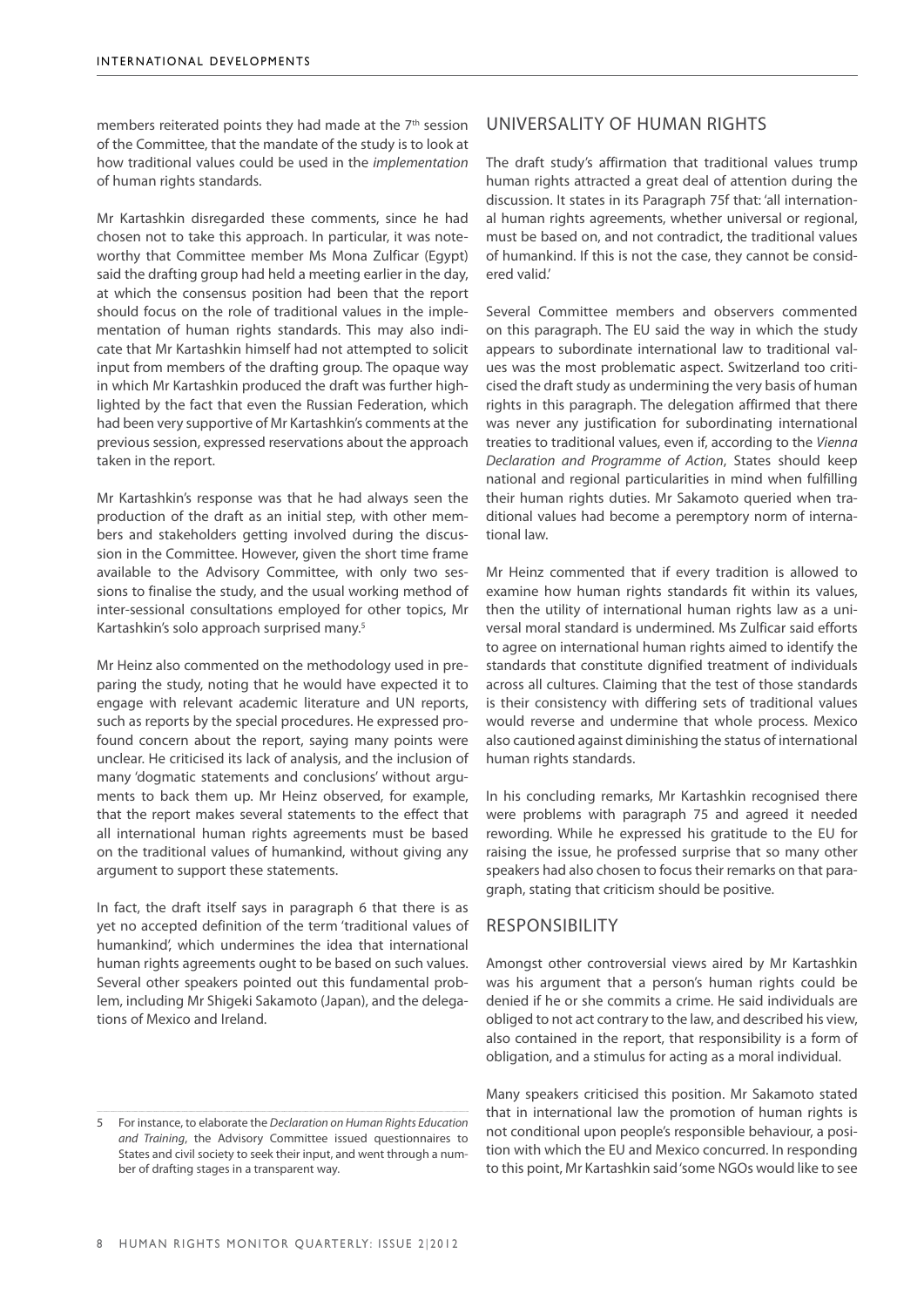human rights as something unlimited'. He pointed out that the *International Covenant on Civil and Political Rights* (ICCPR) allows certain restrictions on the exercise of some rights on the basis of public morals. He reiterated his point on responsibility, that human behaviour must be responsible, in that if a person commits a crime, he or she must be held responsible for it. Human rights are not entirely unlimited, he stated, they are connected with duties, with values and with the responsible conduct of individuals. He added that if people persisted in seeing no connection between human rights and duties, and human rights were turned into an absolute, then 'human society would be thrown into anarchy'.

Article 12(3) of the ICCPR, to which Mr Kartashkin referred, says restrictions may be placed on the exercise of human rights in order to protect 'national security, public order, […] public health or morals, or the rights and freedoms of others'<sup>6</sup> These legitimate restrictions must be clearly outlined in law and be necessary in a democratic society for the purposes outlined above. They must also be proportional to the purpose to be achieved, and must be consistent with the other rights mentioned in the ICCPR.<sup>7</sup> These legitimate restrictions mean human rights are not absolute. However, this does not imply they are conditional upon 'responsible' behaviour. To require 'responsible' behaviour as a condition for enjoying human rights would go far beyond the kinds of limitations that could legitimately be imposed to prevent the 'anarchy' feared by Mr Kartashkin. The starting point must always be that human rights are universal.

# Negative implications of traditional values and the family

Other Committee members and observers picked up on the potentially negative implications of traditional values, which they felt had not been sufficiently guarded against in the draft study. The EU stated that the report was not clear on the distinction between *tradition* and *traditional values*. It noted that the report did not clearly communicate that there could be negative traditional values. The EU also said the study assumed a wholly positive influence of 'the family', and failed to acknowledge that families can often be sources of human rights violations. It pointed members to the reports of the Special Rapporteur on violence against women, which repeatedly considered the connection between traditional values and domestic violence. UNAIDS intervened to give the particular example of how traditional values have been used to justify violence or discrimination against people on the basis of their sexual orientation or gender identity.

The Russian Federation, however, wanted the study to focus only on positive values. It went further and claimed that the concept of 'negative values' was paradoxical, like 'hot

ice' or 'illegal legality'. It also pointed out that, whereas Mr Kartashkin had said traditions could be either negative or positive, when it comes to the promotion and protection of human rights, its own view was that tradition, in itself, is neutral.

# NGO participation

Several NGOs attended the discussion of the report on traditional values and made oral interventions. Many Committee members welcomed the contributions made by NGOs and picked up and reiterated the points made by civil society.

However, others were less receptive. Mr Kartashkin, for example, said he found NGOs to be overly harsh in their criticisms, so much so that it led him to doubt some aspects of their assessments. He added that if NGOs were to be believed, the report was 'an absolute disaster', whereas in his view it was a simple matter of rewording to make certain aspects less ambiguous. Mr Kartashkin was particularly critical of a written submission from the Canadian HIV/AIDS Legal Network, outlining key concerns with the report, which he claimed distorted the facts of the study.<sup>8</sup> Ms Halima Warzazi, a longstanding Moroccan member of the Committee, stated that in her experience NGOs did not always present the facts accurately, and therefore their information needed to be 'considered with care'.

# Next steps

The Committee agreed the report needed to be redrafted. It adopted a recommendation that the Council should take note of the comments and suggestions made on the draft study, and should request the drafting group to submit the revised preliminary study to the Committee at its 9th session (6 to 10 August 2012).9

The Chair concluded by saying that he encouraged all members of the drafting group to engage actively in the next stages of the process and to take into account the concerns expressed by stakeholders. Several members, including Ms Chinsung Chung (Republic of Korea), and Mr Shiqiu Chen (China), said it was not feasible for the Committee to submit the revised version to the Council by September, as requested under the mandate given by the Council. They suggested the deadline be postponed. The Committee will consider this suggestion at its next session once it reviews the revised draft. ■

<sup>6</sup> ICCPR, Article 12 (3), at http://bit.ly/glbli.

<sup>7</sup> See also Human Rights Committee General Comment 27, CCPR/C/21/ Rev.1/Add/9, paras 11 – 18, http://bit.ly/9aBjIc.

<sup>8</sup> A/HRC/AC/8/NGO/4, http://bit.ly/HaYGlA.

<sup>9</sup> Adopted text 8/6: http://bit.ly/KSwwcl.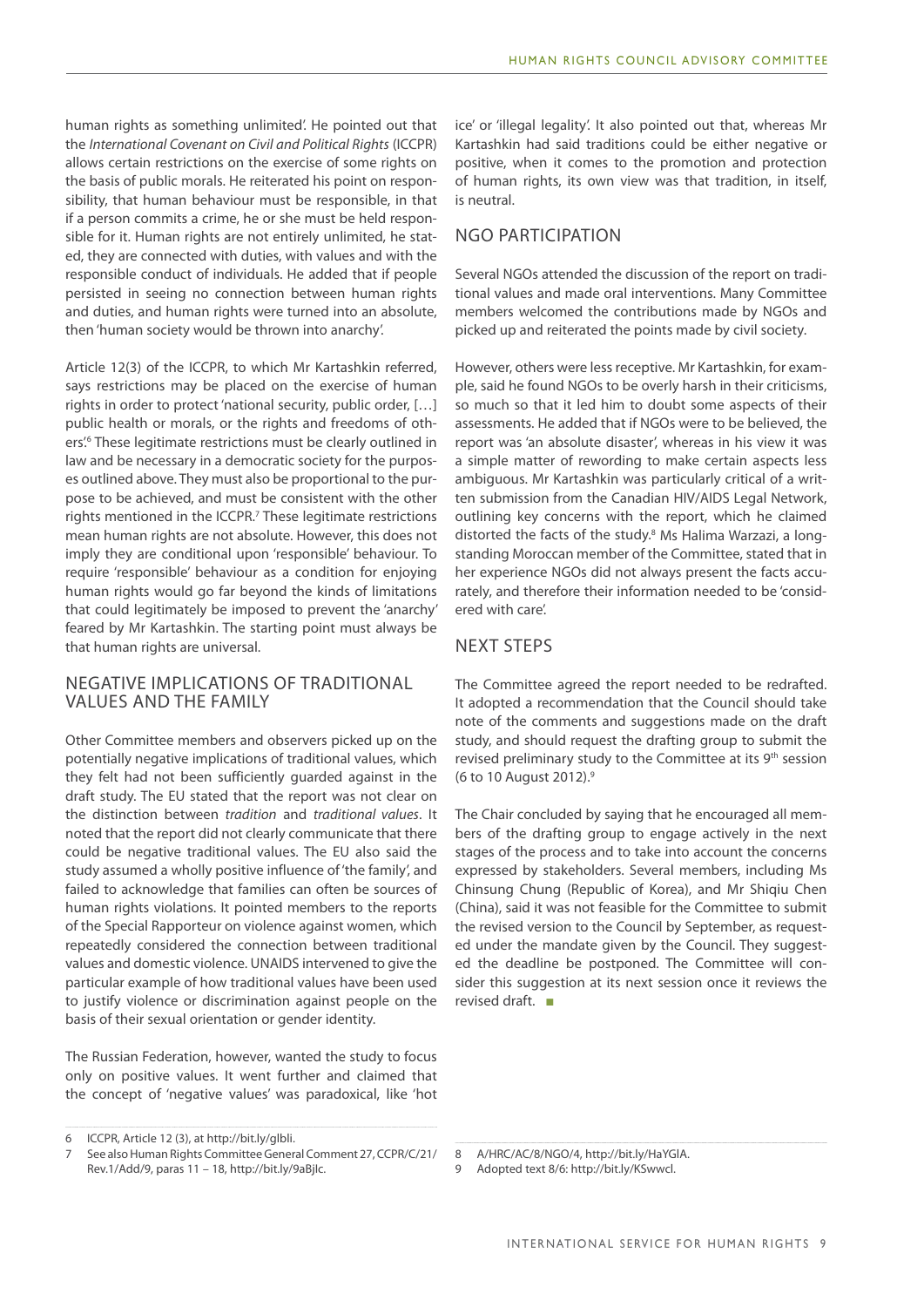# Committee on the Rights of the Child

Effective interpretation of the Convention and optional protocols in challenging contexts



A General Comment on the right to health is currently being drafted by the Committee on the Rights of the Child.

zerbaijan, Cook Islands, Democratic Republic of the Congo (DRC), Madagascar, Myanmar, Thailand and Togo,<sup>1</sup> were<br>
2012. The Committee also received the initial report of Tuvalu. This means only two States – Nauru and Tonga zerbaijan, Cook Islands, Democratic Republic of the Congo (DRC), Madagascar, Myanmar, Thailand and Togo,<sup>1</sup> were reviewed at the 59th session of the Committee on the Rights of the Child (the Committee), from 16 January to 3 February to submit initial reports.<sup>2</sup>

A variety of challenging contexts for the protection of children's rights were presented:<sup>3</sup> small, isolated environments, such as in the Cook Islands; political transformations, such as in Madagascar and Myanmar; and situations of conflict, such as in DRC.

At a pre-session meeting the Committee and NGO and UN agency representatives prepared for the State reviews that will take place at the 61<sup>st</sup> session (September and October 2012). The invitation to NGOs was based on written submissions made by national child rights NGOs and coalitions from most of the countries due for review.4 Participants engaged well and provided reliable, evidence-based information about the challenges facing children in the countries concerned, namely Albania, Austria, Bosnia and Herzegovina, Canada, Guinea-Bissau, Namibia and the Philippines. The only country not reported on at the meeting by an NGO was Liberia. However, the child rights NGOs in that country are engaging well in the reporting process.

# LIVE WEBCASTING OF COMMITTEE MEETINGS

While State reviews by the Committee are public meetings, only a few NGO and UN representatives are able to attend the meetings in Geneva. These remain inaccessible to many national NGOs, children and other stakeholders. A coalition of NGOs, including the NGO Group for the Convention on the Rights of the Child (NGO Group) and the International Service for Human Rights, has now come together to support the work of the treaty bodies through live webcasting.

At the 59<sup>th</sup> session of the Committee, the NGO Group webcast the reviews of all States. Feedback from NGO partners, UN agencies and national human rights institutions was positive. The webcast is said to have been used to raise awareness about the reporting process and to initiate dialogue with States on future policies and planning.<sup>5</sup> The NGO Group will webcast the Committee's 60th session in May and June, which will feature the reviews of Algeria, Australia, Cyprus, Greece, Nepal, Turkey and Vietnam.6

<sup>1</sup> Azerbaijan under the Convention on the Rights of the Child (the Convention), Optional Protocol on children in armed conflict (OPAC), and Optional Protocol on the sale of children; Cook Islands, Madagascar, and Myanmar under the Convention; Democratic Republic of the Congo under the OPAC; Thailand under the Convention and OPAC, and OPSC; and Togo under the Convention and OPSC.

<sup>2</sup> For a full list of the States that have submitted reports and are pending review visit http://bit.ly/HCZr46.

<sup>3</sup> The NGO Group for the Convention on the Rights of the Child produces detailed country reports, which are available at http://bit.ly/wMoDTL.

<sup>4</sup> The NGO reports submitted to the Committee can be found in the Alternative Report Database at http://bit.ly/we0f92.

<sup>5</sup> Archived videos are available at www.treatybodywebcast.org.

<sup>6</sup> Algeria, Cyprus, Turkey, and Vietnam under the Convention; Nepal under the OPSC; Australia and Greece under the Convention, OPAC, and OPSC.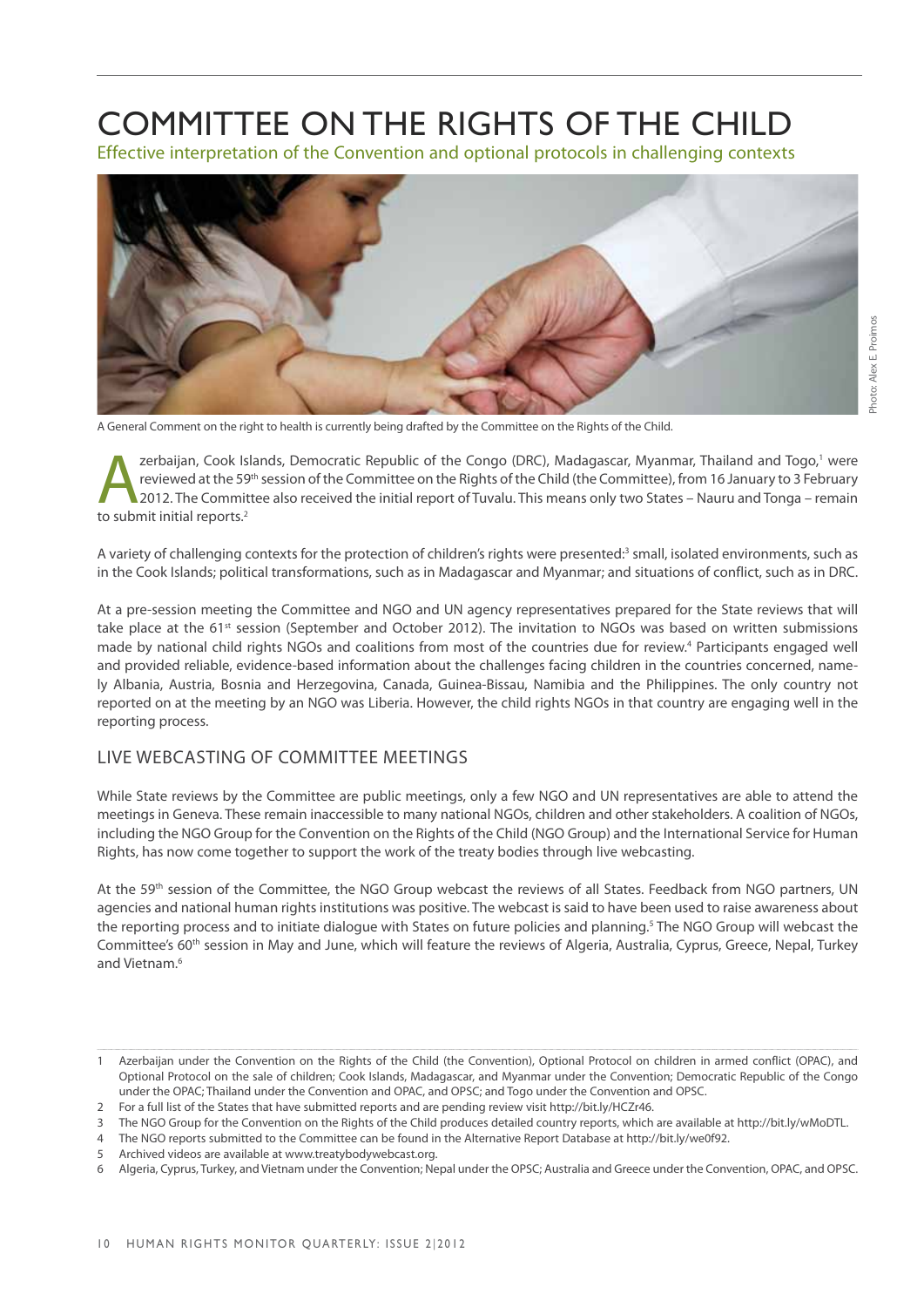### **Committee access to current information**

The Committee is working on a backlog of State party reports of up to two years. State reports are therefore outof-date by the time they are reviewed, and do not reflect political, economic and legal changes that may have occurred. The Committee needs to be informed of the current situation for children in a country at the time of the State's review, to make recommendations that accurately address the realities. The Committee's Lists of Issues and States' written replies provide such an opportunity for States to update the Committee about developments since submission of the original report.

To ensure that Committee members can access all required information, in 2011 it introduced a six-month time frame between the pre-session meeting and the State review. This is to allow for the State under review to transmit detailed written replies to the List of Issues. The time frame for civil society to submit reports has also been adapted: instead of six months after the submission of the State report, NGO submissions should now be made two-and-ahalf months before the pre-session.

# ADDRESSING UNIVERSAL BIRTH REGISTRATION

Universal Birth Registration was one of a range of child rights issues addressed by the Committee in State dialogues.<sup>7</sup> This is not a new issue for the Committee, but the implementation of comprehensive birth registration systems has not been systematically addressed with all States, including States facing challenges in this regard. The Committee discussed national birth registration with all States under review at the 59<sup>th</sup> session, except the Cook Islands.

NGOs, UN agencies and other stakeholders are providing information to the Committee about the challenges faced by children in accessing rights linked to birth registration and the provision of birth certificates. The Committee is increasingly drawing the attention of States to these concerns. In the case of Togo, the Committee noted that the lack of a birth certificate prevented children from obtaining travel documents. Children were also denied the opportunity to sit national end-of-year primary school exams without presenting a birth certificate.

States did not contest the far-reaching impact of a welladministered birth registration system. The dialogue centred on States' concerns about how to more effectively implement such systems, particularly so as to reach children in remote

areas and families in situations of socio-economic marginalisation. The issue of how to successfully record the details of all children under 18 years old who have not yet been registered was also raised.

Information submitted to the Committee by other stakeholders, particularly NGOs and UN agencies, proposed ways for States to take a holistic approach to effectively implement birth registration systems. These recommendations have deepened the Committee's understanding of how the issue can be addressed at the national level, which has positively influenced the concluding observations and recommendations.

The dialogue during the review of Myanmar reflected the idea that a birth certificate can empower a child to claim his or her rights, and prevent violations, such as early recruitment into armed forces. In the concluding observations of Azerbaijan and Myanmar, the Committee noted that birth registration alone is not sufficient; a birth certificate must also be issued. The Committee recommended that birth registration should be both free and compulsory; that registration officials should be well trained and sensitised to the importance of the process; and that bureaucratic hurdles should be lifted, such as by abolishing fees and improving the organisation of public records. In the case of Madagascar, the Committee recommended that mobile registration units could be established to reach remote areas. It was recommended that Thailand and Togo conduct awareness-raising campaigns about the need for birth registration.8

# GENERAL COMMENTS AS AN IMPLEMENTATION TOOL

The Committee is currently working on five general comments: on the best interests of the child; child rights and business; the right to play; the right to health; and harmful practices. General comments guide States on how specific articles of the Convention should be interpreted and implemented, whether for evolving issues such as business and child rights, or long-established concepts that have often been misunderstood.

While there is no standard drafting process, partners with relevant expertise are consulted. Opportunities for engagement in preparation of the current general comments are as follows:

**Best interests of the child** (Article 3(1)) will be an influential document for States and other stakeholders in judicial, administrative and other settings. As such, it is important it be clear to avoid further misuse of the term, and to contribute to the fulfilment of those child rights that rely on its

<sup>7</sup> Other issues are detailed in the NGO Group's country reports, at http://bit.ly/wMoDTL.

<sup>8</sup> Concluding Observations and other official documents are available at http://bit.ly/pYKtg4.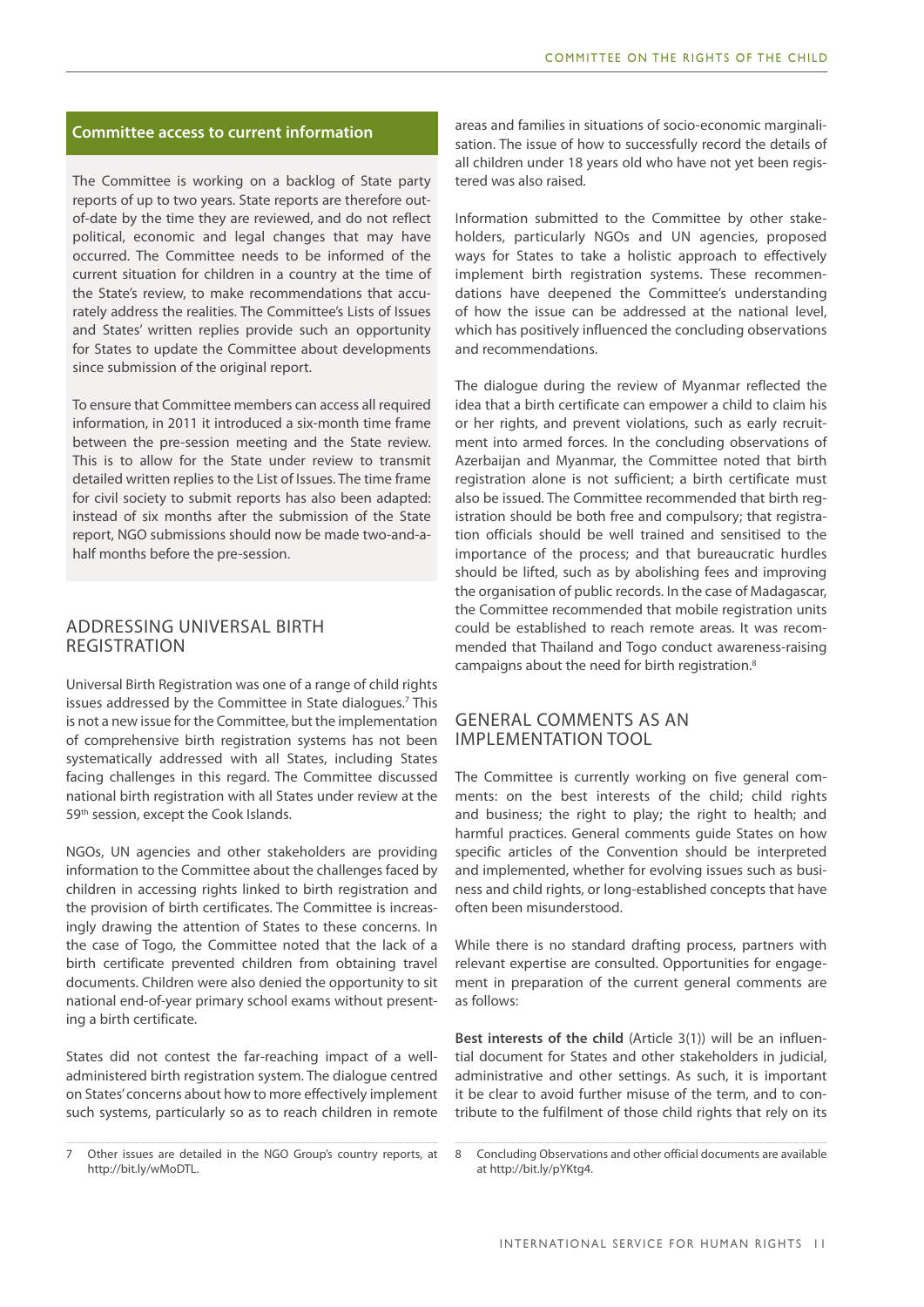correct interpretation and implementation. The Committee working group is currently putting together a first draft consideration at the Committee's June session. Given the technical nature of the General Comment, a limited consultation with external partners will be held.

The outline of the General Comment on **child rights and business** has a broad scope, covering articles of the Convention and both its optional protocols. Initial consultations on the outline were held in Buenos Aires and New Delhi in March and April 2012 respectively. An online consultation was also conducted up to 30 April. The Committee working group, along with civil society partners, will hold further regional consultations in the near future.<sup>9</sup>

The General Comment on the **right to play** (Article 31) is currently being prepared. For this initiative the Committee has been supported by the International Play Association. A 'zero draft' of the General Comment is being developed and will be discussed with the Committee in June 2012. It is expected that a more extensive consultation with stakeholders will be held at the September 2012 session.

The **right to health** is addressed in a cross-cutting manner in the Convention (basic health and welfare: articles 18, 23, 24, 26 and 27). The Committee is drafting the General Comment to guide States on how to better meet their obligations in ensuring access to health for all children. An online consultation finished in December 2011, and feedback is being considered in the preparation of the first draft. There will be no further consultations on the text itself. However, the possible development of an implementation tool, such as a handbook, will be discussed after the General Comment's adoption.

Finally, the Committee is collaborating with the Committee on the Elimination of Discrimination against Women to produce a joint General Comment on **harmful practices**. The Committee's working group held a civil society consultation in July-August 2011, at which time 40 submissions were received and taken into account in the drafting process.<sup>10</sup> Committees will work together in June and September this year to finalise the draft.

### **Candidates for election to the committee**

On 18 December 2012, States will vote at the General Assembly in New York to elect nine new members, or reelect current members, to the Committee. The new term will start in March 2013.

The following committee members are finishing their term at the end of February 2013: Ms Hadeel Al-Asmar (Syrian Arab Republic); Mr Peter Gurán (Slovakia); Mr Sanphasit Koompraphant (Thailand); Ms Yanghee Lee (Republic of Korea); Ms Marta Mauras (Chile); Ms Pilar Nores (Peru); Mr Awich Pollar (Uganda); Ms Kamla Varmah (Mauritius); Mr Jean Zermatten (Switzerland).

While there are no specific criteria for the selection of candidates, Article 43(2) of the Convention says Committee members should be of 'high moral standing and recognised competence in the field covered by this Convention'. States Parties are encouraged to identify relevant candidates through national selection processes. It is important that States nominate independent and impartial candidates who have a demonstrated commitment to children's rights, complemented by relevant professional experience. An awareness and sensitivity to cultural differences, and fluency in one of the working languages of the Committee – English, French and Spanish – are also crucial.

Contact the NGO Group Director, Ms Lisa Myers, myers@childrightsnet.org, to share information or to find out more about the presentation of candidates for election to the Committee.

# 20 STATES SIGN NEW OPTIONAL PROTOCOL

As of 28 February 2012, the new optional protocol on a communications procedure is open for ratification. Twenty States have already demonstrated their political commitment to protecting children's rights by signing. Any State party to the Convention and/or the OPSC and/or the OPAC can now sign and ratify the third optional protocol. Ten States need to ratify the Protocol before it can enter into force.

To find out more about the international NGO coalition that will lead a ratification campaign, contact Ms Anita Goh goh@childrightsnet.org. ■

Article by Roisin Fegan, NGO Group for the Convention on the Rights of the Child.

Further information about consultations will be available on the Committee's website.

<sup>10</sup> The submissions on harmful practices can be found at http://bit.ly/jC94Gz.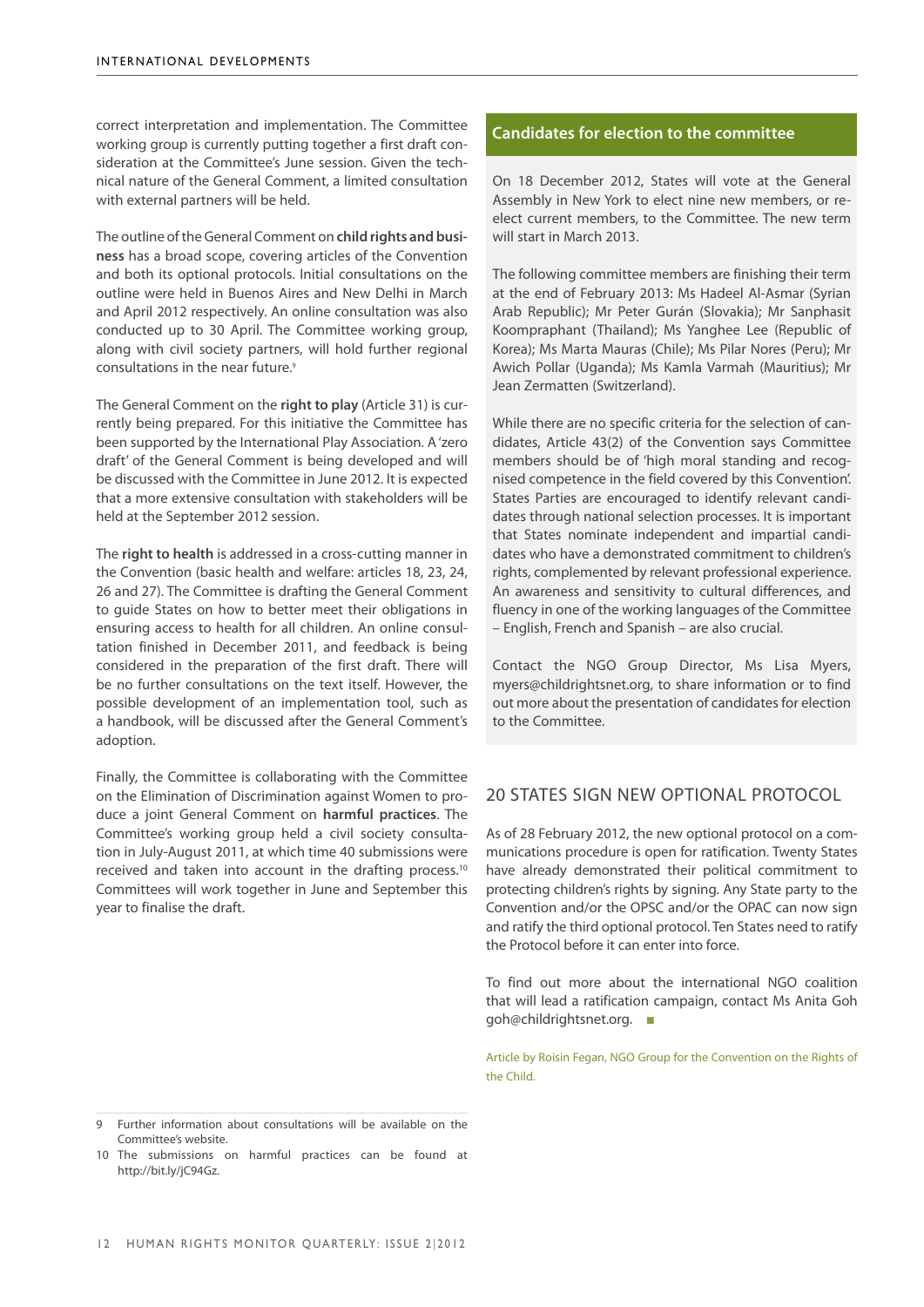# COMMITTEE ON THE ELIMINATION OF DISCRIMINATION AGAINST WOMEN

Challenges and progress in Algeria, Brazil, Congo, Grenada, Jordan, Norway, and Zimbabwe



Igeria, Brazil, Congo, Grenada, Jordan, Norway, and Zimbabwe were examined by the Committee on the Elimination of<br>Discrimination against Women (the Committee) at its 51<sup>st</sup> session. The meeting was held in Geneva from 13 F Discrimination against Women (the Committee) at its 51<sup>st</sup> session. The meeting was held in Geneva from 13 February special measures; gender violence; stereotypes and gender roles; and women's economic status and the gender pay gap.

# STATE ENGAGEMENT

The number of women present in State delegations is of particular relevance in this Committee's reviews. It can reflect a State's commitment to gender equality, and the level of female representation in public office. Only one of the States under review did not have a delegation that involved several women; Grenada was represented by one male ambassador. However, the delegate apologised for this, explaining that the intended female delegate was unable to secure a visa in time. The Committee asked why it was not informed of these difficulties earlier, and expressed disappointment at the lack of representation. However, the delegate engaged well with the Committee, resulting in a positive session overall.

In contrast, Brazil was represented by a 32-person strong delegation, all but four of whom were women. This was by far the largest delegation. However, other large delegations from Algeria, Norway, and Zimbabwe followed the same pattern, all comprising a majority of women. While this demonstrates a commitment to women's representation in high offices and gender equality issues in general, the lack of male representation also indicates a failure to broaden the discussion on promoting gender equality to the whole of society. It reflects a similar situation in the Committee, in which all but one of the 23 members are women. A more balanced gender representation on the Committee would communicate to States that men must be equally involved in discussions on gender equality.

Engagement by these larger delegations varied, with Norway in particular receiving praise from members for its 'professional and informative presentation'. The Republic of Congo delegates were attentive and engaged well, however many of their responses focused on personal accounts, lacking genuine factual input. In Algeria's review there was frustration on both sides. Members repeatedly sought answers on Algeria's reservations to the Convention on the Elimination of Discrimination against Women (the Convention), and on Sharia law without satisfaction. Meanwhile, the delegation was unhappy with time constraints that limited its responses.

# MAIN THEMES

# Improving representation of women in political office

The problem of unequal representation of women in political office was present in most States under review. Brazil's delegation was subject to less questioning on the issue, but did seek to draw attention to the State's recent election of a female president.

The Republic of Congo was the target of a strong line of questioning on women's participation, which was reinforced by references to recommendations and observations from other bodies. For example, the Committee noted the country has failed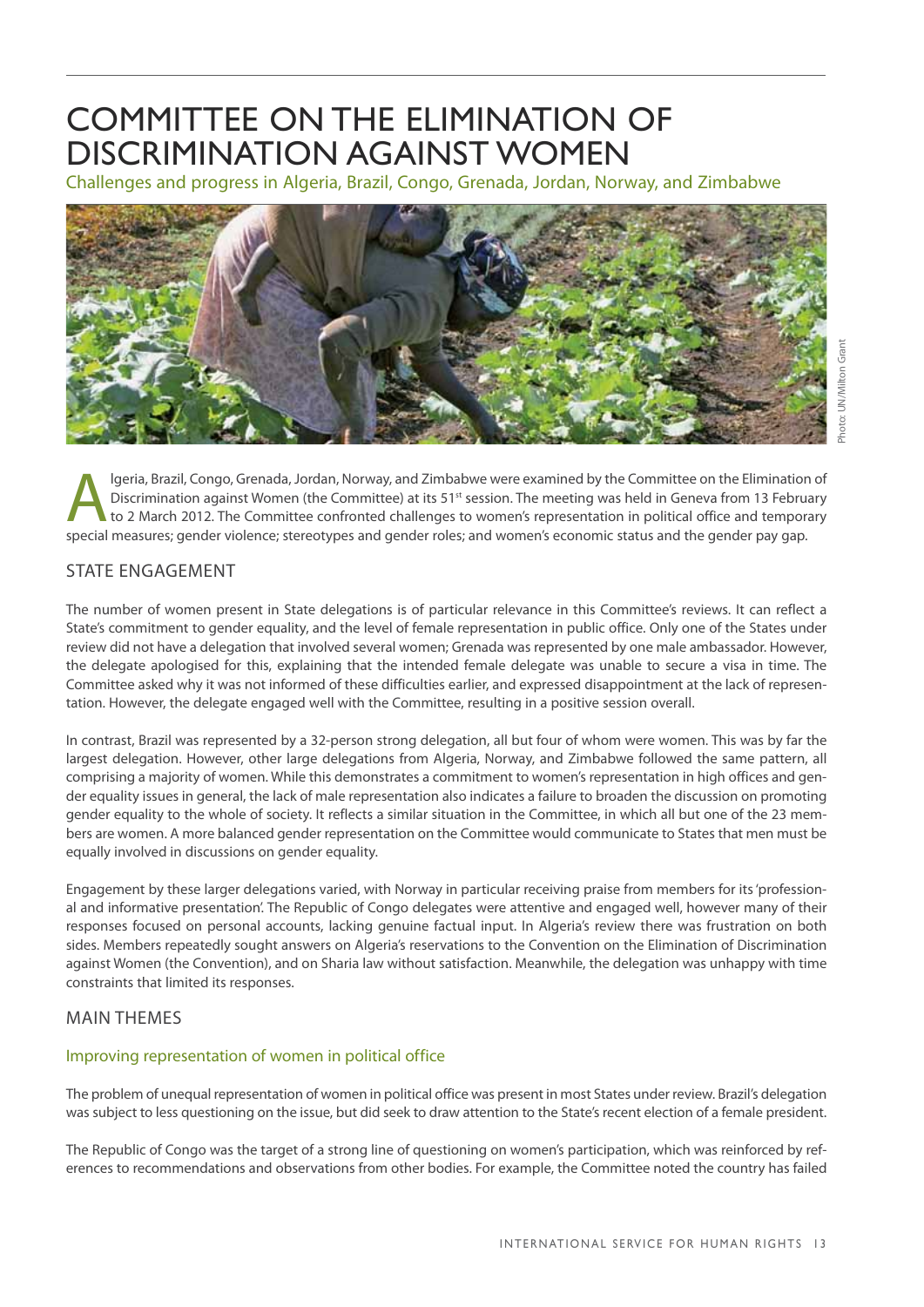to meet the prescribed quotas set by the African Union, and the United Nations Development Programme has recognised a lack of adequate legislation in this area.

Committee member Ms Patricia Schulz highlighted the importance of prioritising equality in political participation, and of using electoral laws on temporary special measures (such as quotas for seats for women) as 'a tool to break through the webs of tradition'. The delegation's response was disappointing, with vague answers on the likelihood of adoption of the country's new electoral law. This demonstrated the low priority given to real change for gender equality in the political sphere, and placed the Republic of Congo among the worst of the countries reviewed on this issue.

In contrast, Grenada ended the session by showing willingness to consider temporary special measures to improve the representation of women, having expressed hesitancy during the review. Its delegate had stated that the Government sees challenging the ideas behind inequality as more effective than attempting to force change through legislation. However, the Committee stressed that equal political representation is essential to ensure gender equality is on the political agenda. The delegate then agreed to relay this information to his Government for possible inclusion to the national gender equality action plan.

In Jordan and Algeria, the political representation of women was strikingly low at the time of reporting, with only 7 of 130 seats in the Algerian Parliament occupied by women. Both States have implemented quotas and electoral laws to improve these numbers, with Jordan stating its aim to achieve 30 percent female representation in elections. However, Committee member Ms Maria de Jesus Pires said steps taken so far were insufficient.

### Gender violence

Despite being one of the leading countries on gender equality, acknowledged by both the delegation and Committee members, Norway's review revealed a prevalence of domestic violence in the country. The delegation noted that in Norway the media often refers to domestic violence as a 'family tragedy', instead of the 'brutal crime' it really is. The delegation said the problem's eradication is a priority for the Government. However, the Committee was concerned that despite the State's excellent gender equality record, it has one of the highest rates of femicide due to women being killed by their intimate partners. Several members, including Ms Ruth Halperin-Kaddari and Ms Dubravka Simonovic, accused the State of 'gender blindness' on this issue. They pointed to the head delegate's use of the term 'partner homicide' instead of 'femicide' in his presentation. The Committee also criticised this 'gender blindness' regarding the State's new pension laws and gender neutral migrant policy, which were said to indirectly discriminate against women.

The delegation acknowledged that the high number of women being killed showed Norway was not yet a gender equal society. The delegation noticeably did not change its terminology. The conclusion was that more data was needed to assess the problem of domestic violence, in particular the murder of women by their partners.

The Republic of Congo faced criticism on its response to gender violence, specifically rape and female genital mutilation (FGM). The issue of impunity for acts of sexual violence committed during the war was raised. Committee member Ms Pramila Patten said she saw no steps being taken to stop violence against women. This was further exemplified by the delegation's response, which was somewhat non-committal. It acknowledged reporting issues, since women often chose to stay silent due to shame, but described few concrete measures to tackle this. When explaining the slow progress, delegates repeatedly referred to discussion of sexual violence as 'taboo' in the Republic of Congo. However, the Committee did not accept this excuse and emphasised the responsibility of the Government to remove such 'taboos'. Member Ms Naela Mohamed Gabr also emphasised the urgency of taking action with non-governmental organisations (NGOs) and civil society on FGM, and the need to enact legislation to end the practice.

Gender violence, specifically domestic violence, was also a focus of Brazil's review but in a much more positive way. The State's recent enactment of the comprehensive 'Maria da Penha' law<sup>1</sup> on domestic violence was praised by many Committee members. Although there were some concerns about its implementation by judges who do not view it as constitutional, it was generally seen by Committee members as an important step in protecting women victims of domestic violence, and ensuring punishment of perpetrators.

# Stereotypes and gender roles

The close relationship between traditional customs and practices, patriarchal religious values, and gender stereotypes, and their contribution to continued discrimination against women in law and practice was discussed in several reviews. Even in Norway, the issue of media stereotypes perpetuating discrimination was a concern.

Zimbabwe's delegation affirmed its commitment to address the way in which women are treated under customary law and traditional practices, in response to the Committee's concerns at reports of witch hunts and virginity testing in some communities. However, the delegation was hesitant in agreeing to tackle the problem of *Lobola* (bride price), saying it still needs to establish why the practice could be considered negative. While it emphasised plans for legislative and

<sup>1</sup> This law was enacted in 2006, and increases the punishment for perpetrators of domestic violence. It also includes provisions for preventative measures, social measures to improve the lives of victims, and specific provisions for domestic workers.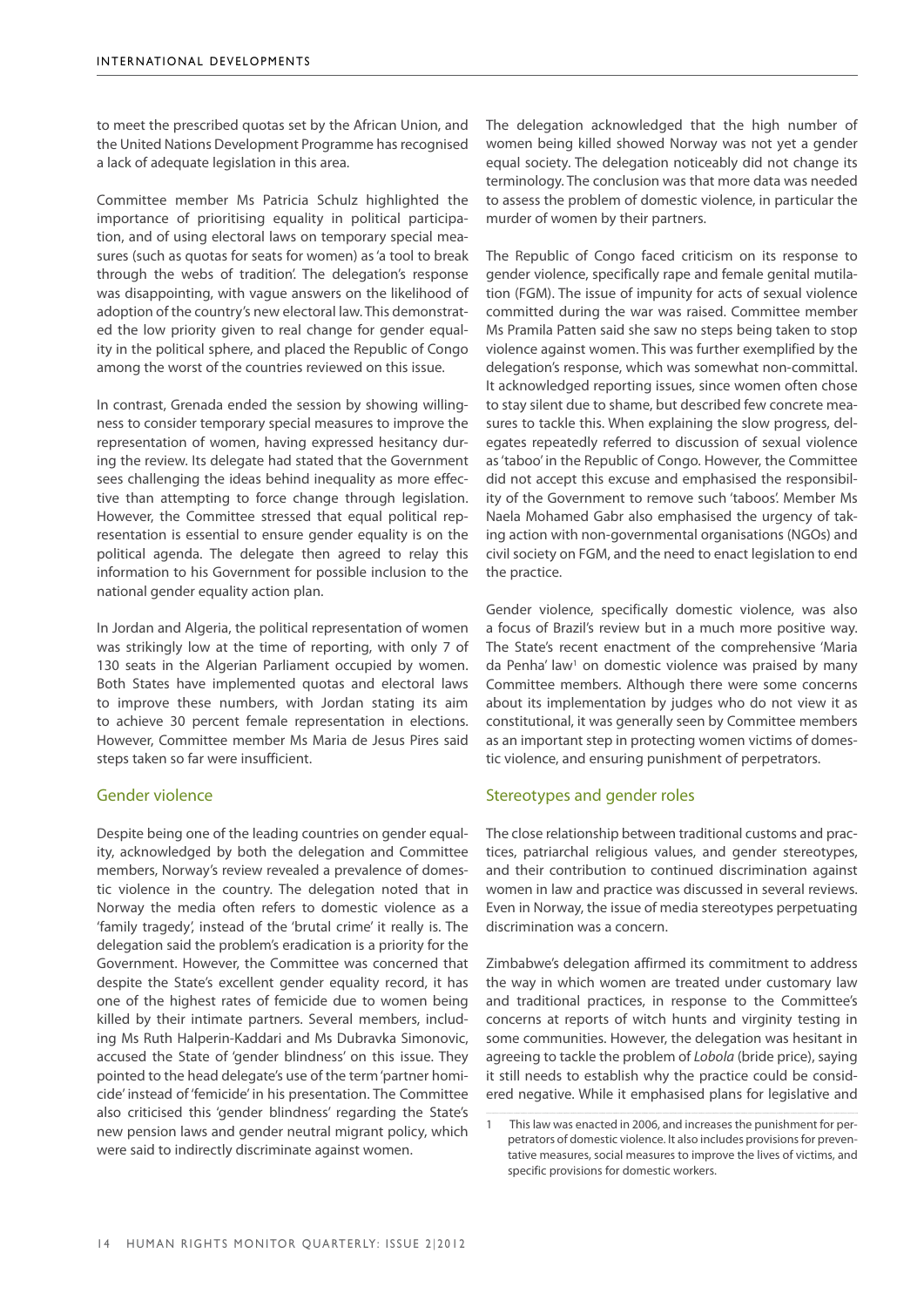constitutional changes to tackle gender stereotypes, it did not appear to take seriously the damaging effect of some traditional practices, despite the Committee's insistence.

In Brazil's review, the Committee commented on the lack of information on stereotyping in the State report. This suggests the issue is not being taken seriously by the State.

Gender roles and patriarchal religious values were discussed in both Algeria and Jordan's reviews, due to the apparent prioritising of Sharia law over Convention rights. Both countries maintain reservations to the Convention on this basis. The Committee requested withdrawal of these reservations in both cases, to no avail. When questioning Jordan on marriage inequalities, Committee member Ms Ayse Feride Acar said many of the contradictions between the State's laws and the Convention were based on 'age-old patriarchal ideas'. In Algeria's review, the delegation cautioned that action in this area could be viewed as 'attacking Islam'. This demonstrated the entrenched nature of these values, and the reluctance of the Government to lead change. Ms Halperin-Kaddari criticised this position, pointing out that other countries in the region have a less discriminatory interpretation of Sharia law. She went as far as to say that as long as the legal framework is religious, the system is discriminatory.

### Economic status and the gender pay gap

The Republic of Congo's response on the issue of the economic status of women and the gender pay gap was the most disappointing. The delegation denied the existence of wage differences between sexes, as a result of which it had no intention of moving beyond the status quo.

In Zimbabwe's review, the delegation said the economic empowerment of women was a goal in government policy. However, the Committee expressed doubts about progress in the economic status of rural women, and their lack of access to loans. The related issue of prostitution, with women often forced into this by economic circumstances, was also raised. However, the delegation said there were no plans to change the law in this area or to provide rehabilitation programmes for prostitutes.

Algeria was questioned on implementation of laws on equal pay for equal work, after the Committee noted failures to report such information to the International Labour Organization. The delegation said this legislation does exist. However, the wider issue of economic status again revealed discrimination rooted in the country's interpretation of Sharia law. The Committee focused in particular on discriminatory inheritance laws, to which delegation responses were evasive. The difficulty of harmonising Sharia with the Convention was again used as an explanation. The delegation also said a woman's share of the inheritance is hers alone to spend, while giving no assurance that this is ever an equal share.

In Norway's review, the discussion focussed more on the economic opportunities for women who are in involuntary parttime work, or who earn less due to time off for child rearing, or who are working under temporary contracts. Mr Niklas Bruun recommended the Finnish system of prioritising parttime employees for full-time posts when they become available. The delegation appeared open to suggestions on this, admitting the issue needs to be placed higher on the agenda.

# NGO PARTICIPATION

NGOs made an obvious contribution to the Committee reviews, and members referred to such sources several times during the session. This was particularly evident in the review of the Republic of Congo. Despite the few NGO submissions for the State, Committee member Ms Zohra Rasekh said she had had to rely on NGOs to provide statistics on maternal mortality, as the State itself had failed to provide up-to-date information. This shows the importance of alternative sources of information.

State responses to NGO involvement differed; from Norway, which had funded many NGOs to attend the session, and Brazil, which commended the 'rigorous and skilful work' of its NGOs; to the opposite extreme, Zimbabwe, which sought to undermine the accuracy of one NGO's information.

In Algeria's review, there was concern from the Committee on new NGO funding laws that restrict external funding, and the limiting effect this could have on women's organisations. The delegation explained the law is to ensure 'transparency' of civil society funding. However, it appears to allow a worrying amount of restriction and control by authorities.

# WORKING METHODS AND IMPLEMENTATION

Some practical issues during the session showed room for improvement in how the Committee operates. Algeria complained it was not given enough time to respond during the review. However, this problem was due more to the delegation's failure to directly answer the Committee's questions, which resulted in many follow-up questions.

A more legitimate concern was expressed by Grenada about the capacity of small countries to attend sessions in Geneva. The delegation pointed out that Grenada does not have a Swiss embassy, so for government officials to gain a visa they must travel to Venezuela. Although the Committee said it should have been informed of these problems in advance, the delegate's suggestions on improved technical assistance for small, island or resource-constrained States, and the possibility of webcasting to allow remote participation of some members of the delegation, warrant consideration. ■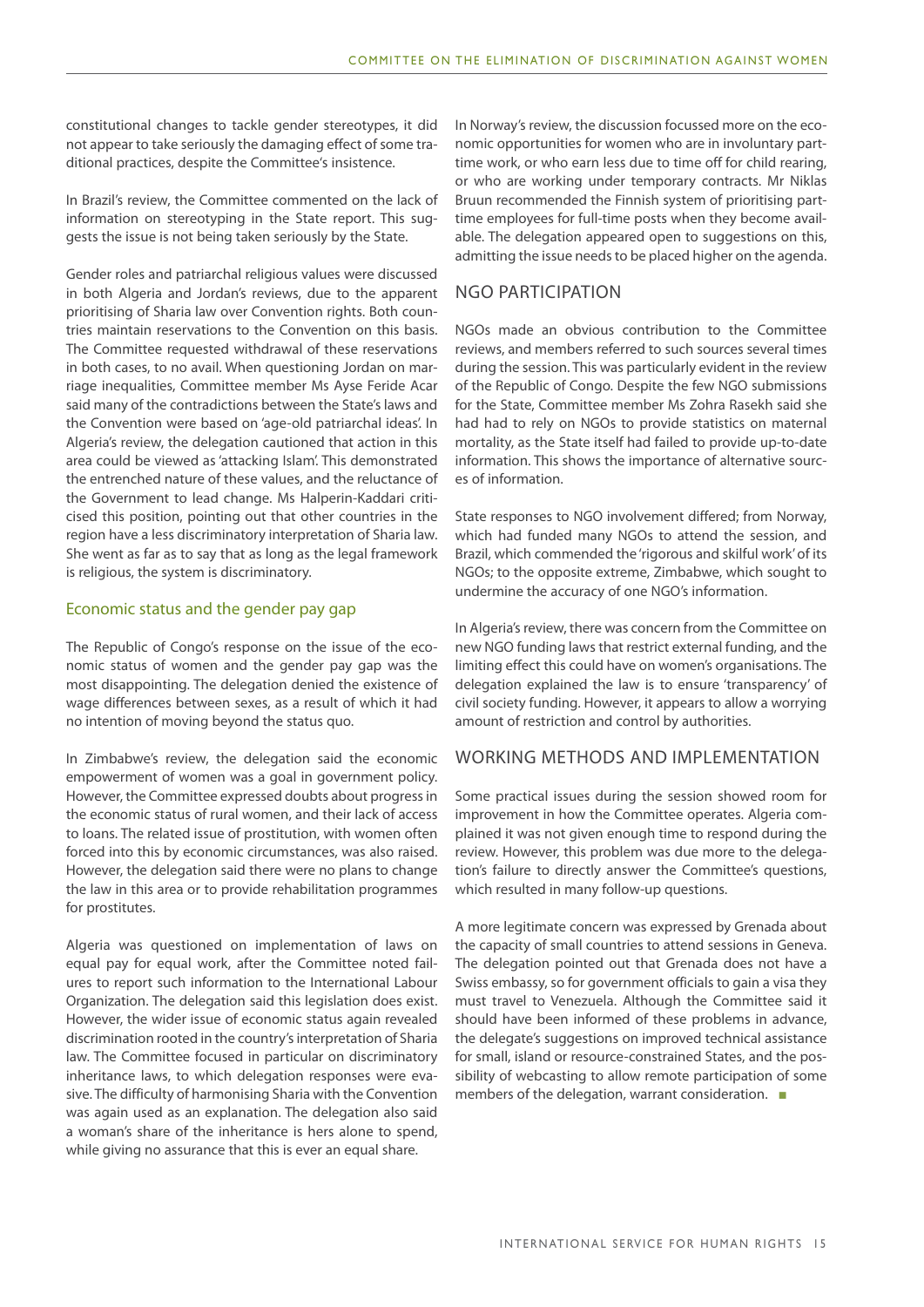# HUMAN RIGHTS COMMITTEE

Dominican Republic, Yemen, Turkmenistan, Guatemala, and Cape Verde under review



Members of the Human Rights Committee present the conclusions of the 104<sup>th</sup> session.

The Dominican Republic, Yemen, Turkmenistan, and Guatemala were examined by the Human Rights Committee (the Committee) at its 104<sup>th</sup> session, held in New York from 12 to 30 March 2012. As decided during its October 2011 s he Dominican Republic, Yemen, Turkmenistan, and Guatemala were examined by the Human Rights Committee (the Committee) at its 104<sup>th</sup> session, held in New York from 12 to 30 March 2012. As decided during its October 2011 session, the Committee broke from its previous practice, and reviewed Cape Verde in the absence of a report in an open rather women's rights, freedom of expression and association, and law enforcement.

# ENGAGEMENT BY STATES UNDER REVIEW

Most of the delegations were small, (Cape Verde, Yemen, Turkmenistan, and Guatemala with one, two, three and eight delegates respectively), with the exception of the Dominican Republic with 23 delegates.

Despite being almost 15 years late, the Committee interpreted the submission of Turkmenistan's initial report as a sign of its willingness to engage with the international community on human rights issues. The delegation seemed open to addressing most of the issues raised, although it often simply denied allegations or referred to a 'misunderstanding' of the facts. The Committee requested that Turkmenistan report back in one year on the following issues of particular concern: torture, law enforcement, detention, the judiciary, and on freedom of expression and association.

The Committee was generally pleased with the Dominican Republic's cooperation and humility in acknowledging problems. However, it was dissatisfied with the tardiness of the country's responses to the List of Issues, which could not be translated in time. This undoubtedly affected the calibre of the dialogue. The Committee asked the delegation to report back within one year on the following issues of particular concern: refugees, discrimination against migrants of Haitian origin, and violence against women.

The Committee praised the delegation of Yemen's willingness to engage in a dialogue, noting the difficulties of the ongoing political transition. The Committee asked Yemen to report back in one year on several areas of concern, including women's rights, the security sector, detention, treatment of asylum seekers, and freedom of movement, association and expression.

The delegation of Guatemala engaged positively with the Committee, despite submitting its report four years late. However, Chair Mr Krister Thelin noted his 'surprise' that the delegation included a member of the Committee on the Elimination of Racial Discrimination, since committee members are meant to operate independently of States.<sup>2</sup> The Committee praised Guatemala's legislative efforts to improve compliance with the Covenant, but was concerned about threats and attacks against human rights defenders, as well as issues surrounding reparations and the ongoing transitional justice processes. While acknowledging the challenges Guatemala faces as a post-conflict country, the Committee requested that it report back in one year on these issues.

<sup>1</sup> See www.ccprcentre.org for video interviews with Committee members summarising the main outcomes of the session.

<sup>2</sup> The Guatemalan delegation was headed by Mr José Francisco Cali Tzay, a current member of the Committee on the Elimination of Racial Discrimination. More information available at http://bit.ly/IMQ3zX.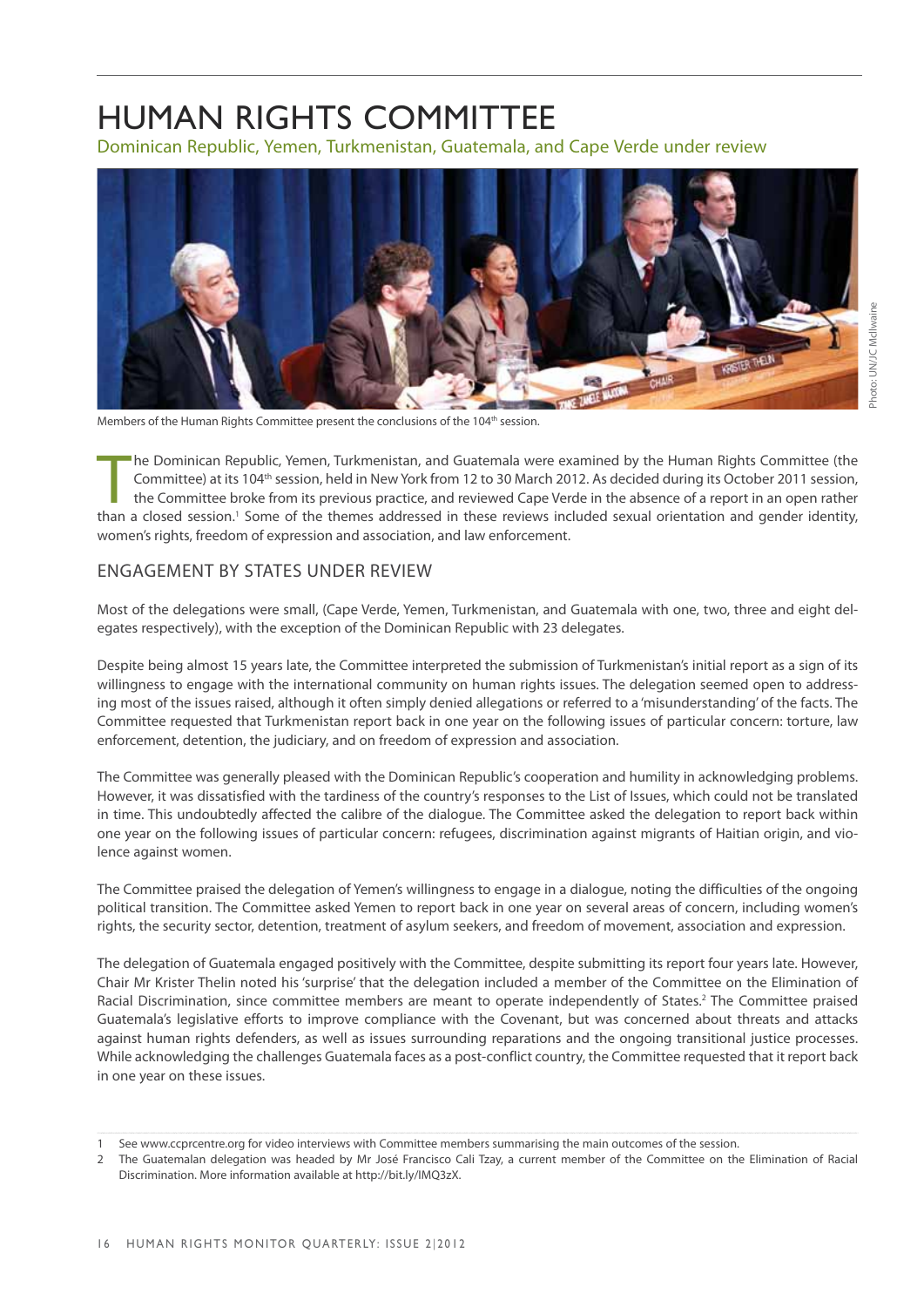The Permanent Representative of Cape Verde to the United Nations engaged in a positive dialogue to the extent possible without a written report. However, despite a cooperative tone, the representative was unable to answer the majority of the Committee's questions. Members encouraged Cape Verde to submit its 17-year-late report in the near future.

# NGO PARTICIPATION

As in past sessions, NGOs briefed the Committee in formal thirty-minute sessions and informal hour-long meetings hosted by the Center for Civil and Political Rights.<sup>3</sup> Despite limited time for interaction, NGO information clearly played a key role in shaping Committee members' questions and drawing attention to specific human rights issues.

The Committee adopted a paper on its relationship with NGOs.4 The paper discusses the role of NGOs in the implementation of the Covenant in the reporting process, the preparation and adoption of general comments, and by increasing the Covenant's visibility. The Committee also decided to produce a paper on the Committee's relationship with national human rights institutions.

# THEMES IN FOCUS

### Sexual orientation and gender identity

The Committee expressed concern about the criminalisation of homosexuality in Turkmenistan and Yemen. The delegation from Turkmenistan denied that criminalisation is discriminatory, arguing no international treaty obliged it to 'legalise homosexuality'. The delegation from Yemen, where the 'crime' of homosexuality is punishable by death, argued that the provision falls under Islamic law but no one has been prosecuted under it. The Committee urged both governments to repeal legislation that provides for, or could result in, prosecution and punishment of people because of their sexual orientation. The Committee reminded Turkmenistan that Article 26 of the International Covenant on Civil and Political Rights (the Covenant) is interpreted to prohibit discrimination on the basis of sexual orientation and gender identity (SOGI).

Based on reports from NGOs, the Committee asked the delegation from Guatemala what it was doing to combat violence against lesbian, gay, bisexual or transgender (LGBT) persons. The Committee tasked the Government with indicating clearly and officially that it does not tolerate any form of social stigma, harassment, discrimination or violence based on SOGI.

The Committee asked the Dominican Republic's delegation whether crimes were prosecuted under a provision that bans discrimination based on SOGI. The delegation explained that cultural barriers and some discrimination still exist. The

Committee pressed further, asking what practical steps the Government has taken to protect against violence and discrimination, including public awareness campaigns. The delegation explained there exists no specific legislation and no 'affirmative action' is in place for LGBT persons.

# Women's rights

The Committee enquired about Turkmenistan's efforts to protect women from domestic violence and trafficking. It also raised concerns that the labour code perpetuates stereotypes of women as the sole caregivers of their children. The delegation responded somewhat defensively, refuting claims of unequal childcare distribution, claiming that the labour code is in line with international standards. It denied that trafficking affects minority ethnic groups disproportionately, and argued that the absence of statistics on domestic violence is not an indication of a lack of attention to the problem.

The Committee praised the Dominican Republic's progress on women's rights, while echoing NGO concerns about domestic violence and the lack of participation of women in government. The delegation presented a national plan on violence against women, and public awareness campaigns, prosecutions and relevant amendments to the criminal code. The Committee reminded the delegation that its absolute ban on abortion, which ignores cases of rape and incest, and high rates of maternal mortality from illegal abortions, is in violation of the Covenant.

Reiterating concerns voiced by several NGOs, the Committee expressed grave concern regarding the treatment of women in Yemen under personal status laws, including polygamy, marital rape, forced marriages, as well as divorce and dowry laws. The delegation denied the existence of forced marriage, explained that polygamy is permitted under Islamic law, and acknowledged the lack of complaints of marital rape may be due to the nature of the issue. The Committee was particularly disturbed that no minimum marriage age exists, which the delegation said was a divisive issue but remains a priority. The Committee asked about honour killings, domestic violence, illiteracy, and the participation of women in politics, law enforcement, the judiciary and the prosecution.

The Committee also addressed women's rights in Cape Verde, notably political participation and stereotypes. The representative said many women are less inclined toward a political career, partly due to slow-to-change mindsets, but that the Government was actively working on this.

### Freedom of expression and association

The Committee expressed concern about threats and attacks against human rights defenders in Guatemala. Committee member Mr Fabián Omar Salvioli criticised the delegation's responses during the dialogue, saying these resembled the

<sup>3</sup> www.ccprcentre.org.

<sup>4</sup> This paper was not yet available at the time of print. Check back to http://bit.ly/wmJtm9.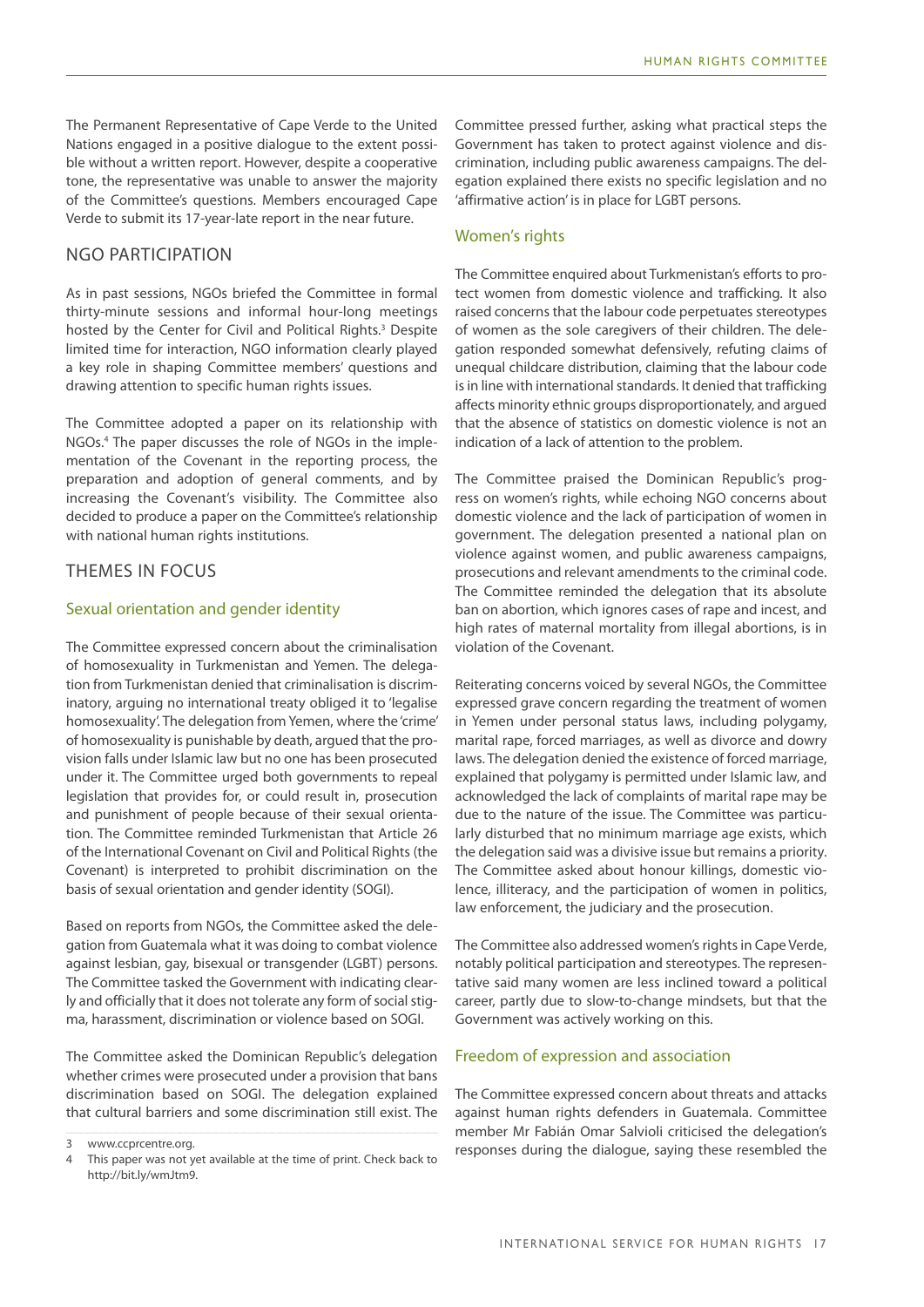answers already provided in writing, which explained laws and policies but not practices.

Turkmenistan's delegation questioned the credibility of NGO reports. However, Mr Thelin did not appreciate this argument, responding that the best way for the State to avoid allegations it deems false is to let NGOs into the country.<sup>5</sup> The State said it was ready to cooperate with international organisations but only 'on an equal footing', in a constructive manner, and with both parties respecting each other's 'expectations and standards'. The delegation denied censoring the Internet and harassing media correspondents. However, it assured the Committee that draft legislation is under way to replace soviet era laws on freedom of expression. The Committee also criticised repressive association laws and the monitoring of activists' movement in the country.

The Committee was concerned about freedom of expression in Yemen, including the excessive use of force in repressing protests and the existence of a special court for journalists. The delegation agreed that, despite some improvement, the new Government should reform policies and journalists should be assured liberties as stipulated under the Constitution. In response to concerns raised during the NGO briefings, the Committee also enquired about restrictions on freedom of association, which the delegation tried to refute. The Committee urged the Government to remove restrictions to freedom of movement, particularly for NGOs and international observers, which the State argued were in place for their security.

### Law enforcement

In Guatamala's review, the Committee was concerned about the increasing militarisation of the State, delegation of police authority, and lack of accountability of police forces. The delegation admitted insufficient attention was paid to reforming the police force for budgetary reasons, but said an overhaul was ongoing. Guatemala's liberal use of states of emergency, joint police-army patrols, and violations by large private security companies were also of concern.

While recognising the security challenges in Yemen, the Committee stressed that stability must be maintained with a firm respect for human rights, right to life and prevention of torture. The delegation acknowledged violations by security forces, saying a lack of knowledge of human rights needs to be addressed through training and reform. In the meantime, some alleged perpetrators are already being investigated under the draft transitional justice law.

The Committee echoed NGO concerns about the police in the Dominican Republic, including of brutality, abuse of power and impunity. It stressed the need for an independent body to investigate police violence, noting low police salaries could be contributing to the problem. The Committee also pointed to the high number of extrajudicial executions by police and criticised a law that releases the State from the responsibility to pay reparations to victims' families. Despite the low conviction rate reported by the State,<sup>6</sup> the delegation said those carrying out extrajudicial executions would be removed from the police force and prosecuted.

# OTHER DEVELOPMENTS

The Committee adopted its annual report to the General Assembly,<sup>7</sup> in which it included a request for additional resources to deal with a backlog of communications received under the First Optional Protocol to the Covenant.<sup>8</sup> The Committee also adopted its annual report on follow-up to individual communications.9 This reflects a new approach agreed to in the Committee's July and October 2011 sessions, to label each case as either closed, suspended or ongoing. As an important innovation, the follow-up report also contains an assessment of the level of implementation, which is qualified as as either satisfactory or non-satisfactory.

Committee members agreed that Article 9 of the Covenant, which recognises the rights to liberty and security of the person, would be the subject of the next General Comment. The Committee also adopted a position paper on the treaty body strengthening process,<sup>10</sup> which outlines the Committee's assessment of outcome documents that have emerged from the process so far.11 In addition, the Committee discussed preparations for a joint meeting with the Committee on the Elimination of Discrimination against Women, scheduled for October 2012 in Geneva, including possible focuses on abortion or treaty body strengthening.

The Committee decided it would create a new role to supervise the flow of individual communications. The first task of this role would be to draft criteria by which cases can be prioritised. The Committee also decided to extend the maximum periodicity of reporting from five to six years.<sup>12</sup> Given the need for further discussion of working methods and the lack of resources to hold additional meetings, the Committee decided it will hold an informal session on working methods, which will be hosted by a State party. ■

- 7 CCPR/C/104/R.4.
- 8 The First Optional Protocol allows individuals to complain to the 18-member Committee about violations of rights protected by the ICCPR.
- 9 CCPR/C/104/R.4/Add.6.
- 10 You can view the position paper at http://goo.gl/eZouK.
- 11 See http://bit.ly/HpwA6y for a recent ISHR news story on the treaty body strengthening process.
- 12 The Committee decides in its concluding observations for each country whether the next report is due in three, four or five years. The Committee decided this session to extend periodicity to a possible six years.

<sup>5</sup> It was pointed out that Human Rights Watch has not been allowed to enter the country since 1999 and the last organisation to visit Turkmenistan was Doctors Without Borders in 2009.

<sup>6</sup> A 10 percent conviction rate in cases of extrajudicial execution committed by police between 2005 and 2011.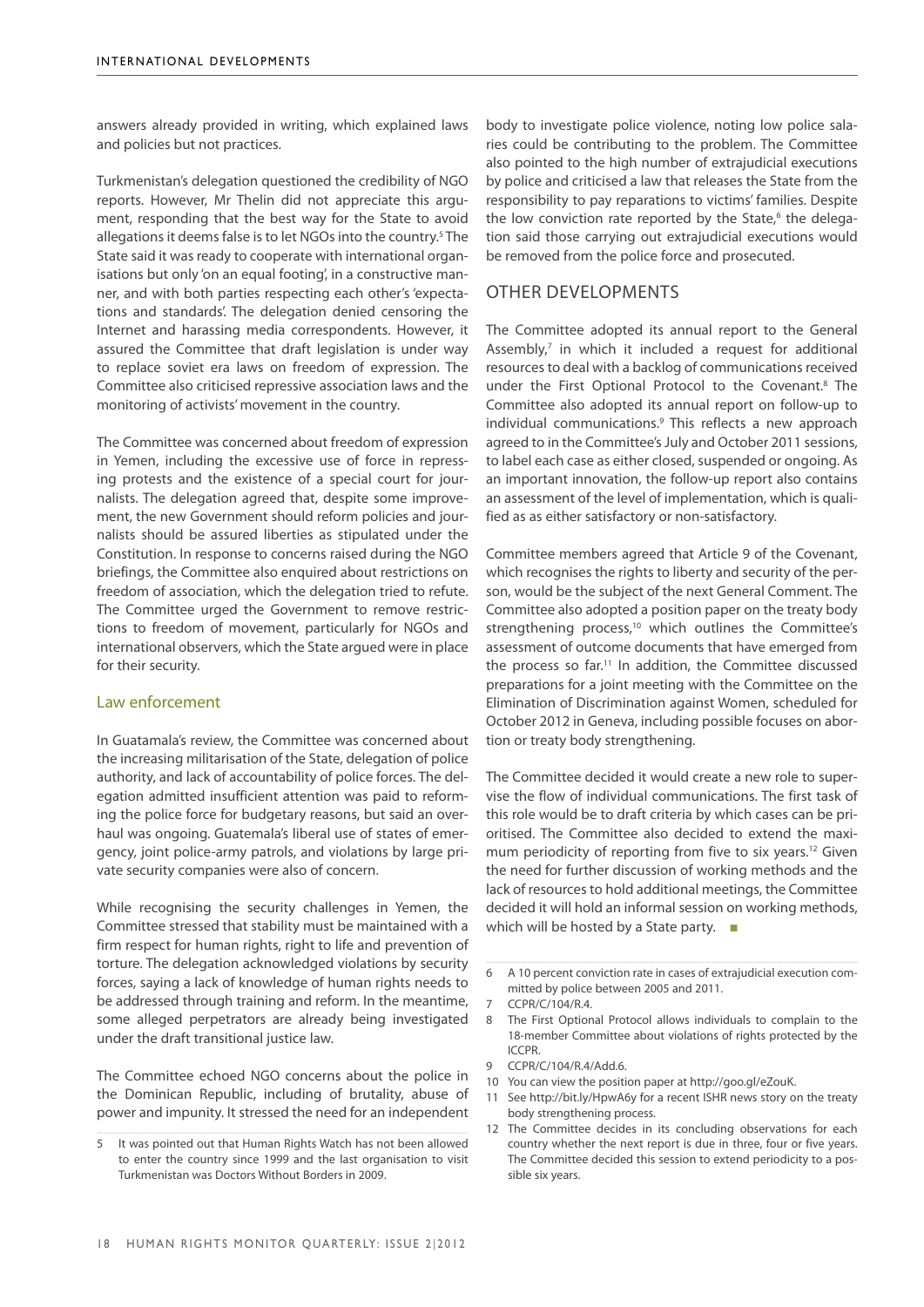# Committee on Enforced Disappearances

Institutional groundwork clears the way for substance



Victims of enforced disappearance during the military dictatorship in Argentina (1976-1983).

The Committee on Enforced Disappearances (the Committee) adopted its rules of procedure and working methods, during<br>its second session. These institutional milestones clear the way for the Committee to commence more substa he Committee on Enforced Disappearances (the Committee) adopted its rules of procedure and working methods, during its second session. These institutional milestones clear the way for the Committee to commence more substantive work. While the consideration of State reports will not start until at least 2013, the next session of the Committee in October responsibility of States and non-State actors, and human trafficking. Private discussions on the principles of *non-refoulement*, expulsion, extradition will also be held.

The second session took place in Geneva from 26 to 30 March 2012.<sup>1</sup> Most of the Committee's work was conducted in private, with the exception of the opening and closing sessions, and three consecutive public meetings: with States (both parties to the Convention and those interested in it);<sup>2</sup> United Nations bodies, intergovernmental organisations and national human rights institutions (NHRIs); and non-governmental organisations (NGOs) and other civil society stakeholders.

# NGO engagement

The Chairperson, Mr Emmanuel Decaux, emphasised the Committee's intention to work closely with NGOs, and the need for NGOs to support the Committee's mandate. He said their role is crucial in raising awareness of the *International Convention for the Protection of All Persons from Enforced Disappearance* (the Convention) and making its complex legal language more accessible. This requires that NGOs have a good understanding of the Convention and the Committee's mandate. However, as observed during the inaugural session, NGOs seemed confused about the Committee's functions and mandate. In this context, it would have been helpful if NGOs could have observed the sessions where working methods and rules of procedure were developed. It is also regrettable that the thematic discussions held, on non-State actors, and women and children under the Convention, were not public. Mr Decaux justified the private sessions as preferable while the Committee is still exploring ideas and developing its knowledge. However, he assured that public sessions will be held once that phase has passed.

The meeting with NGOs was poorly attended, with only around ten representatives present compared to the last session's 50. Four organisations raised concerns, including about the low number of ratifications. They requested clarifications on the Committee's working methods, in regard to country visits, model laws, concluding observations, and individual complaints.

# Relationship between the Working Group and the Committee

The relationship between the Working Group on Enforced and Involuntary Disappearances (the Working Group) and the Committee was raised in both the meeting with States and the meeting with UN bodies, intergovernmental agencies, and NHRIs. The representative of France said the Working Group and the Committee were distinct, with the Working Group focusing mainly on the humanitarian aspect of enforced disappearances. The Working Group also has various oversight duties regarding the implementation of the United Nations General Assembly's Declaration of Enforced Disappearances.<sup>3</sup> It acts

<sup>1</sup> The report of the session is available through OHCHR at http://bit.ly/IQLOUS.

<sup>2</sup> Figures as of 13 April, 2012: 91 signatories and 32 parties. For a complete list see http://bit.ly/dfpdbZ.

<sup>3</sup> *Declaration on the Protection of all Persons from Enforced Disappearance* (A/RES/47/133). See http://bit.ly/IXnQ7g.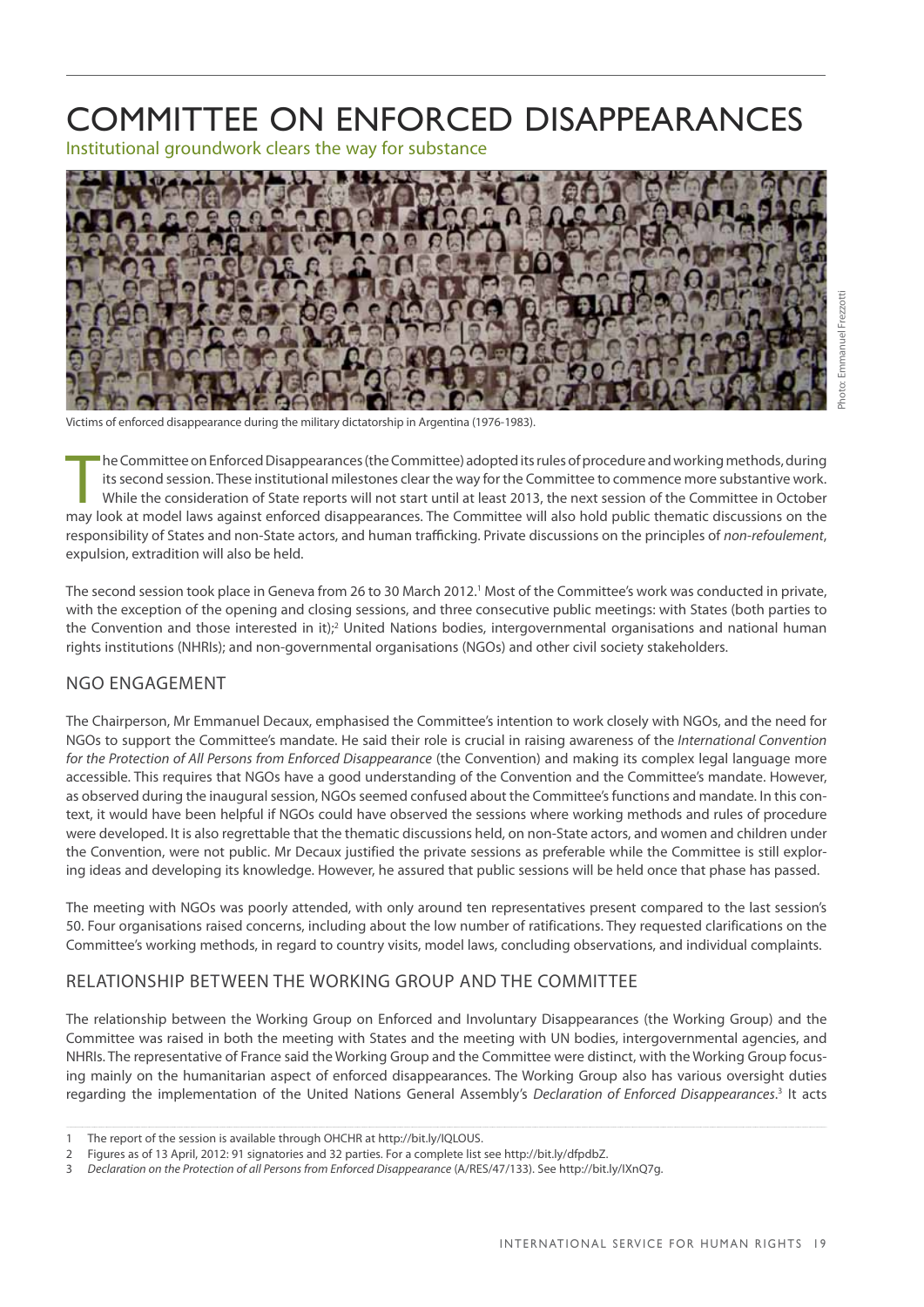in an advisory capacity to governments that request assistance. The mandate of the Committee, on the other hand, is legal and directly linked to enforcing the Convention. The Chairperson of the Working Group, Mr Osman El Haije echoed this position, when addressing the meeting of UN bodies, intergovernmental agencies, and NHRIs. The representative from Morocco agreed that there was a distinction in principle, yet requested information from the Committee on how the two bodies will work together, to clarify that there will be no overlap in practice.

Mr Decaux offered additional information about how stronger links between the two entities would help them work in a coordinated fashion. To give an example, he noted the upcoming meeting organised by the Working Group on the situation of women in relation to enforced disappearances, and said the Committee would participate. He also referred to the decision made by the Committee and the Working Group to simultaneously present their reports to the General Assembly in New York. The two bodies also intend to use similar definitions to ensure reliable and systematic interpretation.

# working methods and rules of **PROCEDURE**

Mr Decaux clarified the Committee's three main priorities:

- To react to urgent appeals and deal with communications in an effective way with the hope of protecting victims and their relatives;
- To respond to States Parties' reports in a rapid and innovative way;
- To do everything in its power to implement the provisions of Article 33, including country visits if necessary.

Following the adoption of the Committee's rules of procedure, more details are available on how a number of the Convention's key provisions will operate. This includes the urgent action procedure in Article 304 and the mechanism under Article 345 to address widespread or systematic enforced disappearances.

Under Article 30, relatives, the legal representatives of a disappeared person, or any other person with a legitimate interest may submit an urgent request that a 'person should be sought and found'. The Committee may then request the concerned State to provide information on the person sought and transmit recommendations to the State. Article 34 permits the Committee to bring to the attention of the UN General Assembly information of widespread or systematic practice of enforced disappearances in a territory under a State party's jurisdiction. Rules of procedure on other mechanisms provided by the Convention, i.e. country visits (Art. 33), $6$  inter-state communications (Art. 30), $7$  and individual communications (Art. 31)<sup>8</sup> were also established.

The Committee's effort to prevent reprisals against those who communicate with it, or individuals concerned with disappearances, is reflected firmly in the rules of procedure. For instance, when individuals give information or participate in hearings or meetings during country visits, the Committee can request the State to ensure individuals are protected. When the Committee receives information that the State has been implicated in reprisals, it may request the State to adopt urgent protective measures and provide the Committee with written explanations.<sup>9</sup>

The issue of strengthening the treaty body system was also discussed during the session. The High Commissioner for Human Rights, Ms Navi Pillay, broached this topic during her statement at the opening meeting. In reply, the Committee stated at its closing session that it has endorsed the outcome document of the second meeting of experts on the treaty body strengthening process (known as the 'Dublin II Outcome Document').10

# Next steps

Now that the Committee's revised rules of procedure and its methods of work have been formally adopted, it can focus on the monitoring and implementation aspects of its mandate. In regard to its ratification strategy, Mr Decaux mentioned the important role of the High Commissioner for Human Rights and her field missions, and special procedure country mandates. He also raised the need to involve NHRIs and NGOs, urging the Committee to ensure all stakeholders are fully involved in the implementation of the Convention. He touched upon the need to reach out to the public, to raise awareness of the Committee's activities and the protection provided by the Convention. Finally, he stressed the need to develop distinct methodologies in order to clarify the division of labour between the Committee and the Working Group.

The Committee plans to hold a day of general discussion on the topic of '**State responsibilities and the role of non-State actors**'. Other issues, including human trafficking and the application of the principle of *non-refoulement*, 11 may also feature in future thematic discussions. Mr Decaux announced the Committee will prepare general comments on the provisions of the Convention.<sup>12</sup> The Committee's third session will be held in Geneva from 29 October to 9 November 2012.<sup>13</sup> ■

- 10 See http://bit.ly/IPPzYo.
- 11 Article 16 of the Convention. See: http://bit.ly/bURQ9Y.
- 12 Pursuant to Article 54 of the Rules of the Procedure.

<sup>4</sup> Rules 55-62 of the Committee's Rules of Procedure (CED/C/1/R.1/ Rev.1). See at http://bit.ly/J6dh4N.

<sup>5</sup> Rules 98-101.

<sup>6</sup> Rules 86-97.

<sup>7</sup> Rules 79-85.<br>8 Rules 63-78

<sup>8</sup> Rules 63-78.

<sup>9</sup> Rules 93 (4) and 97.

<sup>13</sup> See the report of the second session for a draft programme of work, available at http://bit.ly/IQLOUS.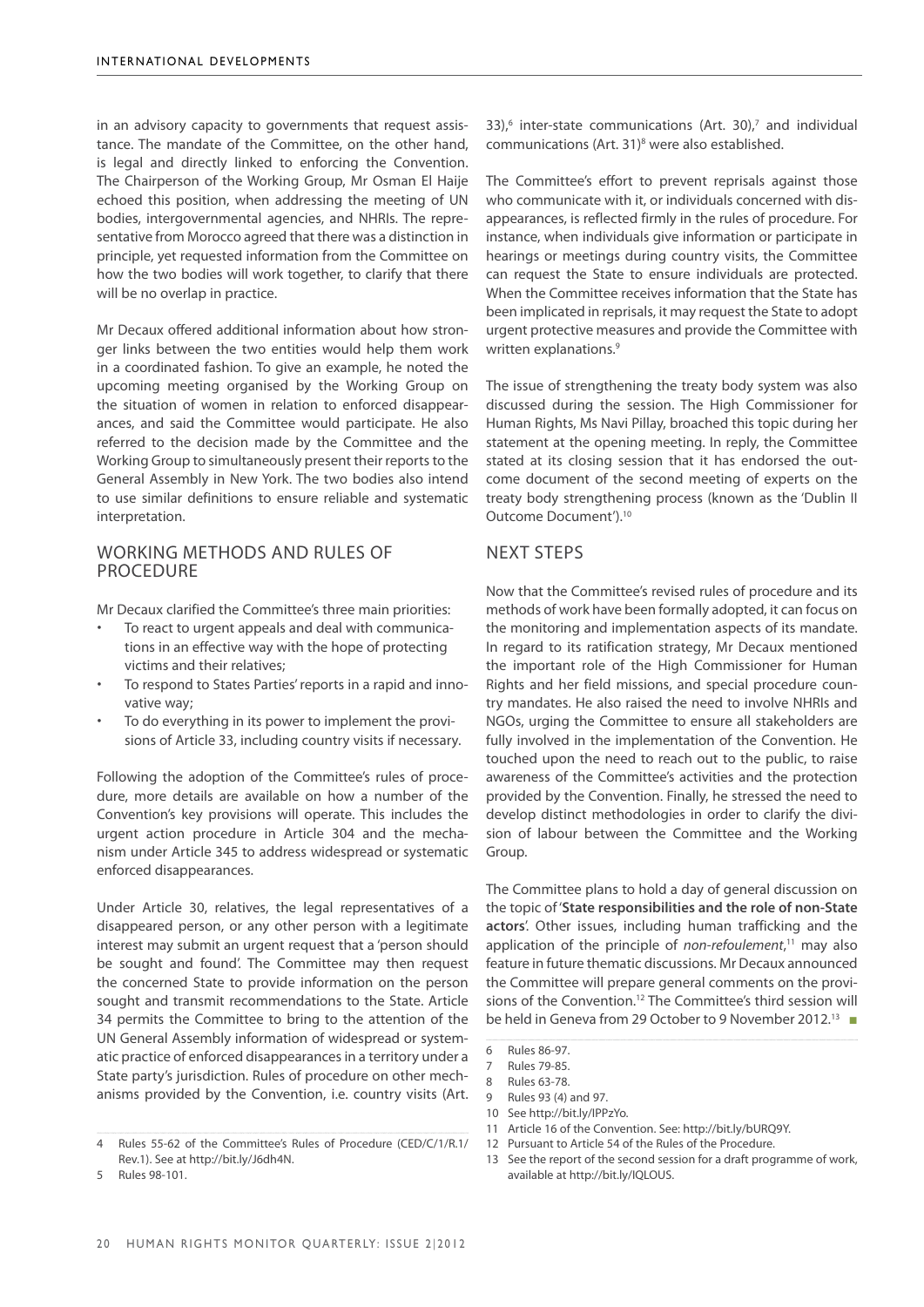# THEMATIC FOCUS

Universal Periodic Review p. 22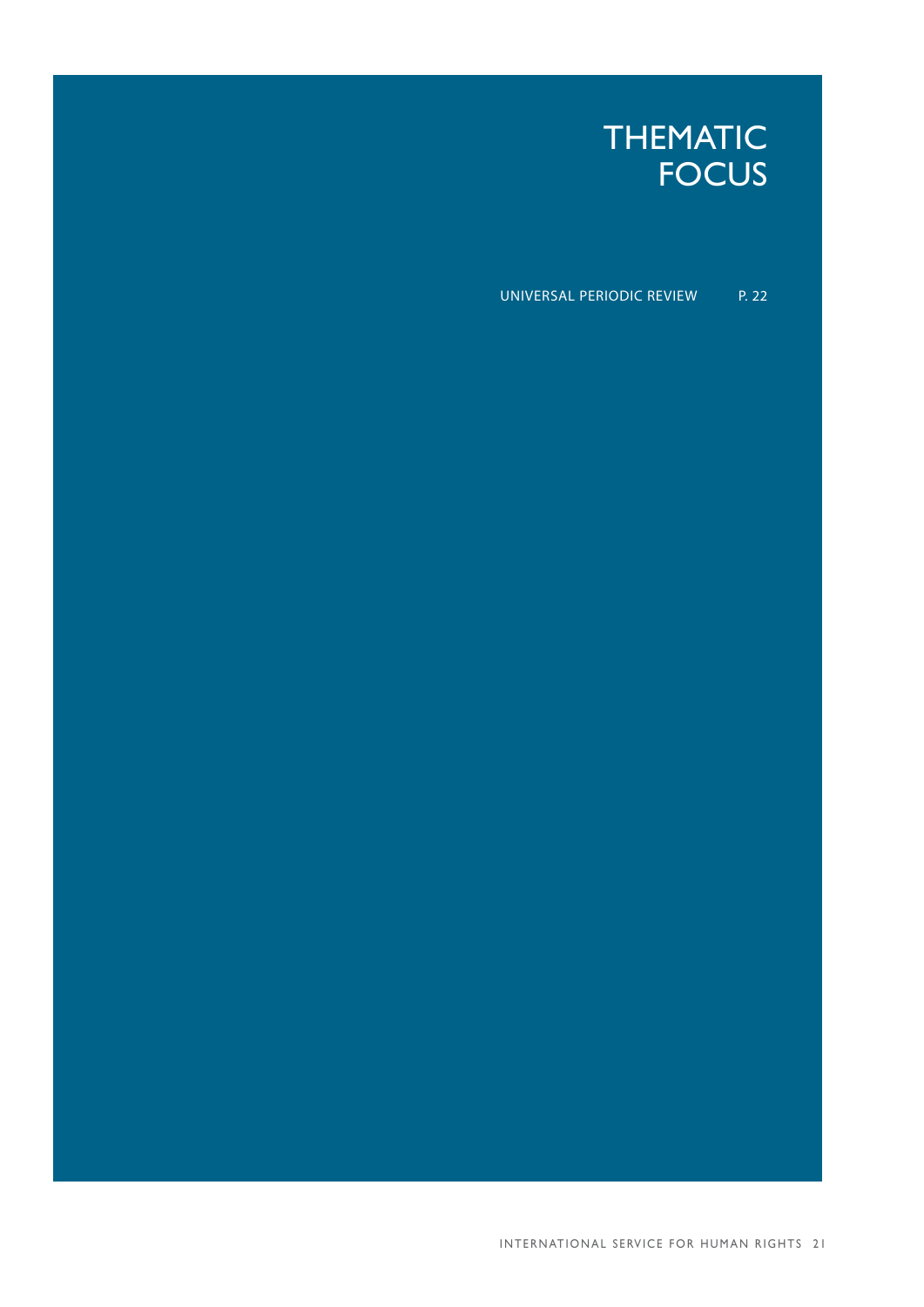# Universal Periodic Review

Examining the opportunities following the first cycle



T he 'first cycle' of the Universal Periodic Review (UPR) ended in 2012 after all States had been reviewed for the first time. As a relatively new process, the UPR is still subject to scrutiny and development as it approaches its second cycle, which will start in May.

The UPR was created by the General Assembly in 2006, through *Resolution 60/251*, which set out the intention that the UPR be a cooperative mechanism, based on an interactive dialogue, and ensuring the equal treatment of all States. The same resolution created the Human Rights Council (the Council), tasking it with establishing the modalities of the UPR.

This article assesses data collected during the UPR's first cycle.<sup>1</sup> The patterns and trends identified suggest areas for improvement in the next cycle. They also indicate where NGOs should target advocacy to achieve higher quality reviews and recommendations, and ultimately, better implementation of human rights standards on the ground.

# Number of recommendations

There were 193 States reviewed during the 12 sessions of the first UPR cycle. Approximately 20,000 recommendations were made.<sup>2</sup> The number at each review ranged from 280 recommendations made to the US, to just 12 for Ecuador. The variations can be partly explained by politics; the countries receiving the most recommendations were the US, Iran, Sudan, and Myanmar.<sup>3</sup> Their reviews were all high profile or controversial. However, this is also because the number of recommendations received per State increased dramatically over time, from around 20 in the first session, to 136 in the last. The rising trend was most steep up until the 7<sup>th</sup> session, at which point the number of recommendations plateaued at around 126 per State. For example, Ecuador, with its record low number of recommendations, was reviewed at the first session, when the average number of recommendations received was just 27.

The disproportionately low number of recommendations received by some States means the second cycle must be about more than just a follow-up to accepted and rejected recommendations. It should also include a fresh review of the overall human rights situation in each country, with an eye to identifying further areas where human rights protection falls short.

There are also concerns that a high number of recommendations could be counterproductive for the UPR, particularly in States that lack implementation capacity. A more targeted review may be more effective towards achieving change. While the increase in recommendations did reach a plateau during the first cycle, adding half an hour to each of the reviews in the next cycle may lead to another spike in recommendations.

*Resolution 5/1* recognises the potential problem of too many recommendations and says 'the UPR process should not be overly burdensome'. States have also acknowledged this issue. At the March 2012 session of the Council, 39 States committed to

<sup>1</sup> The data on which this article is based is largely taken from that collected by UPR-Info. See www.upr-info.org. The data is collected up until the 11<sup>th</sup> session at this stage, and the figures presented in this article are therefore intended to be no more than a rough guide to some trends and patterns.

<sup>18889</sup> recommendations were made in the first 11 sessions. The figure of 20000 is an approximation of what the total is after the 12<sup>th</sup> session.

<sup>3</sup> Iran received 212 recommendations, Sudan 204, and Myanmar 197.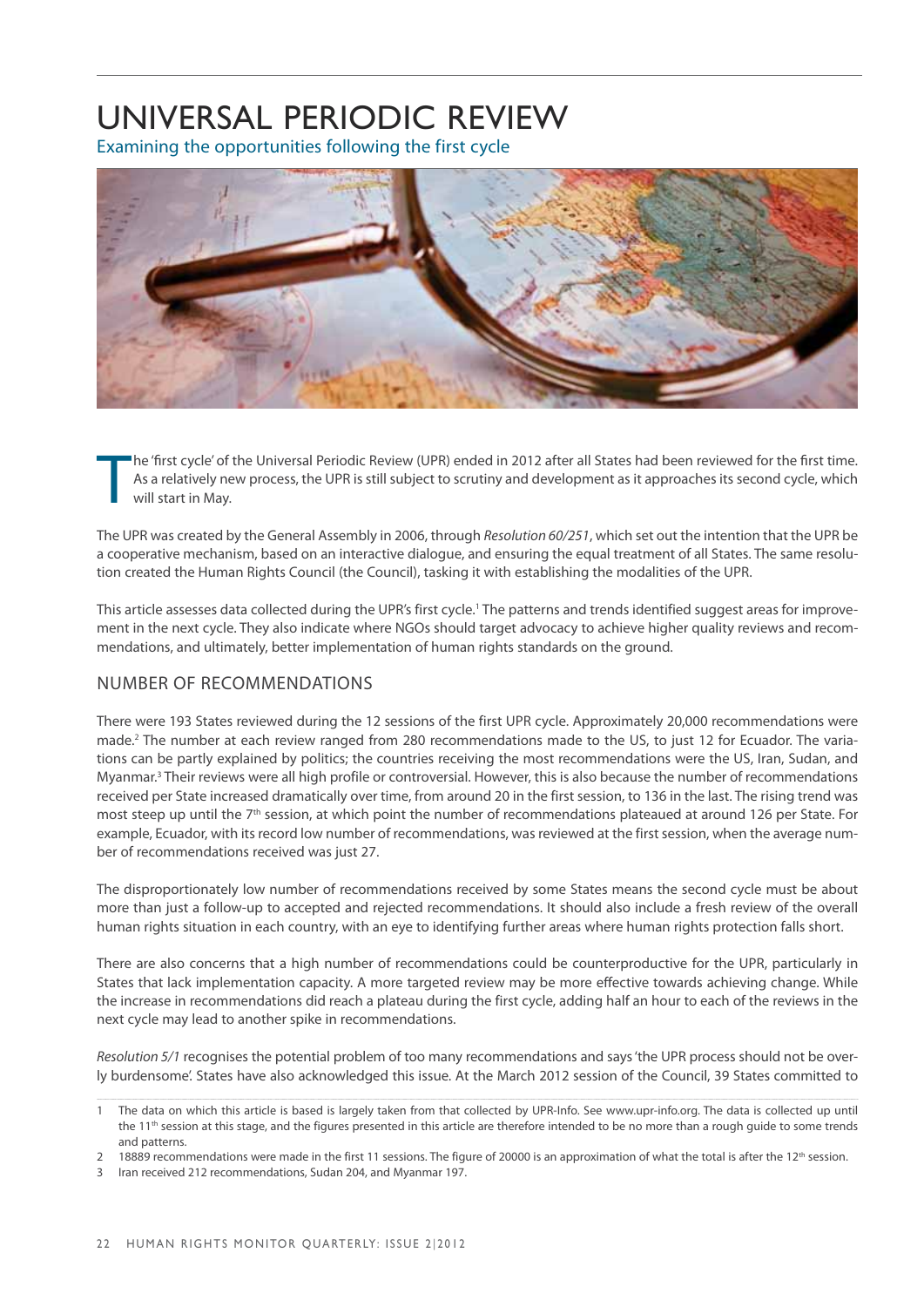making only two recommendations per State under review.4 Such a commitment would have allowed 70 States to speak in the 140 minutes allotted of the session, and would have kept the number of recommendations at roughly the point at which the first cycle ended. However, many States did not make that commitment, including Canada, Norway, France, and Mexico. What is perhaps more significant is that the 39 States that did make the commitment also agreed to always give high quality recommendations, i.e. those that are 'precise, practical, constructive, forward looking, and implementable.<sup>5</sup>

Of all the recommendations, 41 percent were made by States of the Western European and Others Groups (WEOG). This is a huge proportion given that WEOG is one of the smaller regional groups. This may reflect the increased capacity of WEOG States to prepare for the UPR process and the fact that NGOs have targeted these States more in their lobbying for recommendations to be made. This could be due to a perception that these States are more likely to take up NGOs' issues. However, the disproportionate number of recommendations coming from WEOG States gives an uneven slant to the process.

The Organisation of Islamic Cooperation (OIC), which is twice the size of WEOG, made just 23 percent of all recommendations. The three States that gave the most recommendations overall were Canada, Norway, and France. Canada was significantly in the lead, almost 200 recommendations ahead of Norway. Completing the 'top five' list were two States from the Latin American and Caribbean Group (GRULAC), Mexico and Brazil.

If a lack of capacity to engage is a problem for non-WEOG States, then this must be addressed. An objective review of countries, which is one of the founding principles of the UPR, requires that all States be able to participate on an equal footing. Around 40 States made no recommendations at all, possibly symptomatic of not having a presence in Geneva or apathy towards the system. Those that at least attempted to participate, by making only one recommendation each, were Malta, Monaco, El Salvador, Swaziland, and Iceland. These are all small States with either limited resources or capacity. The African Group, consisting of many States with limited representation in Geneva, made just 12 percent of all recommendations.

# Repetition of recommendations

The huge increase in the number of recommendations given did not necessarily correspond to an equal increase in the number of distinct recommendations received by a State under review. This is because there was a corresponding increase in the repetition of recommendations. For example, during the first session, the UK received 35 recommendations.

However, taking into account repetition this amounted to only 28 discrete recommendations. Amongst the 280 recommendations made to the US, there was a considerable amount of duplication, including 26 to ratify CEDAW and 15 to introduce a moratorium on the death penalty.

While the focus of recommendations could be said to reflect the concerns of the international community, it does not necessarily reflect the real human rights situations of people on the ground. One possible way to address this in the next cycle would be to bring in expert input to the process or to improve the use of NGO information. For example, reviewing States could attempt to include relevant country experts in their delegations.

One cause of repetition is that States have already finalised their statements by the time the UPR Working Group meets. It would be useful if States were able to retain a degree of flexibility in order to adapt these during the proceedings if they see the recommendations they had planned have already been presented. The inclusion of experts in the delegation could make adaptation of statements in the course of the review more feasible.

# Quality of recommendations

The nature of recommendations made during the course of the first cycle varied widely. While some pinpointed specific and concrete measures that a State under review could take, others were more general. For example, Australia made the very general recommendation to Afghanistan, to 'strengthen its efforts to ensure access to education - and to health care - for all its citizens, including those with disabilities, regardless of ethnicity, religion, tribal affiliation or economic status'. This recommendation suggests a goal to be achieved, but does not specify what actions should be taken. This allows Afghanistan to interpret the recommendation as it wishes. thus making assessment of its implementation impossible. This contrasts with specific recommendations, such as that made by Argentina to Albania during the 6<sup>th</sup> session to 'prohibit by law the practice of corporal punishment of children as a disciplinary method'. In this case the required action is concrete and if Albania does not enact such a law, it will be evident that the recommendation has not been implemented.

The strength of specific recommendations compared to general ones was reflected in the responses of States under review. States tend to more easily accept those recommendations perceived to require the least commitment on their part, so while just 55 percent of specific recommendations were accepted by States, 82 percent of general recommendations were accepted. Recommendations that called for minimal action of a generic nature were accepted at a rate of 97 percent, while those which called for 'continuing action' (usually an endorsement of what the State has been doing to date) were accepted at a rate of 95 percent.

<sup>4</sup> During the general debate under item 6. See http://bit.ly/HAV78G.

<sup>5</sup> See http://bit.ly/HAV78G. This matter is addressed further later in this article.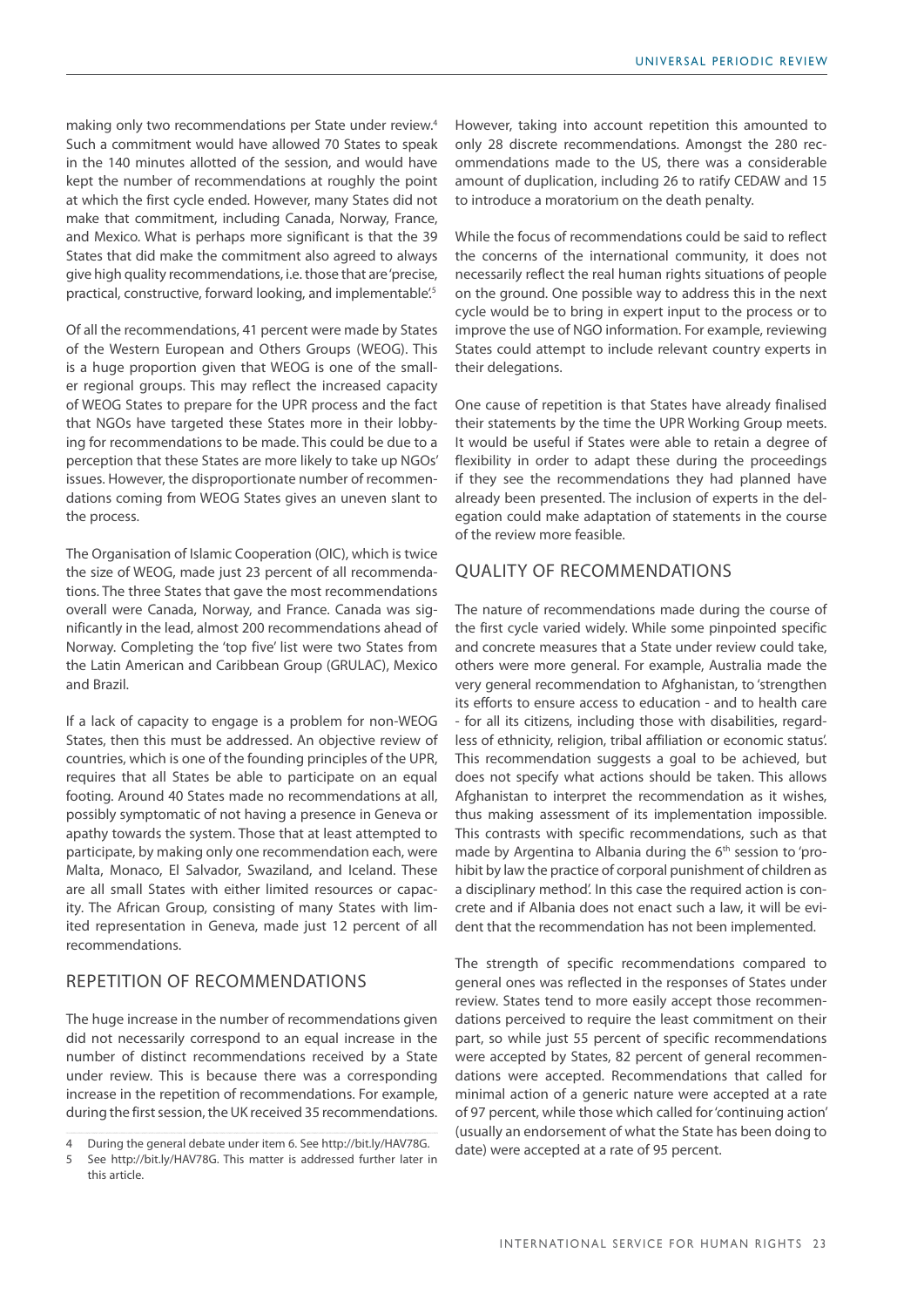A fifth category of recommendations, those that call for States to 'consider' taking certain actions, is not as soft as it seems. In fact, it has a relatively lower acceptance rate of 60 percent. This shows that some States are unwilling to even consider certain courses of action. For example, 72 percent of recommendations urging States to 'consider' action in relation to sexual orientation and gender identity were rejected. Most of those recommendations related to decriminalisation of consensual homosexual conduct.

While the large number of general recommendations is somewhat disappointing, it is encouraging that the proportion of specific recommendations made increased over the course of the cycle, from around 26 percent at the first session, rising to 41 percent at the  $11<sup>th</sup>$ . In addition, the number of recommendations calling for continuing action decreased over the course of the cycle, from 17 percent to 11.

The proportion of general recommendations stayed relatively consistent, at 40 percent for the first session, and 37 percent for the 11<sup>th</sup>. Reducing this category would seem to be the best way to seek improvements in the quality of recommendations made. In this regard, the aforementioned commitment by 39 States to give high quality recommendations is important.<sup>6</sup> Since the proportion of general recommendations made is quite high in all regional groupings, this commitment could have a significant impact.

Civil society should also ensure that the recommendations it makes in submissions to the UPR process are specific. It could be useful for NGOs to target their specific recommendations to particular States or groups that are currently not making a large number of such recommendations.

Of course, specific recommendations count for little if they are then rejected by States. The quality of the outcome of a review also depends on recommendations being implementable. However, as may be expected, specific recommendations were rejected at the highest rate (25 percent), followed by 'considering action' recommendations (22 percent).<sup>7</sup> Only one 'minimal' action recommendation was rejected: a recommendation from Turkey to Myanmar to seek UN technical assistance with a view to reforming the judiciary system, establishing judicial remedies, and alleviating poverty.

The lobbying opportunities to encourage States to accept specific recommendations are relatively limited if a State provides all its responses to those recommendations at the Working Group itself. However, over the course of the review,

more and more States seem to be choosing to leave their decisions pending on all recommendations until the following session of the Council. This opens up an opportunity for civil society actors to lobby back in their home countries and in Geneva for specific recommendations to be accepted.

# **Recommendations by NGOs**

With regard to the better use of NGO information in the review, *Resolution 5/1* places equal emphasis on the three basic documents that form the basis of the review: the report by the State under review, a short report by the Office of the High Commissioner for Human Rights (OHCHR), and a summary of stakeholder submissions. However, currently only the State report is presented during the UPR session. It would therefore be helpful if both the stakeholder summary and the OHCHR compilation could also be presented orally during the session. The time for such a presentation is not currently provided for in the review, thus the State under review would have to voluntarily yield some of its time to OHCHR for presentation of these reports. This presentation would provide an additional source of information for delegations that have not had time to read the stakeholders' report.

It could also be helpful if NGOs identified recurring recommendations from the previous cycle and chose different recommendations to put to States. Furthermore, putting forward fewer recommendations may reduce the ability of States to pick and choose which recommendations they will put to the State under review.

Finally, as the process moves into the second cycle, it is important real progress is made in the way the review operates; the second cycle should not simply repeat recommendations from the first cycle. To move beyond the repetition of certain issues civil society should make new recommendations that open up areas that were less well examined in the previous review.

# Response to recommendations

*Resolution 5/1* says 'recommendations that enjoy the support of the State concerned will be identified as such. Other recommendations, together with the comments of the State concerned thereon, will be noted'. In practice this should mean that recommendations are divided into those that are supported by the State under review and those that are not, with any comments included. For example, the outcome report on Mali, adopted at the UPR's second session, noted that the State could not support the recommendation to put an end to all slavery-related practices, on grounds that slavery does not exist in the country.8

<sup>6</sup> That is, recommendations that are 'precise, practical, constructive, forward looking, and implementable'. See: http://bit.ly/Jb5HR8.

Responses to recommendations are divided into four categories in the data: accepted, rejected, general response, no response. General response and no response include responses such as 'already implemented', and could be considered to constitute a rejection, given that the position is effectively a denial that further action needs to be undertaken.

<sup>8</sup> Outcome report of Mali, see http://bit.ly/IEJ9wr.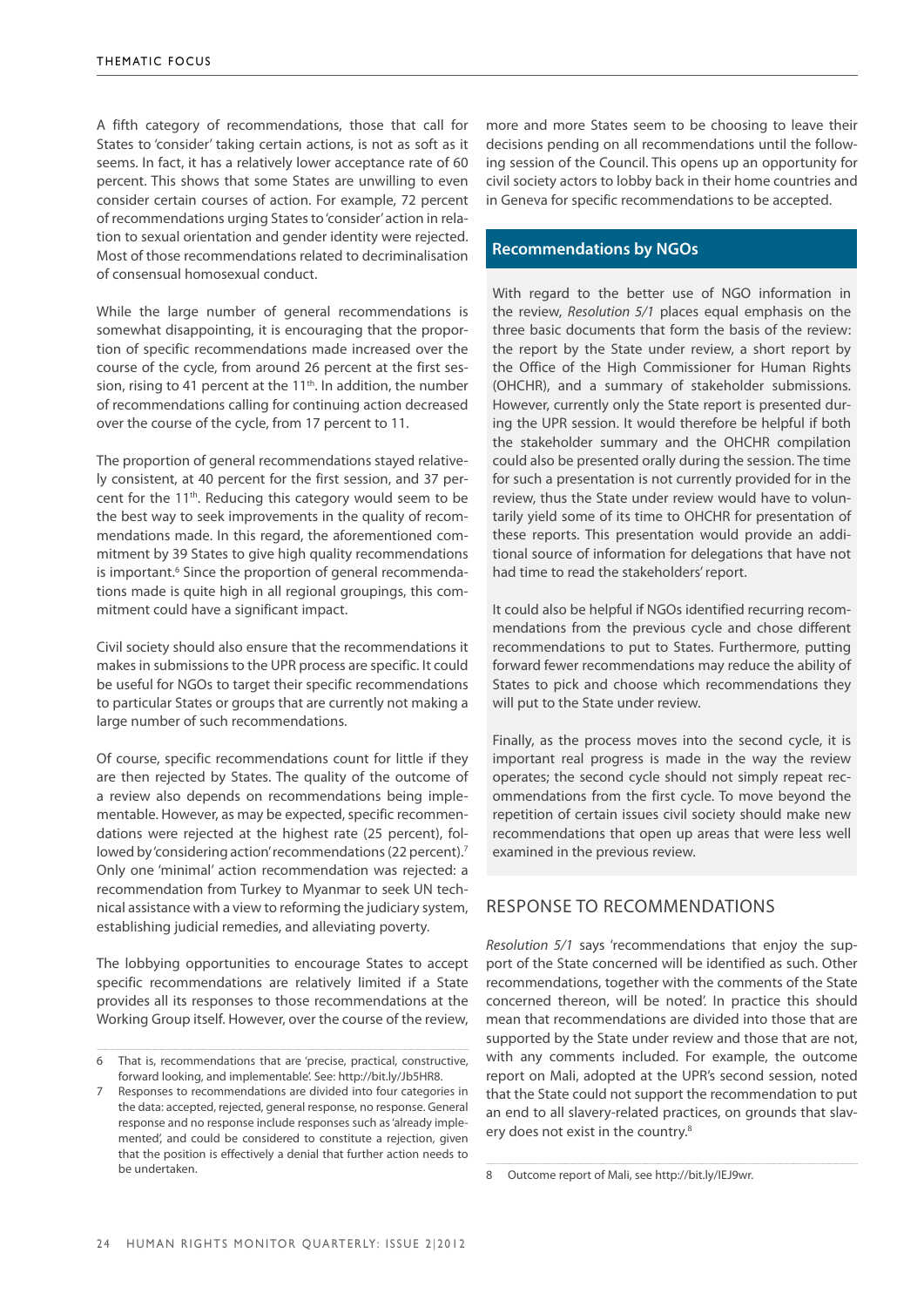However, after the first two sessions, it became increasingly common for States to offer comments on recommendations without also specifying whether they supported the recommendations or not. This creates ambiguity when it comes to the follow-up as it is often unclear whether the State has committed to action, or whether the State should be pushed to accept the recommendation in the next cycle. As a result, these recommendations might be ignored in follow-up discussions to focus on recommendations where the response is clear. If general or no responses are seen as a way to avoid scrutiny on certain issues, it is likely States will take advantage of this. It is therefore important for civil society to highlight recommendations with unclear responses. It should also attempt to spell out their meaning and otherwise push for clarity; aiming to have them raised again in the coming cycle.

In comparison to WEOG States, OIC States were more likely to give no response or a general response to recommendations categorised as 'specific'. They did so in 21 percent of cases, whereas WEOG States did so for 14 percent. The vague responses by OIC States were reflected in the lower rate of outright rejections. OIC States rejected 26 percent of the specific recommendations, while WEOG States rejected 37 percent.<sup>9</sup>

From the point of view of producing a concrete outcome document, the WEOG's more direct approach may be more helpful than the OIC approach. This is something civil society could work on in the case of any pending recommendations prior to the adoption of the outcome report at the subsequent session of the Council. It could be worthwhile revisiting the outcome documents of WEOG States to identify recommendations that could be put to the States concerned again.

Another major obstacle is that many States choose to 'accept' recommendations with the qualification that the said recommendations are 'already implemented' or 'being implemented'. This qualification was used in early sessions to explain why certain recommendations had been rejected, as in the case of Mali noted earlier. However, at the third session the outcome report of Uzbekistan was the first to include a new section for recommendations considered as already implemented or in the process of being implemented.<sup>10</sup> This effectively created a third possible response, which States gradually began to take advantage of. In the third and fourth sessions just one State used this category (Uzbekistan and China respectively). But at the 12<sup>th</sup> session it was used by Iceland, Lithuania, Republic of Moldova, Syrian Arab Republic, Togo, Tajikistan, Timor Leste, Trinidad and Tobago, and Venezuela.<sup>11</sup>

If recommendations have been accepted by a State under review, the second cycle is to assess implementation. However, if a State claims that the recommendation is already implemented, it suggests nothing more needs to be done. This makes it difficult for other States to reopen the recommendation without questioning the sincerity with which the State under review engaged with the first cycle. In many cases, it is clear these recommendations are not in fact 'already implemented'. For example, Syria, considered that 26 of the 179 recommendations made to it had already been implemented, including a recommendation to fully respect freedom of association and expression. It also considered that 15 recommendations made to it were 'in the process of implementation', including recommendations to investigate attacks on peaceful protestors.12

It is unfortunate that this response has gained increasing acceptance throughout the first cycle, and is being used more often. Given the diverse countries using this response at the 11<sup>th</sup> session it seems to be a cross-regional trend.

# Conclusion

Despite some shortcomings, the UPR's first cycle has shown the potential of the process to mobilise civil society at the national level. In many instances, it has reinvigorated interest in using the UN human rights system as an avenue to pressure governments to respect and protect human rights obligations. It has motivated human rights defenders to interact more with other human rights mechanisms, such as the treaty bodies and the special procedures.

As the UPR enters its second cycle, many lessons can be drawn from the first. The experience shows that at least civil society has been effective in sharing newfound understanding during the first cycle, as strategies on how to present information and lobby reviewing States are improved. At the same time, new ways of approaching the UPR process have been deployed, such as centralised briefings by NGOs for reviewing States in Geneva.

While the second cycle will be an important test of the UPR's ability to effect real human rights improvement on the ground, there is still considerable room for innovation. As in the first cycle, human rights defenders are likely to be important contributors to the process of refining this already valuable tool. ■

<sup>9</sup> The acceptance rates in both cases are 49 percent by WEOG and 54 percent by OIC.

<sup>10</sup> Outcome report of UPR of Uzbekistan, http://bit.ly/J7j3ja.

<sup>11</sup> The phrasing of this category was adapted to specify that the recommendations enjoy the support of the State under review, because they are considered implemented or in the course of implementation.

<sup>12</sup> At the review, UK, Norway, Poland, US, and Japan said they considered the recommendations they had made should not be placed in the 'already implemented' category, in particular those relating to peaceful assembly. The State's response to these interventions was simply to 'take note' of the points raised.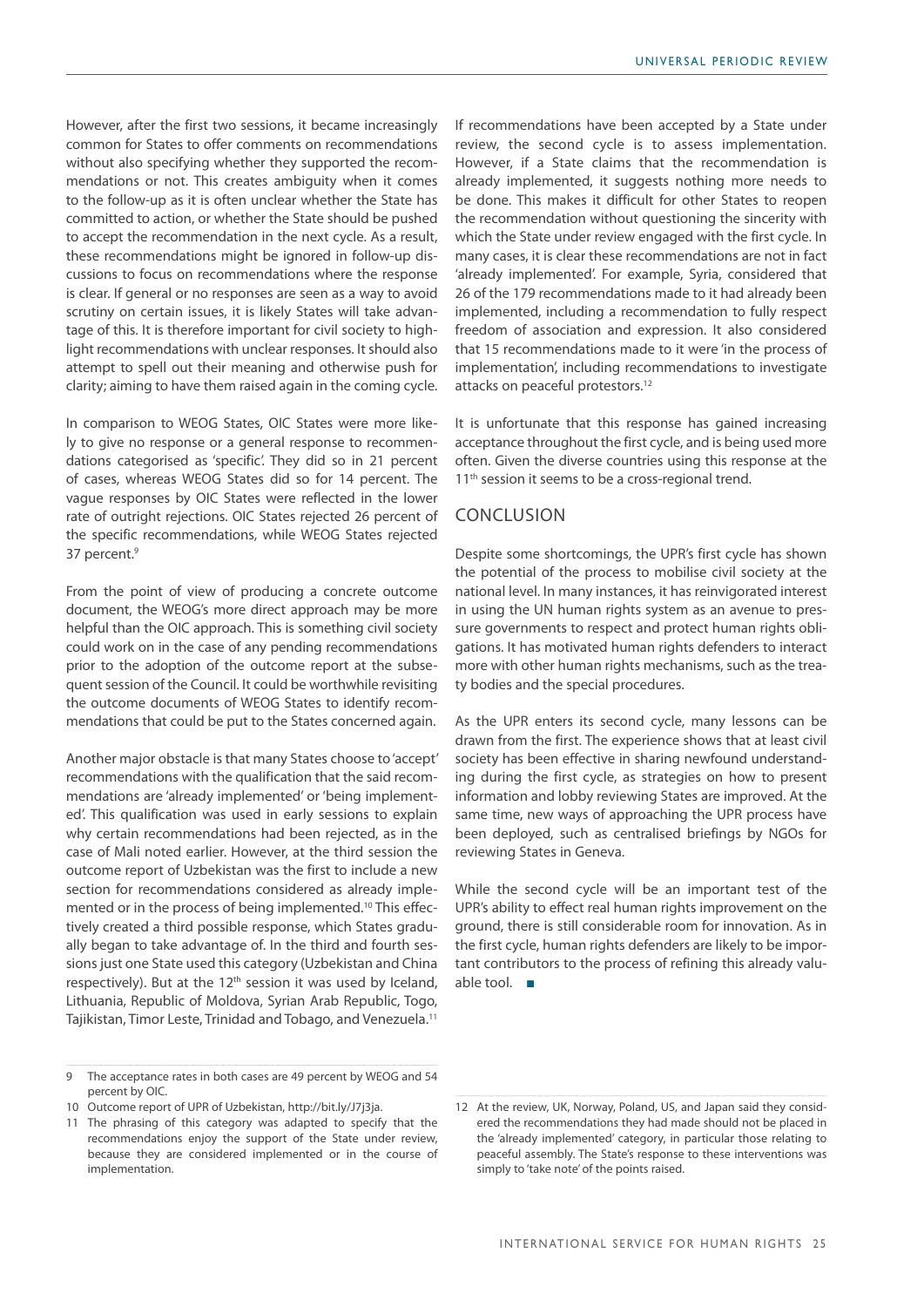# REGIONAL **DEVELOPMENTS**

HUMAN RIGHTS DEFENDERS IN THE AMERICAS P. 27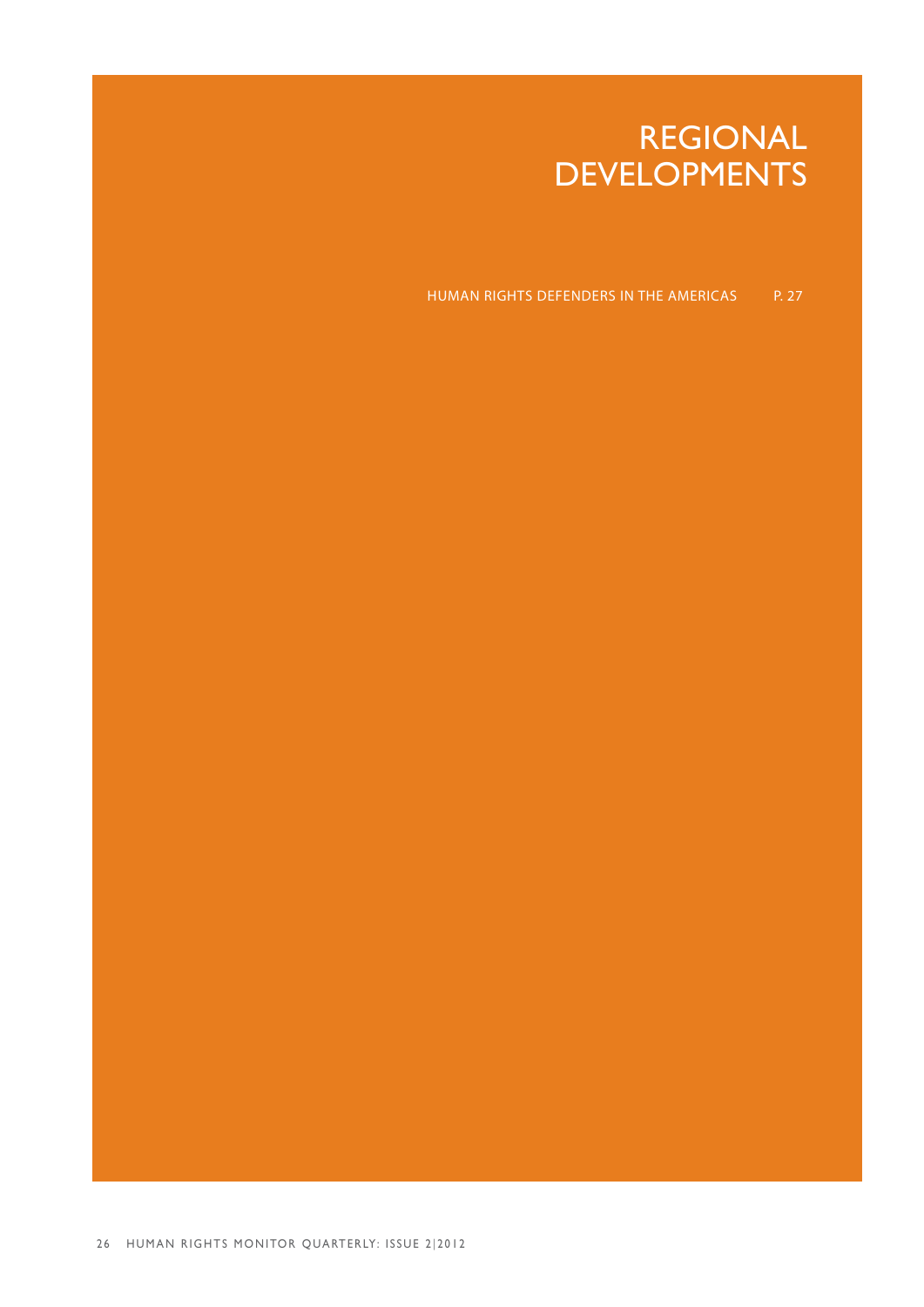# HUMAN RIGHTS DEFENDERS IN THE AMERICAS

Inter-American Commission on Human Rights launches second report on human rights defenders



The Inter-American Commission's Rapporteur on the Rights of Human Rights Defenders, Mr José de Jesús Orozco, was hosted by ISHR in Geneva to present the new report.

the 19<sup>th</sup> session of the Human Rights Council, the Inter-American Commission on Human Rights (IACHR) launched its<br>Second Report on the Situation of Human Rights Defenders in the Americas,<sup>1</sup> following its first report in *Second Report on the Situation of Human Rights Defenders in the Americas*, 1 following its first report in 2006. The latest report contains updated information on the situation of human rights defenders and applicable international law. Whilst acknowledging some States' efforts to improve the situation of defenders in the region, it notes that in many cases the risk for defenders have increased, with more 'sophisticated' attempts employed by State and non-state actors to hamper and obstruct their work. The report goes on to provide arguments as to why it is in States' interests to protect human rights defenders, as well as examples of practical measures a State can take to put an effective protection strategy in place. The importance of implementation of recommendations and judgments at the national level are also reiterated.

The report highlights the range of obstacles faced by human rights defenders, especially exposed groups of defenders; the independence and impartiality of operators of justice; the current levels of protection of human rights defenders; and recommendations. Several systems of implementation<sup>2</sup> are identified for the recommendations, seeking to provide States with no excuses regarding the protection of human rights defenders.

# NEED TO CHANGE ATTITUDES TO INCREASE PROTECTION OF DEFENDERS

The IACHR notes that a key part of the protection of defenders is the need to change both State and public attitudes towards them, the value of the work they do and the role they play in society. This is elaborated in point 474 of the report; '… one of the essentials in a global program of the protection for human rights defenders is fostering a culture of human rights<sup>'3</sup> Political will is of critical importance, the report says: where protection programmes are established by law – ensuring procedures are secure and transparent – their effectiveness is increased. Protection programmes should also be part of a national human rights plan, adopted as priority policy by all institutional decision-making entities at central and local levels.

The Commission argues that fostering a culture of human rights is not only a form of prevention and protection, but it is selfdisciplinary. If people are educated and understand the work of human rights defenders, then the knock on effects include, cost-cutting, improved social interaction and, of course, reduced violations.

**The IACHR** is the principal, autonomous body of the Organization of American States (OAS). It derives its mandate, to promote respect for human rights in the region and act as a consultative body to the OAS, from the OAS Charter and the American Convention on Human Rights. The Commission is composed of seven independent members, who are elected in an individual capacity by the OAS General Assembly and who do not represent their countries of origin or residence.

3 Ibid, p. 208.

To download the report, visit http://bit.ly/Ad0nH9.

<sup>2</sup> IAHCHR, Second Report on the Situation of Human Rights Defenders in the Americas, p. 197.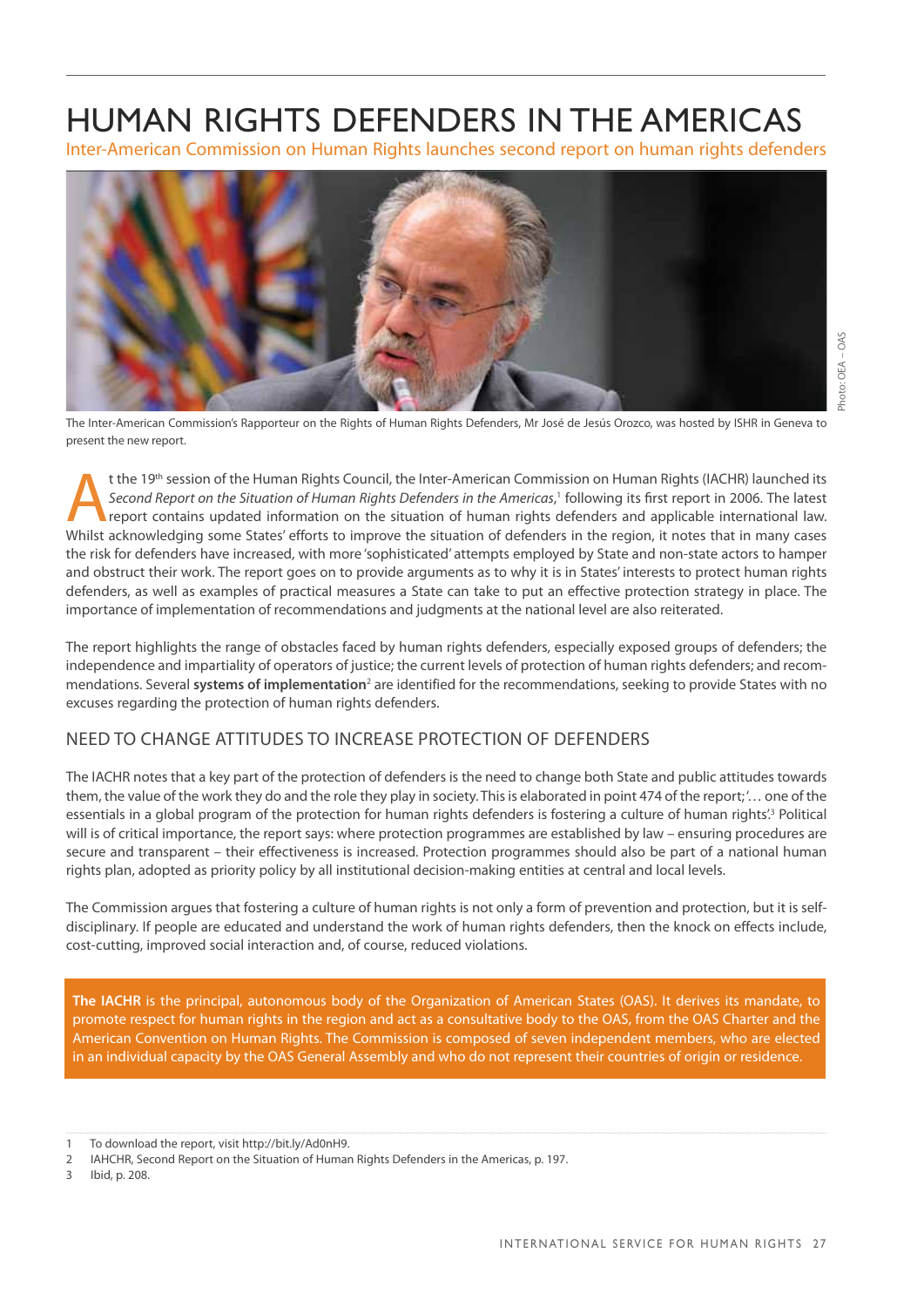# STATE RESPONSE AND RESPONSIBILITY

The report provides some arguments as to why it is in States' interests to protect human rights defenders, including that working to prevent violations is less of a financial burden than dealing with them after the event.

Prevention strategies range from the political commitment of States (through the law, effectiveness of authorities, and sufficient resource allocation), to the risk assessment of an individual human rights defender's situation. The report notes in particular that: 'It is vital that the protection measures implemented enable the human rights defender to carry on with his or her work.<sup>4</sup> It is therefore essential that States introduce a tailored, human rights defender-specific system of protection.

**Inappropriate state responses:** Argentina, Ecuador, El Salvador, and Venezuela have defenders' protection mechanisms linked to programmes to protect victims, witnesses and other individuals participating in criminal cases. This response is considered inadequate because human rights defenders can face threats and attack for many reasons other than criminal cases. The need to file a complaint to get into the programme can also create delays, in effect making the process cumbersome when speed is critical.

**Positive signs:** 'In general terms, the States within the region have adapted their internal structure to comply with the protection requests from the Inter-American Commission and the Inter-American Court, although the lack of effective and diligent implementation by the States remains a critical concern<sup>'5</sup>

However, a problem that has arisen from a recommendation given in the first report is that States have policies to promote the general notion of human rights, but very few specifically target the promotion of the work of human rights defenders themselves. The Commission provides specific calls to States in the report, including that they must provide the budgetary and logistical resources needed to ensure the program is effective.

The recommendations in the 2011 report speak to the articles of the *UN Declaration on Human Rights Defenders*, and also recall the recommendations contained in the IACHR's 2006 report. The principal recommendation is to implement 'a global policy of protection for human rights defenders', which requires the State to 1/ Promote the work of human rights defenders and acknowledge their role in democratic societies, 2/ Protect human rights defenders to prevent any attack upon their lives and personal integrity, 3/ Clear away obstacles and adopt measures to ensure the free and full practice of defending and promoting human rights.

When a State provides security to human rights defenders in danger, but does nothing to investigate the source of threats against them, this fails to meet the standard of a 'global protection policy', indicates the IACHR. Instituting an investigation into threats without providing any security to affected defenders whilst the investigation is underway is equally insufficient.

The report cites some examples where States have taken steps forward: the Bolivian State recognises the *UN Declaration on Human Rights Defenders* as part of its domestic legal system; the Chilean national human rights institution is cited as having prepared a brochure for the general public, responding to the need for better understanding of the role played by human rights defenders.

# **At-risk groups of human rights defenders**

Groups of particularly 'exposed' human rights defenders were outlined in the IACHR's first report. This list was expanded in the second report, with the following groups of human rights defenders being given additional attention:

**Defenders of the right to a healthy environment.** This group is mentioned in response to the right expressed in the Protocol of San Salvador related to the right 'to live in a healthy environment and to have access to basic public services'.

**Defenders of lesbian, gay, trans, bisexual, and intersex (LGBTI) persons.** IACHR describes this group of human rights defenders as playing a fundamental role in terms of 'public oversight to ensure compliance with the States' obligations vis-à-vis the rights to privacy, equality and nondiscrimination; and in the process of putting together a global agenda of human rights that includes respect (and guarantees) for the rights of lesbian, gay, trans, bisexual and intersex persons'. The recently created LGBTI Unit at the IACHR indicates its acknowledgement of the need for an additional focus to uphold the rights of LGBTI people, including their right to defend rights.

**Defenders of migrant workers and their families.** This group attracts attention in the report because of 'the disturbing situation' facing those working to defend and assist migrant workers of various nationalities in transit through Mexico on their way to the United States.'

The three rapporteurs working on the issue of human rights defenders, from the UN, and the Inter-American and African regional systems, recently issued a joint press statement. The statement denounces reprisals against individuals working on human rights. See http://bit.ly/AtVOjA. ■

<sup>4</sup> Ibid, p. 225.

<sup>5</sup> Ibid, p. 197.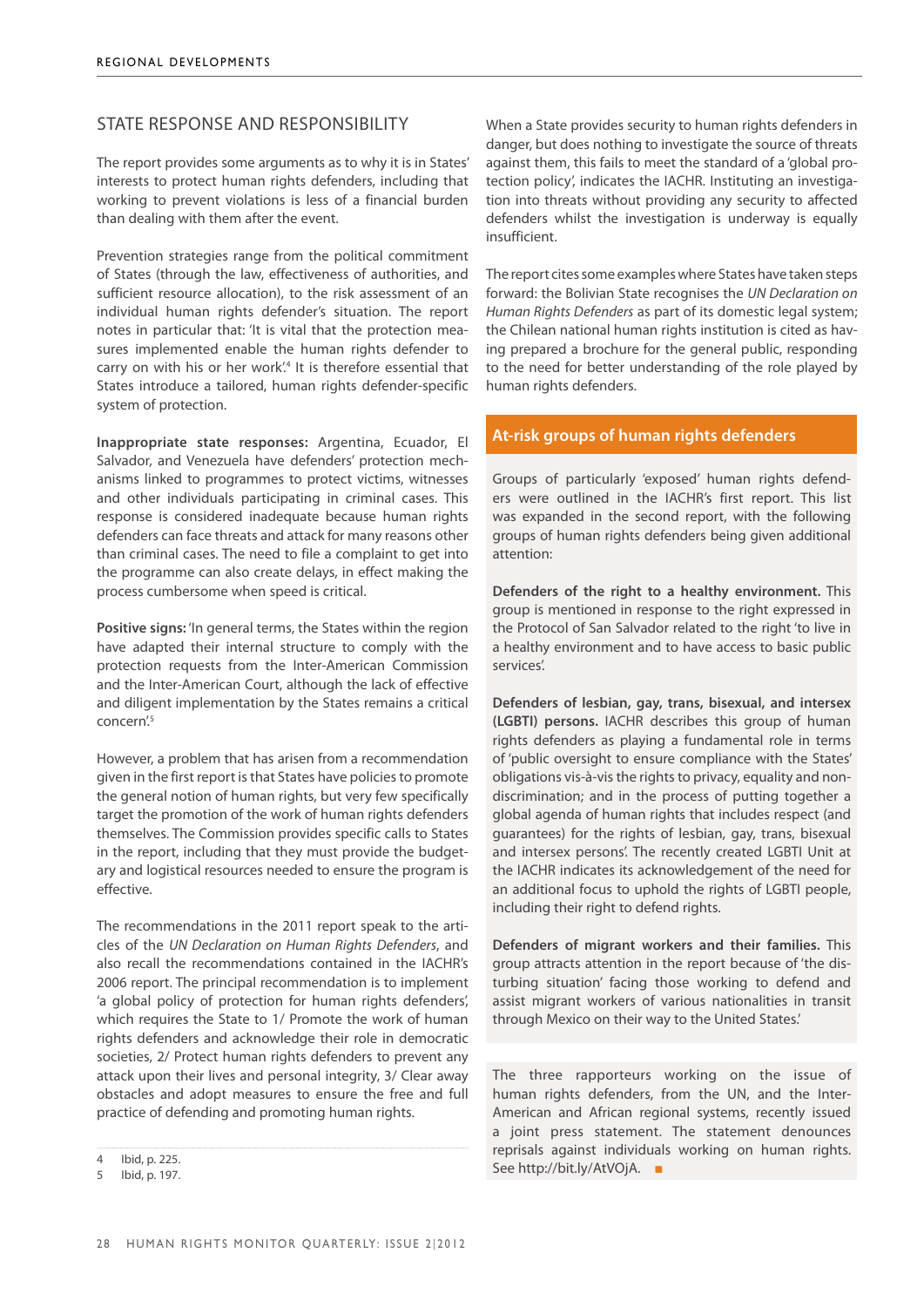# UPCOMING **EVENTS**

- QUICK REFERENCE P. 30
- OPPORTUNITIES FOR NGO ENGAGEMENT P. 32
	- Country examinations and reviews P. 32
		- Meetings P. 34
		- Special procedures' visits P. 36
			- Working groups P. 36
			- useful links p. 38
- UPCOMING EVENTS | MAY SEPTEMBER 2012 P. 39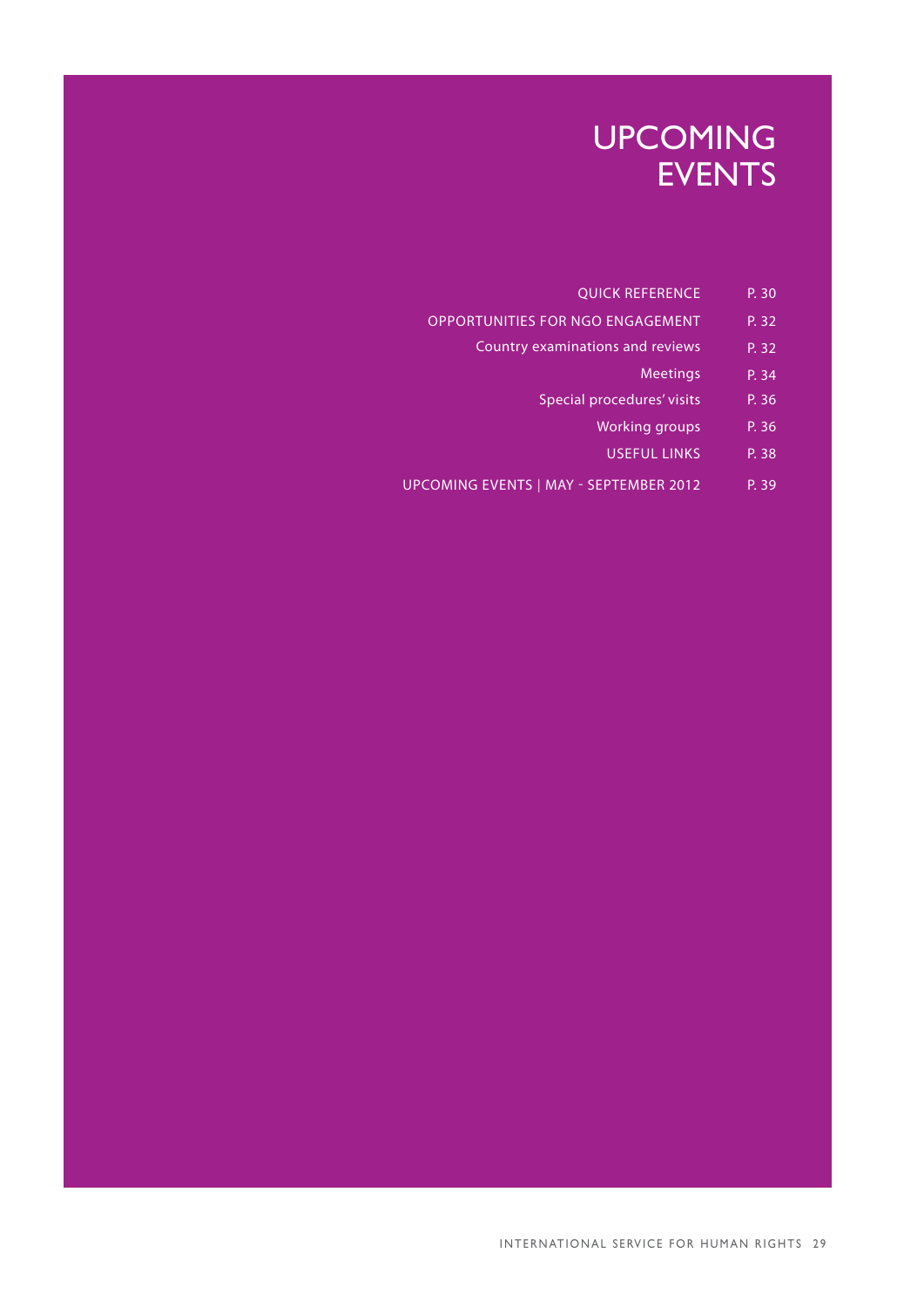# QUICK REFERENCE GUIDE

NGO engagement opportunities by country

May – September 2012

The table below is a quick reference guide to countries that feature within the 'Opportunities for NGO Engagement' section of this publication (pages 32-37). Only those countries featured in one or more of the upcoming meetings are listed in the table.

# **ACRONYMS**

| CRC:              | Committee on the Rights of the Child (p. 32)                                                                       |
|-------------------|--------------------------------------------------------------------------------------------------------------------|
| CAT:              | Committee against Torture (p. 32)                                                                                  |
| UPR:              | Universal Periodic Review (p. 32)                                                                                  |
| CEDAW:            | Committee on the Elimination of Discrimination against Women (p. 33)                                               |
| HRC:              | Human Rights Committee (p. 33)                                                                                     |
| CERD:             | Committee on the Elimination of Racial Discrimination (p. 34)                                                      |
| CMW:              | Committee on Migrant Workers (p. 34)                                                                               |
| <b>SP Visits:</b> | Special procedures' visits (p. 36). Please note that at the time of writing only limited information was available |
|                   | regarding special procedures' visits.                                                                              |

|                    | CRC                | <b>CEDAW</b>       | <b>CERD</b>        | <b>HRC</b>         | CAT                                    | <b>UPR</b>     | SP visits                 |
|--------------------|--------------------|--------------------|--------------------|--------------------|----------------------------------------|----------------|---------------------------|
| Afghanistan        |                    |                    |                    | $\mathsf{x}$       |                                        |                |                           |
| Albania            | $\times$           |                    |                    |                    | $\mathsf{x}^{\scriptscriptstyle \top}$ |                |                           |
| Algeria            | $\bar{\mathsf{x}}$ |                    |                    |                    |                                        | $\propto$      |                           |
| Angola             |                    | $\bar{\mathsf{x}}$ |                    | $\bar{\times}$     |                                        |                |                           |
| Armenia            |                    |                    |                    | $\bar{\mathsf{x}}$ | $\bar{\times}$                         |                |                           |
| Australia          | $\bar{\times}$     |                    |                    |                    |                                        |                |                           |
| Austria            | $\bar{\mathsf{x}}$ | $\bar{\mathsf{x}}$ | $\mathsf{x}$       |                    |                                        |                |                           |
| Bahamas            |                    | $\bar{\mathsf{x}}$ |                    |                    |                                        |                |                           |
| Bahrain            |                    |                    |                    |                    |                                        | $\propto$      | $\mathbf{X}^{\mathbb{R}}$ |
| Belize             |                    |                    | $\bar{\times}$     |                    |                                        |                |                           |
| Bosnia-Herzegovina | $\propto$          |                    |                    |                    |                                        |                |                           |
| Brazil             |                    |                    |                    |                    |                                        | $\bar{\times}$ |                           |
| Bulgaria           |                    | $\infty$           |                    |                    |                                        |                |                           |
| Canada             | $\times$           |                    |                    |                    | $\bar{\times}$                         |                |                           |
| China-Macao        |                    |                    |                    | $\bar{\times}$     |                                        |                |                           |
| Croatia            |                    |                    |                    | $\bar{\mathsf{x}}$ |                                        |                |                           |
| Cuba               |                    |                    |                    |                    | $\bar{\times}$                         |                |                           |
| Cyprus             | $\bar{\times}$     | $\bar{\times}$     |                    |                    |                                        |                |                           |
| Czech Republic     |                    |                    |                    |                    | $\bar{\mathsf{x}}$                     |                |                           |
| Dominican Republic |                    |                    | $\bar{\mathsf{x}}$ |                    |                                        |                |                           |
| Ecuador            |                    |                    | $\times$           |                    |                                        | $\times$       |                           |
| El Salvador        |                    |                    |                    |                    |                                        |                | $\mathbf{x}^{\top}$       |
| Fiji               |                    |                    | $\times$           |                    |                                        |                |                           |
| Finland            |                    |                    | $\bar{\mathsf{x}}$ |                    |                                        | $\bar{\times}$ |                           |
| Gabon              |                    |                    |                    |                    | $\bar{\mathsf{x}}$                     |                |                           |
| Germany            |                    |                    |                    | $\bar{\times}$     |                                        |                |                           |
| Greece             | $\bar{\times}$     | $\bar{\times}$     |                    |                    | $\bar{\times}$                         |                |                           |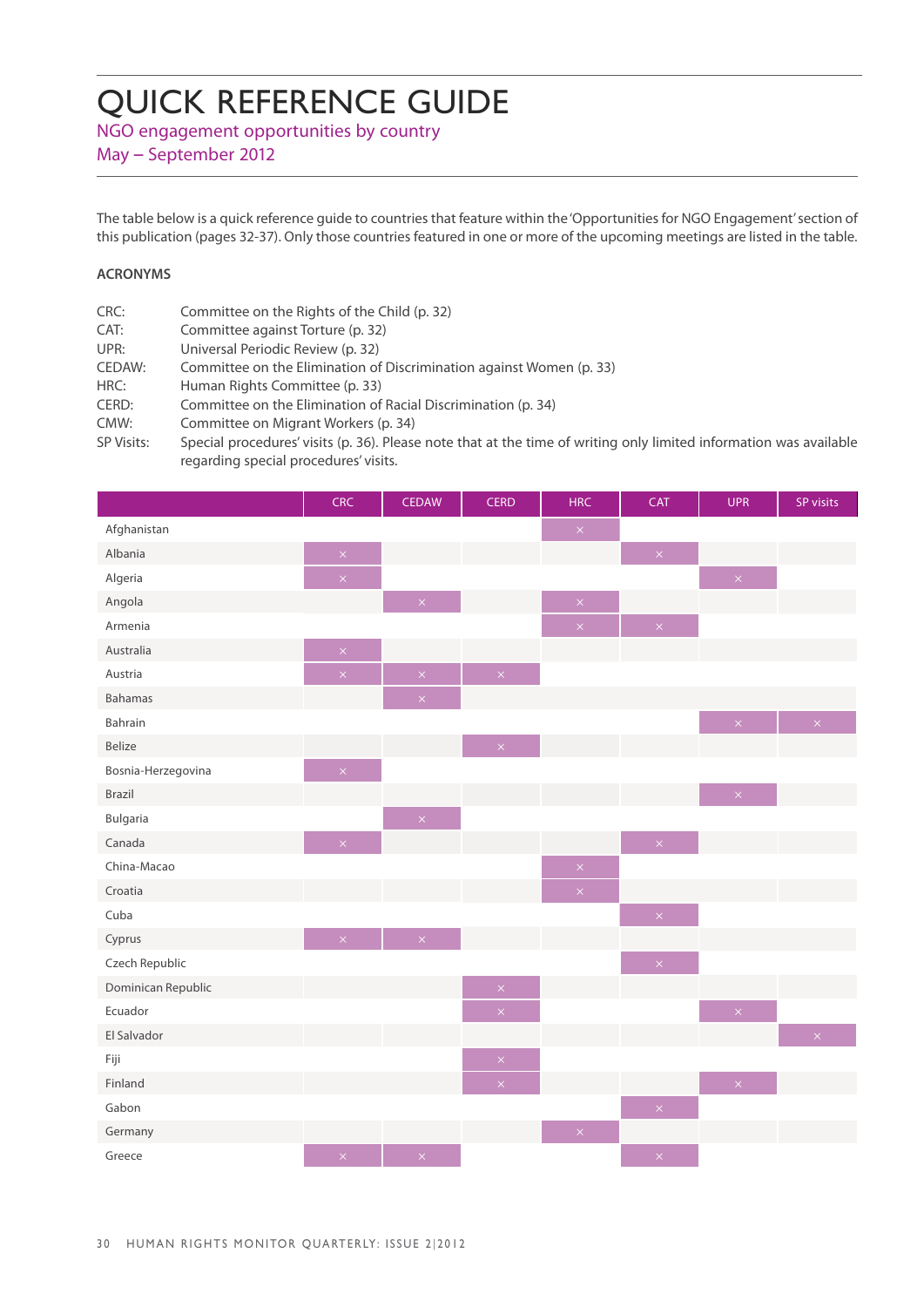|                           | <b>CRC</b>                             | <b>CEDAW</b>                           | <b>CERD</b>            | <b>HRC</b>         | <b>CAT</b>                             | <b>UPR</b>             | SP visits                 |
|---------------------------|----------------------------------------|----------------------------------------|------------------------|--------------------|----------------------------------------|------------------------|---------------------------|
| Guatemala                 |                                        |                                        |                        |                    |                                        |                        | $\mathsf{x}$              |
| Guinea-Bissau             | $\mathsf{x}^{\scriptscriptstyle \top}$ |                                        |                        |                    |                                        |                        |                           |
| Guyana                    |                                        | $\times$                               |                        |                    |                                        |                        |                           |
| Haiti                     |                                        |                                        |                        | $\bar{\mathsf{x}}$ |                                        |                        |                           |
| Hungary                   |                                        | $\times$                               |                        |                    |                                        |                        |                           |
| Iceland                   |                                        |                                        |                        | $\bar{\mathsf{x}}$ |                                        |                        |                           |
| India                     |                                        |                                        |                        |                    |                                        | $\mathsf{x}$           |                           |
| Indonesia                 |                                        | $\times$                               |                        |                    |                                        | $\bar{\mathsf{x}}$     |                           |
| Iran                      |                                        |                                        |                        |                    |                                        |                        |                           |
| Israel                    |                                        |                                        |                        | $\bar{\times}$     |                                        |                        |                           |
| Jamaica                   |                                        | $\mathsf{x}^{\scriptscriptstyle \top}$ |                        |                    |                                        |                        |                           |
| Kenya                     |                                        |                                        |                        | $\bar{\mathsf{x}}$ |                                        |                        |                           |
| Liberia                   | $\bar{\times}$                         |                                        |                        |                    |                                        |                        |                           |
| Liechtenstein             |                                        |                                        | $\vert\mathsf{x}\vert$ |                    |                                        |                        |                           |
| Lithuania                 |                                        |                                        |                        | $\bar{\times}$     |                                        |                        |                           |
| Macedonia                 |                                        | $\mathsf{x}^{\scriptscriptstyle \top}$ |                        |                    |                                        |                        |                           |
| Maldives                  |                                        |                                        |                        | $\bar{\times}$     |                                        |                        |                           |
| Mexico                    |                                        | $\bar{\mathsf{x}}$                     |                        |                    | $\bar{\times}$                         |                        |                           |
| Morocco                   |                                        |                                        |                        |                    |                                        | $\bar{\mathsf{x}}$     |                           |
| Namibia                   | $\bar{\times}$                         |                                        |                        |                    |                                        |                        |                           |
| Nepal                     | $\bar{\times}$                         |                                        |                        |                    |                                        |                        |                           |
| Netherlands               |                                        |                                        |                        |                    |                                        | $\vert\mathsf{x}\vert$ |                           |
| New Zealand               |                                        | $\times$                               |                        | $\mathsf{x}$       |                                        |                        |                           |
| Norway                    |                                        |                                        |                        |                    | $\bar{\times}$                         |                        |                           |
| Pakistan                  |                                        | $\bar{\times}$                         |                        |                    |                                        |                        |                           |
| Peru                      |                                        |                                        |                        | $\propto$          | $\bar{\mathsf{x}}$                     |                        |                           |
| Philippines               | $\times$                               |                                        |                        |                    |                                        | $\times$               |                           |
| Poland                    |                                        |                                        |                        |                    |                                        | $\bar{\times}$         |                           |
| Qatar                     |                                        |                                        |                        |                    | $\times$                               |                        |                           |
| Republic of Korea         |                                        |                                        | $\mathsf{x}$           |                    |                                        |                        |                           |
| <b>Russian Federation</b> |                                        |                                        |                        |                    | $\bar{\mathsf{x}}$                     |                        |                           |
| Rwanda                    |                                        |                                        |                        |                    | $\bar{\mathsf{x}}$                     |                        |                           |
| San Marino                |                                        |                                        |                        | $\bar{\mathsf{x}}$ |                                        |                        |                           |
| Senegal                   |                                        |                                        | $\propto$              |                    | $\bar{\mathsf{x}}$                     |                        |                           |
| Solomon Islands           |                                        | $\times$                               |                        |                    |                                        |                        |                           |
| South Africa              |                                        |                                        |                        |                    |                                        | $\mathsf{x}$           |                           |
| Syria                     |                                        |                                        |                        |                    | $\bar{\mathsf{x}}$                     |                        |                           |
| Tajikistan                |                                        |                                        | $\mathsf{x}$           |                    | $\bar{\mathsf{x}}$                     |                        |                           |
| Thailand                  |                                        |                                        | $\bar{\mathsf{x}}$     |                    |                                        |                        |                           |
| Togo                      |                                        |                                        |                        |                    | $\mathsf{x}^{\scriptscriptstyle \top}$ |                        |                           |
| Tunisia                   |                                        |                                        |                        |                    |                                        | $\bar{\times}$         |                           |
| Turkey                    | $\bar{\mathsf{x}}$                     |                                        |                        |                    |                                        |                        |                           |
| United Kingdom            |                                        |                                        |                        |                    |                                        | $\vert \times \vert$   | $\mathbf{x} = \mathbf{y}$ |
| Vietnam                   | $\times$                               |                                        |                        |                    |                                        |                        |                           |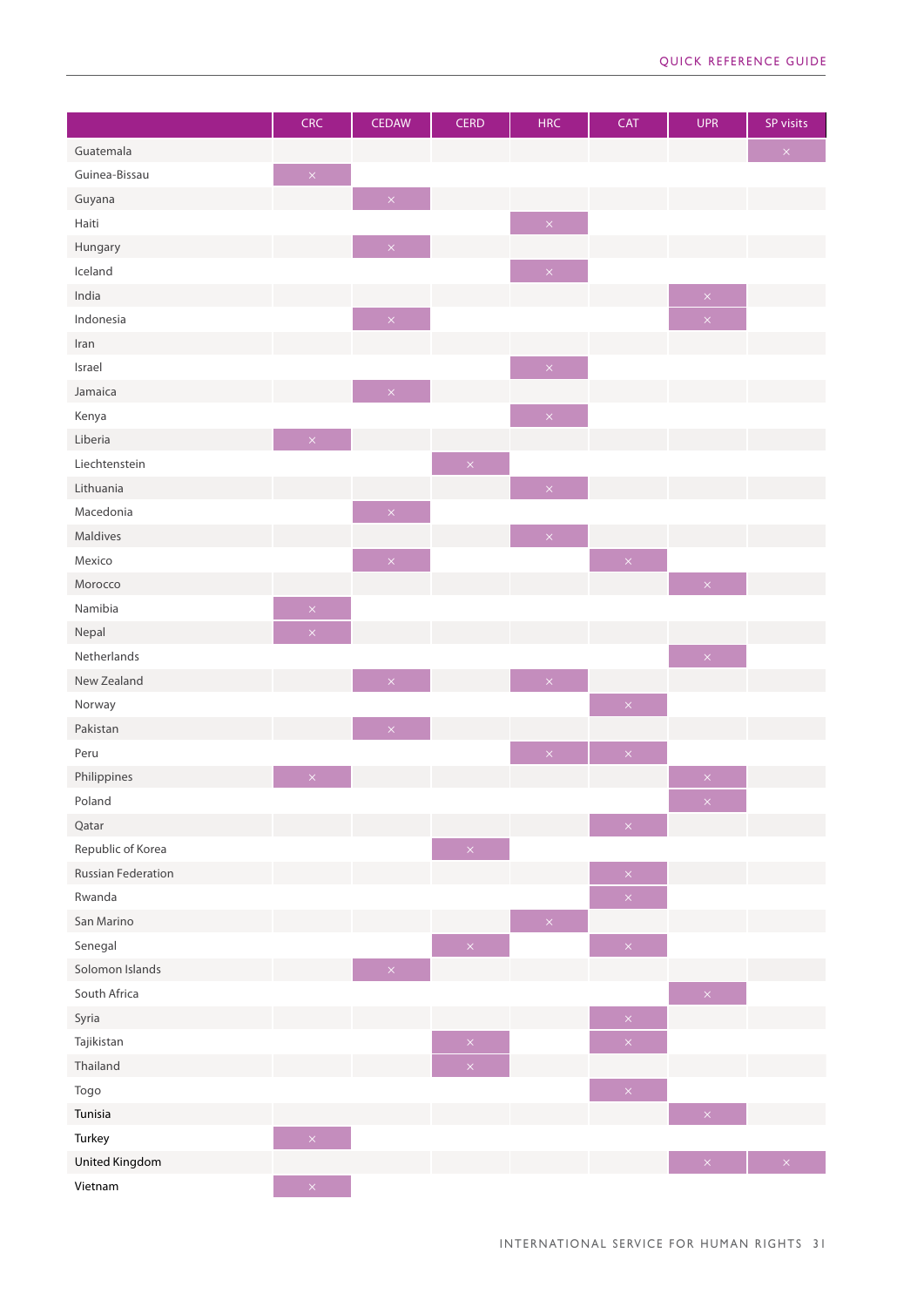# Opportunities for NGO Engagement

May – September 2012

# COUNTRY EXAMINATIONS AND REVIEWS

For more detailed and up-to-date information, please consult the relevant treaty body pages at http://bit.ly/feFwjo or the UPR website at http://bit.ly/ea8LRG. An annual calendar of treaty body examinations is available at http://bit.ly/zAlQfR. A calendar of meetings in New York is available at http://bit.ly/GHh7O8.

## COMMITTEE AGAINST TORTURE

### What's coming up?

The Committee against Torture will hold its 48<sup>th</sup> session from 7 May to 1 June in Geneva. It will examine the reports of Albania, Armenia, Canada, Cuba, the Czech Republic, Greece, Rwanda, and the Syrian Arab Republic. The 49<sup>th</sup> session will be held in Geneva from 29 October to 23 November. At that session, the Committee will examine the reports of Gabon, Mexico, Norway, Peru, Qatar, Russian Federation, Senegal, Tajikistan, and Togo.

### What can you do?

If you are working on the issue of torture in one of these States, you can submit information to the Committee at any time, but preferably six weeks before the session. The deadline for submission of information to the 48th session has passed. For the 49th session, the deadline for the submission of information is 12 October. Information should be sent in electronic Microsoft Word format to registry@ohchr.org, jnataf@ohchr.org, and bcorvalan@ohchr.org, and will be posted on the Internet. For more information visit http://bit.ly/bJOQCE.

### UNIVERSAL PERIODIC REVIEW

### What's coming up?

The Universal Periodic Review (UPR) will hold its 13<sup>th</sup> session from 21 May to 4 June 2012 in Geneva. This will be the first session of the second cycle of the UPR. The countries under review are Bahrain, Ecuador, Tunisia, Morocco, Indonesia, Finland, the United Kingdom, India, Brazil, the Philippines, Algeria, Poland, the Netherlands, and South Africa.

### What can you do?

The deadline for submissions on the countries to be examined at the  $13<sup>th</sup>$  session has now passed. Guidelines for submissions to future sessions can be found at http://bit.ly/d07u3s. A timeline for NGO participation can be found here: http://bit.ly/ x5kUYL. Submissions should be sent to uprsubmissions@ohchr.org following the above-mentioned guidelines. They should be submitted at least five months before the relevant session of the UPR. Further information on submissions and deadlines can be found at http://bit.ly/cmalvM.

### COMMITTEE ON THE RIGHTS OF THE CHILD

### What's coming up?

The Committee on the Rights of the Child will hold its 60<sup>th</sup> session from 29 May to 15 June in Geneva. It will examine the reports of Algeria, Australia, Cyprus, Greece, Turkey, and Vietnam. It will also examine Australia, Greece, and Nepal under the Optional Protocol on the sale of children, and Australia and Greece under the Optional Protocol on children in armed conflict.

The 61<sup>st</sup> session, from 17 September to 5 October in Geneva, will examine the reports of Albania, Austria, Bosnia-Herzegovina, Canada, Guinea-Bissau, Liberia, and Namibia. It will also examine Albania, Canada, and the Philippines under the Optional Protocol on the sale of children, and Albania under the Optional Protocol on children in armed conflict.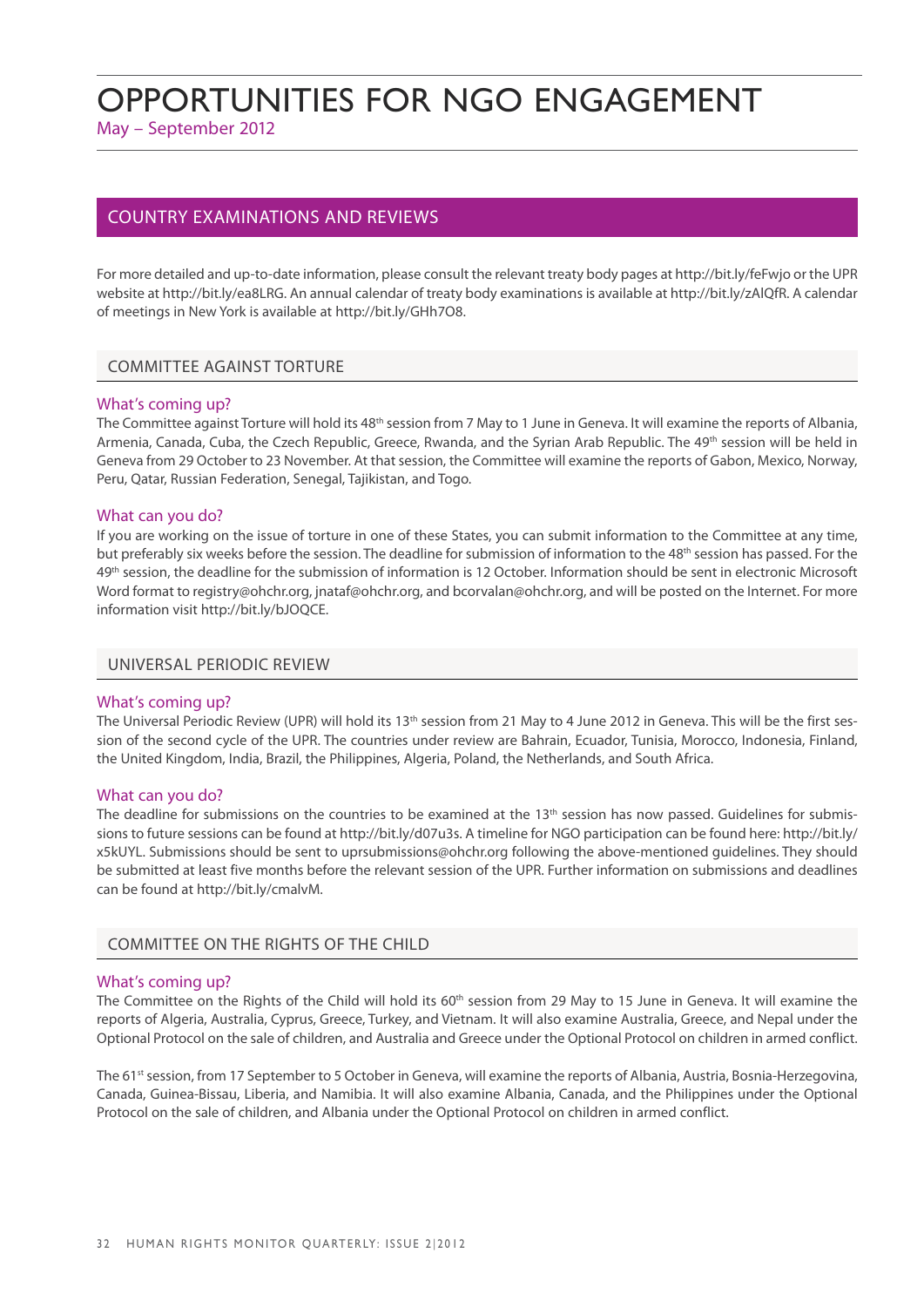### What can you do?

If you would like to submit information for upcoming examinations, you can contact the NGO group on the Convention for the Rights of the Child for advice: www.childrightsnet.org. Information on NGO participation can be found in 'A Guide for Non-Governmental Organisations Reporting to the Committee on the Rights of the Child', which is available at http://bit.ly/gNbare.

### HUMAN RIGHTS COMMITTEE

### What's coming up?

The Human Rights Committee will hold its 105<sup>th</sup> session from 9 to 27 July in Geneva. It will examine the reports of Armenia, Iceland, Kenya, Lithuania, and the Maldives. Country Report Task Forces will consider and adopt lists of issues on Angola, China-Macao, Germany, Haiti, and Peru, based on the State party reports and NGO submissions. In addition the Task Forces will consider and adopt lists of issues prior to reporting on Afghanistan, Croatia, Israel, New Zealand, and San Marino.

### What can you do?

If you are working on issues related to civil and political rights in any of these countries you can submit information to the Committee for its examination, to assist it in drafting the lists of issues. Please send information to ccpr@ohchr.org. Information on NGO participation can be found in *NGO Guidelines on the Reporting Process of the UN Human Rights Committe*e, which is available at http://bit.ly/o5M1xy. If you would like to submit information for upcoming examinations, you can contact the Centre for Civil and Political Rights on info@ccprcentre.org.

# COMMITTEE ON THE ELIMINATION OF DISCRIMINATION AGAINST WOMEN

### What's coming up?

The Committee on the Elimination of Discrimination against Women will hold its 52<sup>nd</sup> session from 9 to 27 July in New York. It will examine the reports of the Bahamas, Bulgaria, Guyana, Indonesia, Jamaica, Mexico, New Zealand, and Samoa. For more information see http://bit.ly/J0nsBQ.

The Committee's pre-sessional working group will meet from 30 July to 3 August to prepare for the 54<sup>th</sup> session of the Committee, taking place in Geneva in September. The following countries will be examined at the session: Angola, Austria, Cyprus, Greece, Hungary, Pakistan, Solomon Islands, and the Former Yugoslav Republic of Macedonia. For the latest information see the Committee's webpage: http://bit.ly/pa2rQX.

### What can you do?

If you are working on discrimination against women in any of the countries under review, you can submit information to the Committee in Microsoft Word and pdf format at cedaw@ohchr.org, indicating whether the materials may be published on the Committee's website. Hardcopies of each submission must be sent to NGO Documents for CEDAW Meeting c/o Mrs Gaynel Curry, OHCHR, One United Nations Plaza, Room 511, New York, NY 10017. All submissions for the 52<sup>nd</sup> session should arrive at least two weeks prior to the review, i.e. by Monday 25 June. All submissions for the pre-session working group are subject to the same procedure and time limit.

The Committee has set aside time during its sessions for NGOs to provide oral information in respect of countries being considered during the 52<sup>nd</sup> session. These meetings will be held on 9 July for countries considered the first week, and 16 July for countries considered during the second week in the North Lawn Building. These meetings will be public. NGOs are requested to send a PDF of their presentation (no more than 10 minutes long) to cedaw@ohchr.org. They are also asked to bring 35 written copies of their statement to the meetings for the purposes of interpretation.

More detailed information on NGO participation is available at http://bit.ly/dayPAF. Alternatively, International Women's Rights Action Watch (IWRAW) Asia Pacific can help NGOs submit reports to the Committee. Please contact IWRAW Asia Pacific on iwraw-ap@iwraw-ap.org or iwraw\_ap@yahoo.com.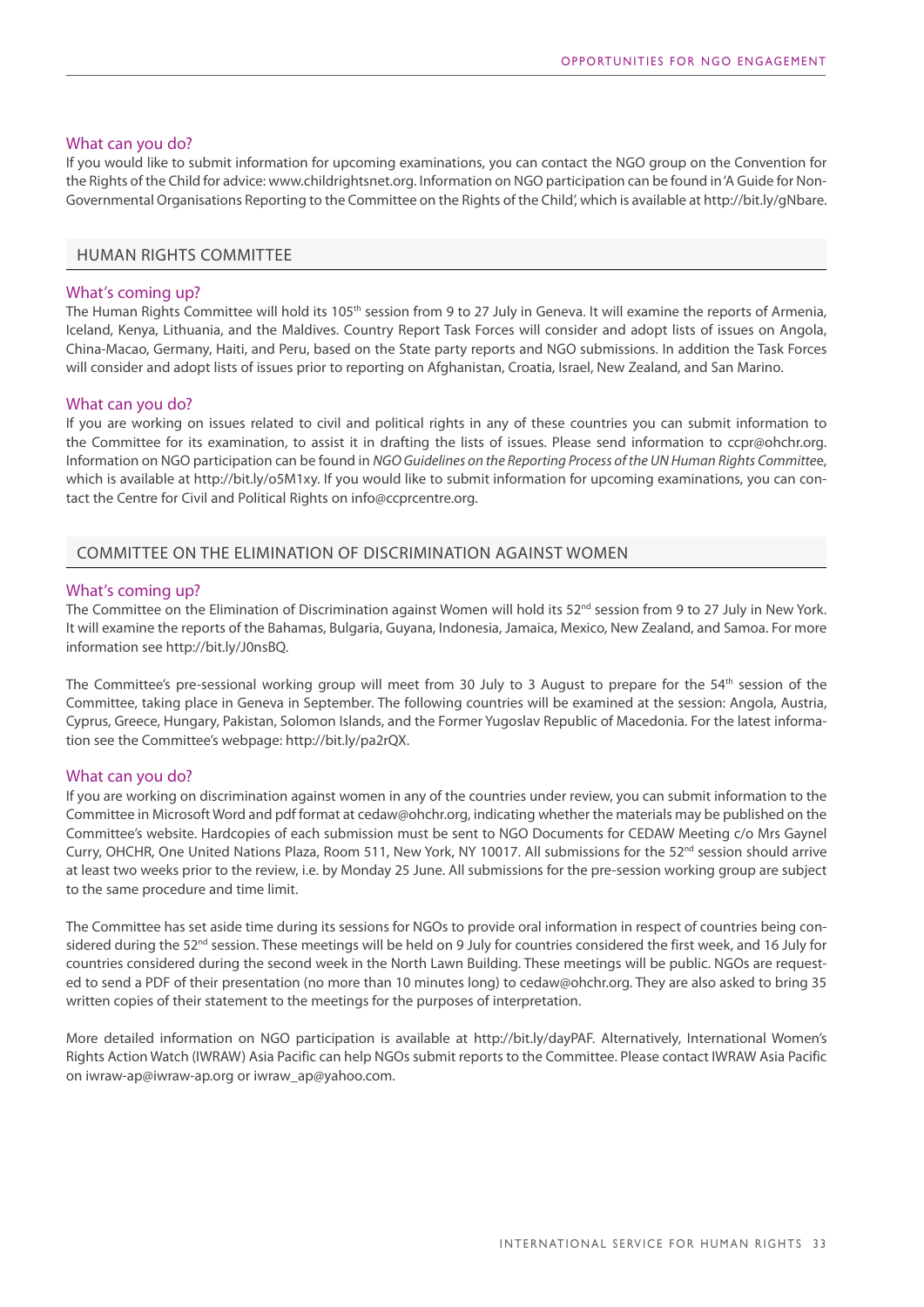### COMMITTEE ON THE ELIMINATION OF RACIAL DISCRIMINATION

### What's coming up?

The Committee on the Elimination of Racial Discrimination will hold its 81<sup>st</sup> session from 6 to 31 August in Geneva. It will examine the reports of Austria, Belize, the Dominican Republic, Ecuador, Fiji, Finland, Liechtenstein, the Republic of Korea, Senegal, Tajikistan, and Thailand.

### What can you do?

If you are working on issues related to racial discrimination in any of the above countries, you can submit information to the Committee through the Secretariat. Visit http://bit.ly/Jockye for up-to-date information on making a submission.

### COMMITTEE ON THE RIGHTS OF PERSONS WITH DISABILITIES

### What's coming up?

The Committee on the Rights of Persons with Disabilities will hold its  $8<sup>th</sup>$  session from 17 to 28 September in Geneva. At the time of writing, the list of countries to be examined was not yet available. This will be published in the future on the Committee's webpage: http://bit.ly/tQ00LX.

### What can you do?

If you are working on the rights of persons with disabilities in any of the countries under review, you can submit information to the Committee. Information about doing so will be made available on http://bit.ly/tQ00LX.

### COMMITTEE ON MIGRANT WORKERS

### What's coming up?

The Committee on Migrant Workers will hold its 17<sup>th</sup> session from 10 September to 14 September in Geneva. At the time of writing, the list of countries to be examined was not yet available. This will be published in the future on the Committee's webpage: http://bit.ly/HBVLQK.

### What can you do?

If you are working on the rights of migrant workers in any of the countries under review, you can submit information to the Committee. Information about doing so will be made available on: http://bit.ly/HBVLQK.

# **MEETINGS**

### THE COMMITTEE ON NON-GOVERNMENTAL ORGANISATIONS

### What's coming up?

The resumed session of the Committee on NGOs will take place from 21 to 30 May, during which NGO applications for Economic and Social Council (ECOSOC) accreditation that have been deferred from earlier sessions will be considered by the Committee. In addition, it will also review quadrennial reports of NGOs in general or special consultative status, before the report of the session is adopted on 8 June. The Committee's recommendations will be sent to the Economic and Social Council for its approval in July.

### What can you do?

If your NGO has submitted an application or a quadrennial report before the Committee then you can register to attend using the following link: http://bit.ly/GDcq8U. Reports of previous sessions of the Committee, as well as press coverage of the Committee issued on the days when it is in session, are available at: http://csonet.org.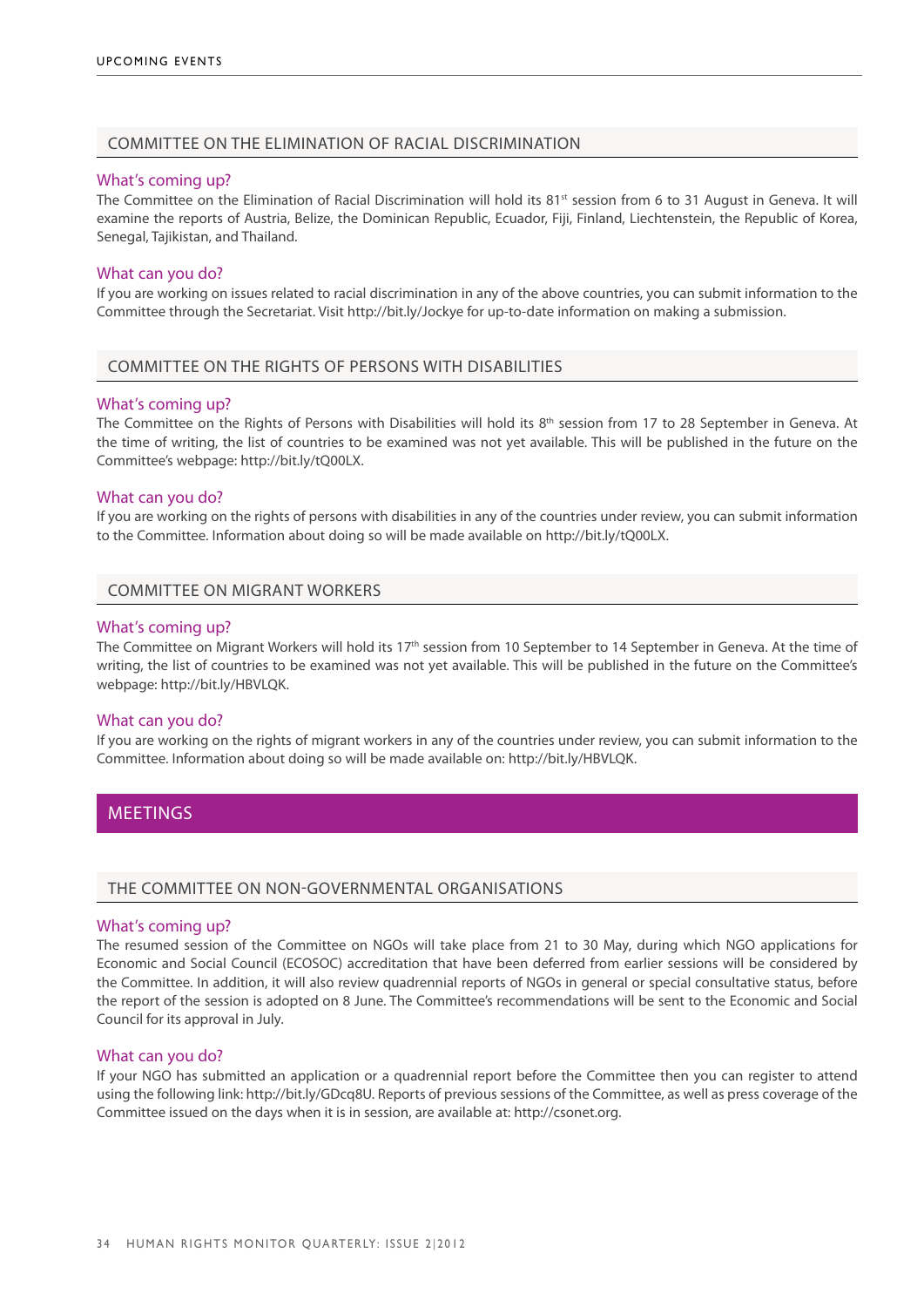# MEETING OF SPECIAL RAPPORTEURS/REPRESENTATIVES/INDEPENDENT EXPERTS AND CHAIRPERSONS OF WORKING GROUPS OF THE HUMAN RIGHTS COUNCIL

### What's coming up?

A Meeting of Special Rapporteurs/Representatives/Independent Experts and Chairpersons of Working Groups of the Human Rights Council's 19<sup>th</sup> session will be held from 11 to 15 June in Geneva.

### HUMAN RIGHTS COUNCIL

### What's coming up?

The Human Rights Council will hold its 20<sup>th</sup> session from 18 June to 6 July in Geneva, and its 21<sup>st</sup> session from 10 to 28 September. The programme of work for these sessions will be available at http://bit.ly/HBVX2h.

### What can you do?

If you work with an ECOSOC accredited NGO you may attend all sessions of the Council. You may also submit written statements and request rooms to organise parallel events. You may register to deliver oral statements under all agenda items. More information about the Council and NGO participation is available at http://bit.ly/4ru1vs and at www.ishr.ch/council.

### UN Treaty Body Chairpersons' Meeting

### What's coming up?

The UN Office of the High Commissioner for Human Rights (OHCHR) will hold the 24<sup>th</sup> meeting of the human rights treaty body chairpersons in Addis Ababa from the 25 to 28 June.

Treaty body chairpersons will be meet with representatives of the African Commission on Human and Peoples' Rights, the African Court on Human and Peoples' Rights, the African Committee of Experts on the Rights and Welfare of the Child, the Court of Justice of the Economic Community of Western African States, and the East African Court of Justice for Human Rights, and their secretariats. The chairpersons will also meet with African Union stakeholders including donor agencies, United Nations entities and civil society.

### What can you do?

If you are working on human rights in Africa with a non-governmental organisation or a national human rights institution, you are invited to attend. To confirm your participation or find out more, contact Ms Kebrework Ashenafi (kashenfai@uneca.org), Ms Kongit Girma (kgirma@uneca.org), Mr Dawit Kahsay (dkahsay@uneca.org), or by fax +251 115516078.

### EXPERT MECHANISM ON THE RIGHTS OF INDIGENOUS PEOPLES

The Expert Mechanism on the Rights of Indigenous Peoples (EMRIP) will hold its 5<sup>th</sup> session from 9 to 13 July in Geneva. The Expert Mechanism provides the Human Rights Council with thematic advice, in the form of studies and research, on the rights of Indigenous peoples as directed by the Council. The Expert Mechanism may also suggest proposals to the Council for its consideration and approval. Further information can be found at http://bit.ly/rlJdLB.

# THE WORKING GROUP ON DISCRIMINATION AGAINST WOMEN IN LAW AND PRACTICE

### What's coming up?

The Working Group on Discrimination against Women in Law and Practice will hold its 4th session from 23 to 27 July in New York. The Working Group's focus is to identify, promote and exchange views, in consultation with States and other actors, on good practices related to the elimination of laws that discriminate against women.

### What you can do

Further information on the mandate of the Working Group can be found at http://bit.ly/FQAAeR. Information relevant to the mandate of the Working Group is welcomed and can be sent at wgdiscriminationwomen@ohchr.org.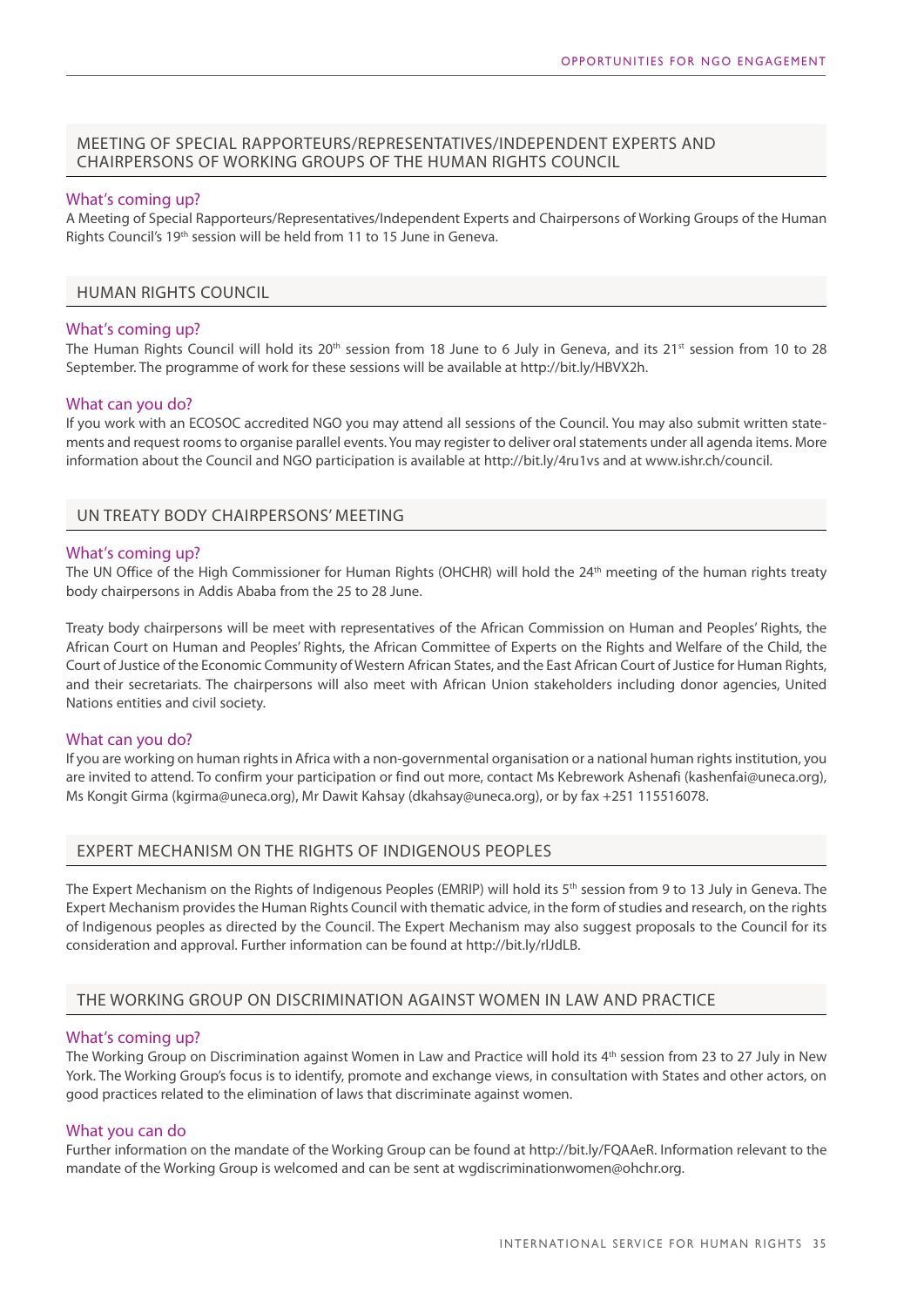# HUMAN RIGHTS COUNCIL ADVISORY COMMITTEE

### What's coming up?

The Human Rights Council Advisory Committee will hold its 9<sup>th</sup> session from 6 to 10 August in Geneva. Further information will be made available on http://bit.ly/HBW8Lg.

### What you can do?

NGOs can submit information to the Committee on any of the studies being prepared by the Committee. Information can be submitted to the Committee Secretariat, by emailing hrcadvisorycommittee@ohchr.org, who will ensure it reaches the relevant Committee members. NGOs may also attend the session and make oral statements. Written statements can be submitted two weeks in advance of the opening of the session to hrcngo@ohchr.org. More information about NGO engagement with the Committee can be found at http://bit.ly/9UJoyG.

### Webcasts of the treaty body meetings

If you are unable to attend relevant treaty body meetings, you may be pleased to hear you can now watch these sessions live online. A group of Geneva-based NGOs, including ISHR, has coordinated to make this possible. The webcasts can be viewed online at www.treatybodywebcast.org.

# SPECIAL PROCEDURES' VISITS

- The Special Rapporteur on Indigenous People, Mr James Anaya, will visit El Salvador from 13 to 16 August. See: http://goo.gl/IYRvu
- The Special Rapporteur on the right to health, Mr Anand Grover, will visit Tajikistan from 24 May to 1 June. See: http://goo.gl/NJEg2
- The Special Rapporteur on torture, Mr Juan Méndez, will visit Bahrain in July (dates to be confirmed), and Morocco from 15 to 22 September. See: http://goo.gl/8J14H
- The Special Rapporteur on the sale of children, child prostitution and child pornography, Ms Najat Maalla M'jid, will visit Guatemala from 20 to 29 August, and Honduras from 30 August to 7 September. See: http://goo.gl/P07SX
- The Working Group on African descent will visit the United Kingdom from 1 to 5 October. See: http://goo.gl/0pasD

# WORKING GROUPS

### WORKING GROUP ON AGEING

### What's coming up?

The Third Working Group on Ageing will hold its 3<sup>rd</sup> session from 21 to 24 August. The Working Group on Ageing was established by the General Assembly in 2010 to consider the existing international framework of the human rights of older persons and identify possible gaps and how to best address them, including the feasibility of further instruments and measures.

### What can you do?

All those NGOs enjoying ECOSOC accreditation will be granted accreditation to the Open-ended Working Group on Ageing, and should pre-register for online for each session. All other NGOs must apply for accreditation in order to participate in the sessions of the Open-ended Working Group.

For the steps outlining the accreditation process, visit http://bit.ly/y604pg.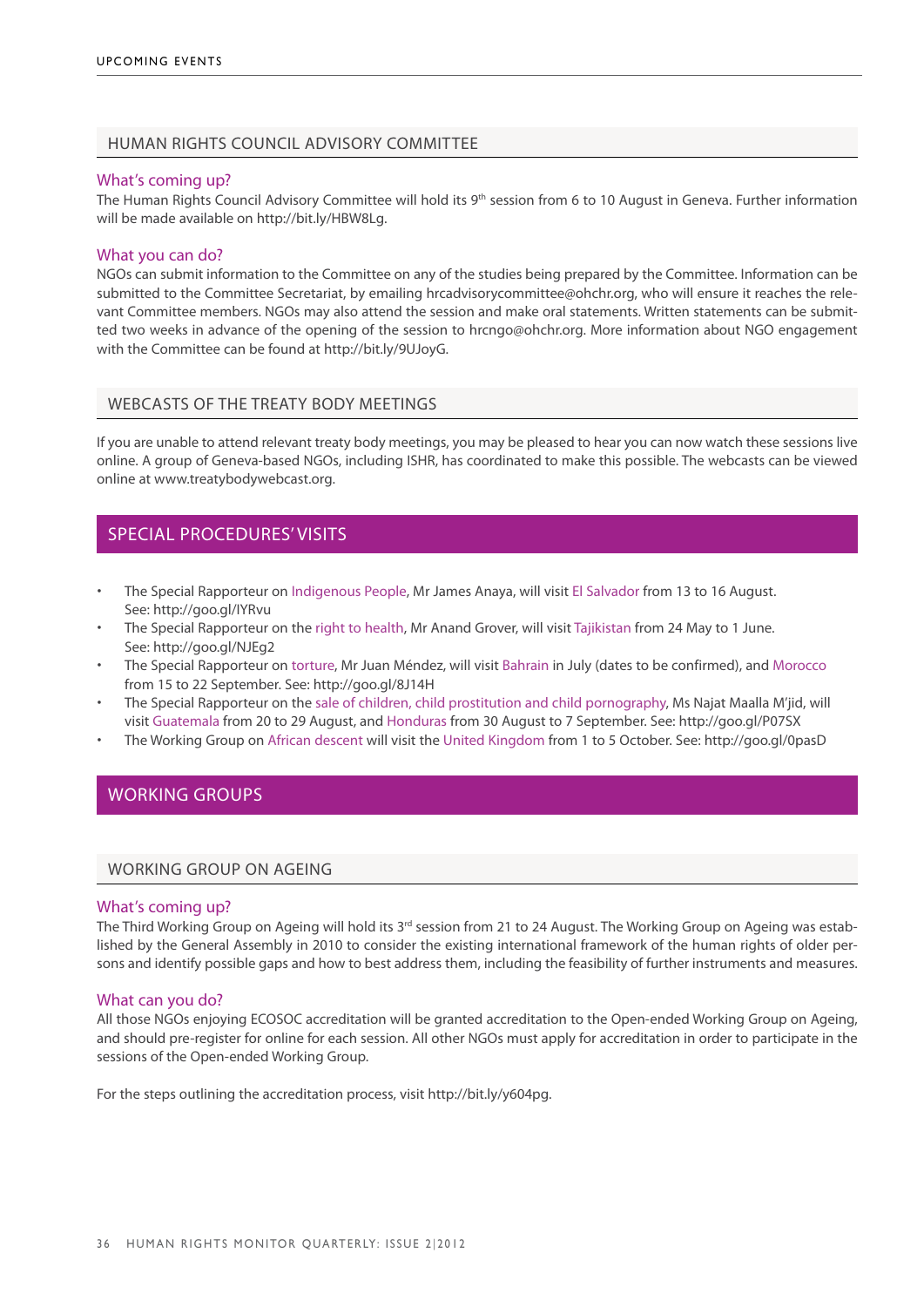# GENERAL ASSEMBLY and THIRD COMMITTEE

### What's coming up?

The General Assembly will hold its 67<sup>th</sup> session from 17 September to 21 December. The Third Committee of the General Assembly will consider human rights reports, including resolutions on the death penalty, torture, counter-terrorism and human rights, and women's rights.

### What can you do?

Any NGO with ECOSOC accreditation may attend the General Assembly and/or the Third Committee as an observer provided they attain an appropriate ground pass. For more information on applying for and obtaining a ground pass consult the website here: http://bit.ly/xbPqKe.

# ECOSOC accreditation

Some forms of formal participation in the work of the UN require NGOs to hold consultative status with ECOSOC. NGOs may apply for ECOSOC consultative status under Article 71 of the Charter of the United Nations and ECOSOC Resolution 1996/31. These accredited organisations may participate in meetings of ECOSOC and its subsidiary bodies, including the functional commissions, in accordance with the rules of procedure of those bodies. For more information visit http://csonet.org. ■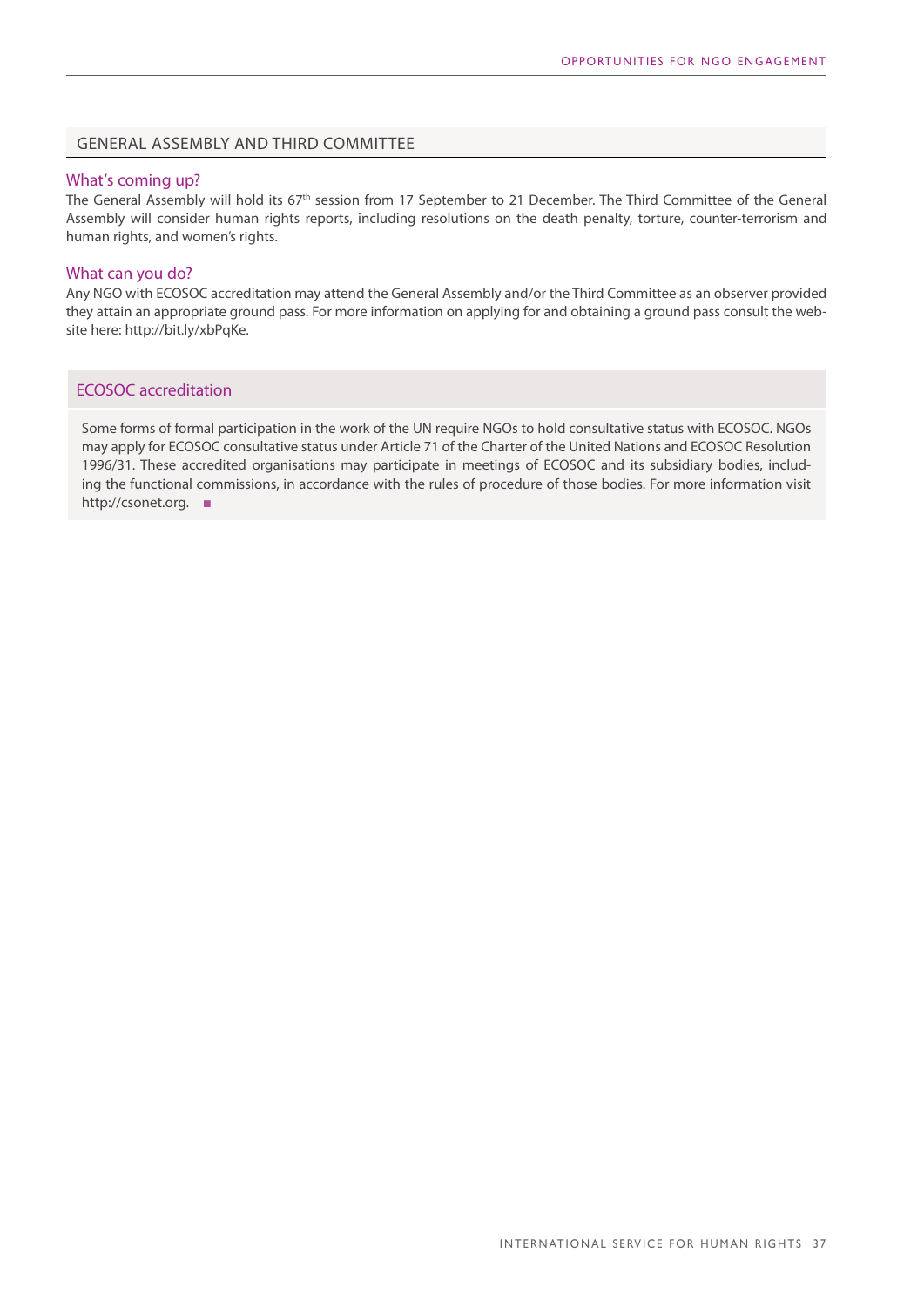# USEFUL LINKS

# UN BODIES

Office of the High Commissioner for Human Rights: www.ohchr.org Human Rights Council: www2.ohchr.org/english/bodies/hrcouncil General Assembly: www.un.org/ga Human Rights Committee: www2.ohchr.org/english/bodies/hrc Committee on Economic, Social and Cultural Rights: www2.ohchr.org/english/bodies/cescr Committee on the Elimination of Racial Discrimination: www2.ohchr.org/english/bodies/cerd Committee on the Elimination of Discrimination against Women: www2.ohchr.org/english/bodies/cedaw Committee against Torture: www2.ohchr.org/english/bodies/cat Committee on the Rights of the Child: www2.ohchr.org/english/bodies/crc Committee on Migrant Workers: www2.ohchr.org/english/bodies/cmw Committee on the Rights of Persons with Disabilities: www.ohchr.org/EN/HRBodies/crpd Committee on Enforced Disappearances: www.ohchr.org/EN/HRBodies/ced Special Rapporteur on the situation of human rights defenders: www.ohchr.org/EN/Issues/SRHRDefenders Universal Periodic Review: www.ohchr.org/en/hrbodies/upr Secretariat of the ECOSOC NGO Committee: www.csonet.org

# REGIONAL ORGANISATIONS

African Commission on Human and Peoples' Rights: www.achpr.org Asia Pacific Forum of National Human Rights Institutions: www.asiapacificforum.net ASEAN Intergovernmental Commission on Human Rights: www.asean.org/22769.htm Council of Europe: http://conventions.coe.int European Union Guidelines on Human Rights Defenders: http://bit.ly/dxG2MP Inter-American Commission on Human Rights: www.cidh.org

# CONTRIBUTORS TO THIS ISSUE

NGO Group on the Convention for the Rights of the Child: www.childrightsnet.org